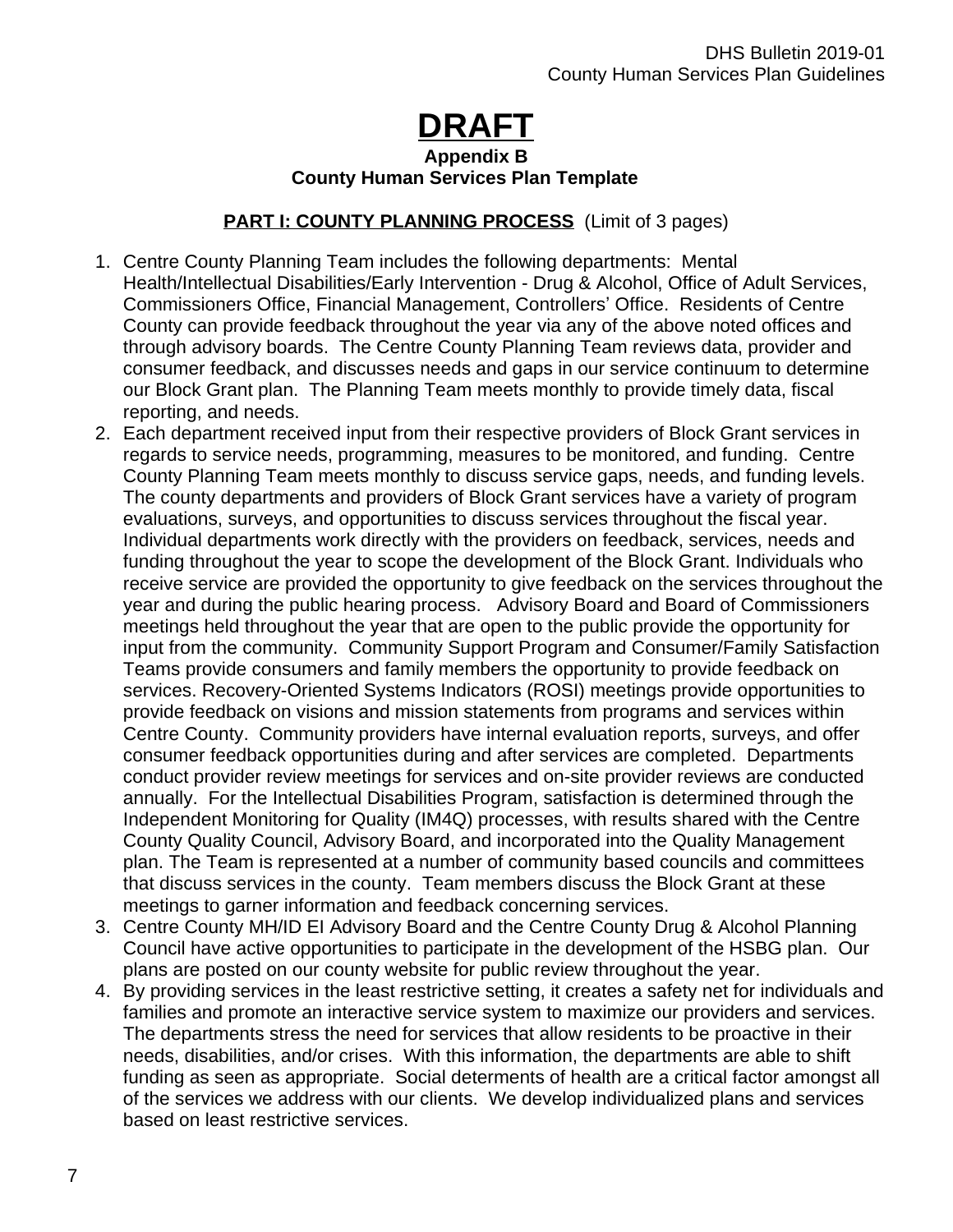- 5. Centre County is highlighting the below programmatic expansions and additions for the FY 2019/2020.
	- o In partnership with Centre County Intellectual Disabilities, Centre County Mental Health (CCMH) opened a new Supported Living site for individuals with a dualdiagnosis in late June of 2019. CCMH has access to two of the four spots that this home has to offer and filled both sites within a month. The one gentleman was diverted from Danville State Hospital to this home following a lengthy inpatient stay and the other gentleman was released from being incarcerated at the Centre County Correctional Facility (CCCF).
	- o The Children's Advisory Board helped to re-brand CASSP as well by replacing "CASSP" with "Children's Collaborative". Children's Collaborative is reflective of the direction that CCMH intends to head with the Children's Service System by uniting the local educational systems with the Behavioral Health System. In the process of re-branding, CCMH also implemented a new partnership with Centre County Youth Service Bureau (YSB) to co-facilitate team meetings, to help put the focus back on youth and families and to help move the Children's Service System forward in a manner that empowers youth and family. This new partnership allows for an increase in supports through the expertise that YSB brings in family engagement and their vast knowledge of family supports that exist in the community. Families are now able to access Family Group Decision Making and Rapid Family Conferencing offered through YSB and funded by CCMH as part of the new partnership. Via the Children's Collaborative Advisory Board, early education and daycare providers are also included in this collaborative. The first Children's Collaborative Meeting was held on March 1st and the second on May 3rd, 2019. Both collaborative meetings were highly successful with number of attendees and a robust discussion that help to identify what is working, what is not working, what educational systems are lacking, what gaps exist in the service-delivery system and helping CCMH to identify where gaps can be filled moving forward. Trauma, family engagement, early childhood education and learning the mental health servicedelivery system are the identified areas of focus. Children's Collaborative meetings are helping to bridge the gap between behavioral health services and supports with the 5 local school districts, charter schools and private schools serving Centre County children/adolescents and Early Childhood providers.
	- o Centre County issued a Request for proposal (RFP) for Crisis Diversion Services (Crisis Assessment and Residential options) in early 2019 that produced no responses. In turn, Centre County then issued a RFP for the Crisis Assessment Service option only which produced three responses. Through an evaluation committee, a provider was identified in June of 2019. Centre County Mental Health (CCMH), is currently working with this provider to secure a contract and site for this service to be implemented in FY 19-20. The selected provider is new to Centre County and offers a wealth of experience providing this service. This is the start of a new service in Centre County that the community has wanted for years. It is an exciting partnership and service addition for Centre County, with the hope of expansion into Crisis Residential Services next (securing the initial full vision).
	- o Mobile and Site-Based Psychiatric Rehabilitation services continue to be utilized on an increased basis within the county. These services are supported with Supplemental Service funding made available through CCBH and county/block grant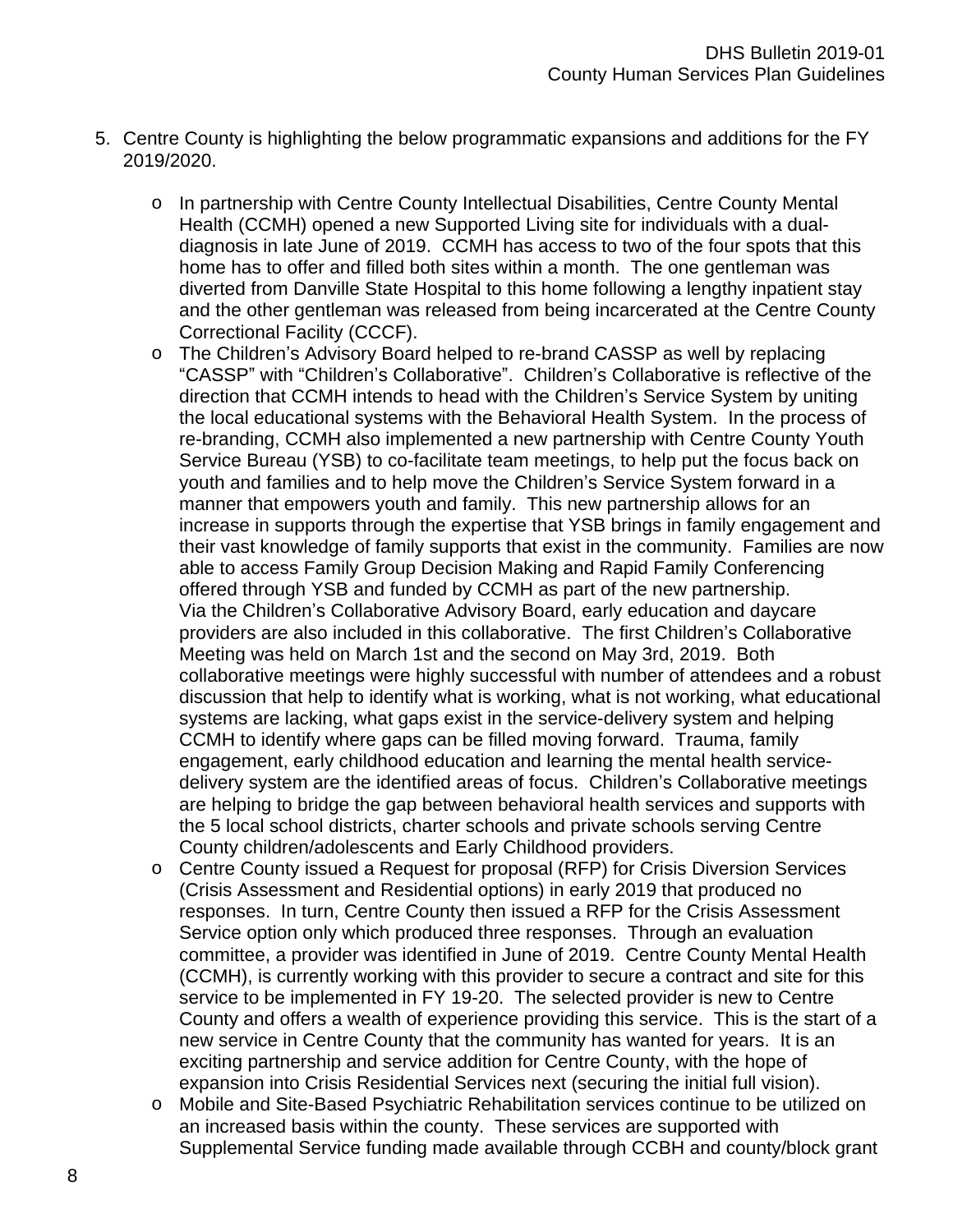funds. These services are widely used by individuals involved with all of our county block grant partners. Mobile Psychiatric Rehabilitation expansion has been occurring in Centre County due to an increase in request of individuals accessing the service and the positive feedback on the service being provided on a mobile basis, especially in rural areas of this county. Mobile Medication Management services have been successful in Centre County as evidenced by the increase in utilization and feedback received. This service continues to grow every year. CCBH and CCMH fund this service. For CCMH, costs associated with this budget more than doubles during FY 18-19. CCMH has expanded its employment services by adding an additional provider that utilizes the evidence-based Career Discovery Model to provide the service. This now gives individuals employment service options within Centre County.

- o Rental Assistance Program has seen a consistent need for rental assistance in our County. Based on 2 years of data collection regarding unmet need, our total allocation for FY 2019-2020 has been increased by \$19,200. This funding increase will allow the department to serve 2-3 additional households each month.
- o Homemaker Services has seen an increased need as well as an update to our provider system. Centre County has two providers contracted to offer this service: County Homemakers, Inc. and Helpmates, Inc. Both providers were selected through a recent Request for Proposal (RFP) process and contracts are scheduled to expire on June 30th, 2022. Having at least two providers allows for consumer choice. With the increased need, we have added an additional \$23,000 for the FY 2019/2020.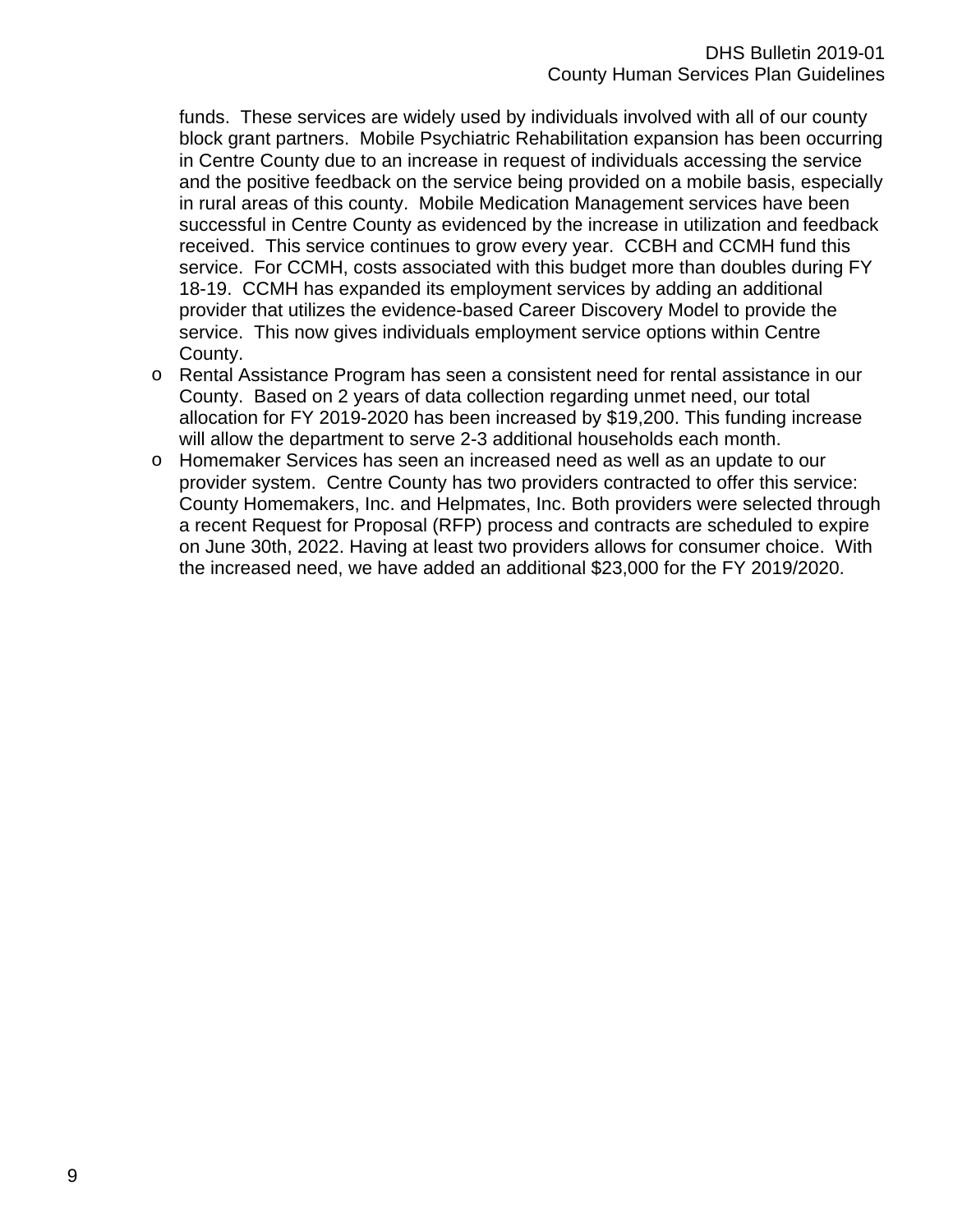# **PART II: PUBLIC HEARING NOTICE**

Centre County held two public hearings pertaining to the FY 2019-2020 HSBG. Our first hearing was on March 25 at 5:30pm. The second public hearing was held on August 1 at 9:00am. Legal ad notifications and sign-in sheets are attached to this plan. The first public hearing, all providers received a survey to complete in regards to needs and trends they are experiencing. The hearing highlighted the needs and outcomes we are seeing.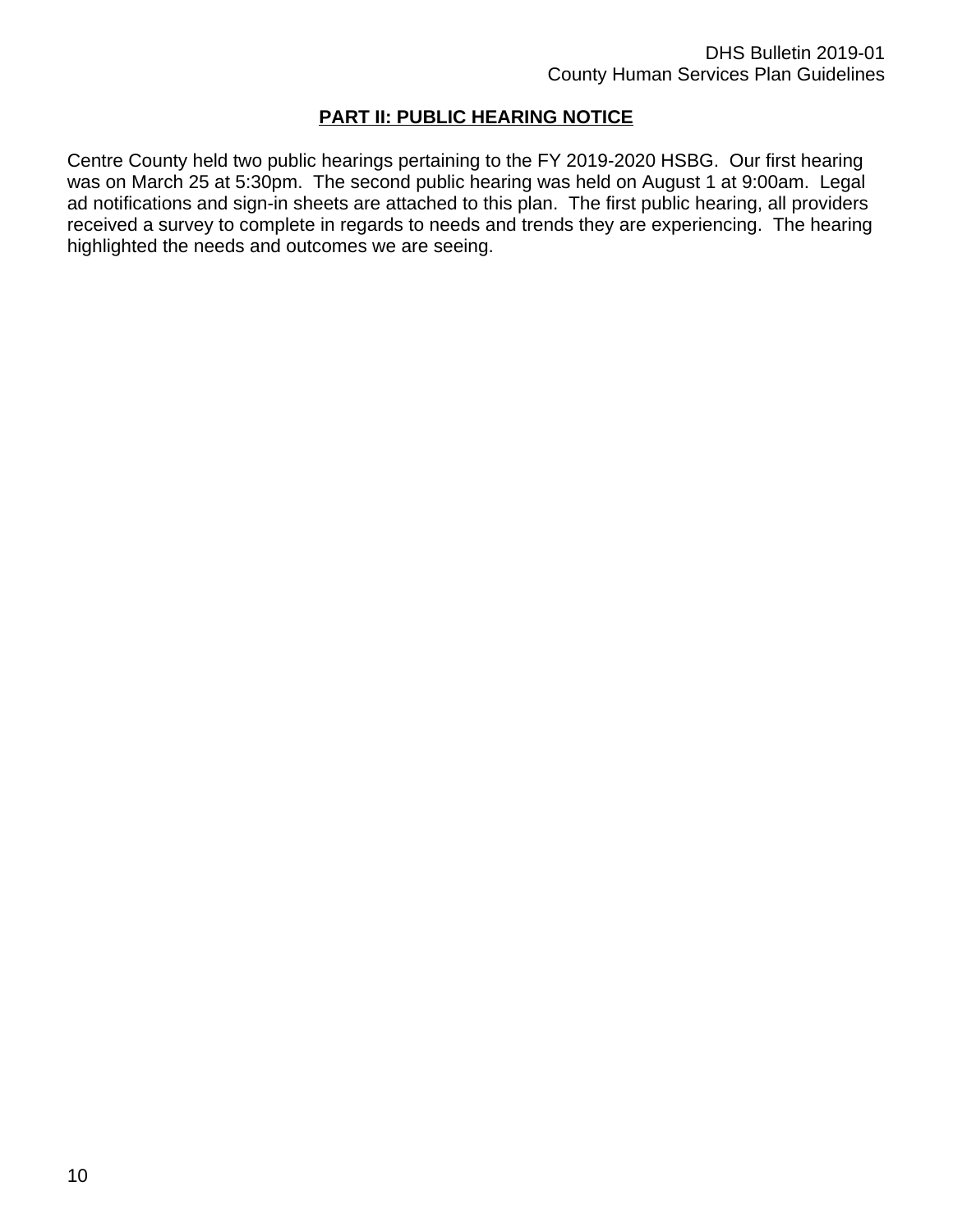## **PART III: CROSS-COLLABORATION OF SERVICES** (Limit of 4 pages)

#### **Employment:**

Centre County MH/ID/EI-D&A continues to participate in the local Employment Coalition which dovetails with the local transition council. The membership consists of representatives from Administrative Entity, school districts (including the IU), Careerlink, OVR, local service providers, Supports Coordination Organization, and family members. In the past year, representatives from the AE and SCO participated in several transition/agency nights for students and families held by the local school districts. In addition to service providers and AE/SCO staff, representatives from OVR, MATP, secondary education programs, Careerlink, and other community/civic programs also participate.

In the upcoming fiscal year, the AE plans to develop a summer employment program for transition age students in collaboration with the SCO, school districts, local Careerlink and local providers. Centre County AE and SCO staff participate in employment related activities and trainings including the Annual Transition Conference, Experience Employment Connection sessions, SELN events and quarterly calls with ODP Central Region Office. These ongoing opportunities will provide networking opportunities as Centre County continues to explore, develop, and expand employment opportunities.

There are approximately 10 providers qualified and willing to provide employment services in Centre County. These providers offer an array of employment services including job finding/development, Discovery/customized employment, small group employment and 1:1 job support. Two providers currently maintain county contracts to provide employment services using HSBG monies.

Centre County continues to track expenditures related to the Employment Pilot. This funding has historically been to be used to support the individuals who are not enrolled/receiving waiver funding and who fall within the pilot guidelines. As the new and varied opportunities continue to be developed/ implemented in the upcoming year it is anticipated that the Employment Pilot funding will be used to support individuals in accessing individualized employment options as well as traditional supported employment.

At the end of each quarter (January – March, April – June, July – September, and October – December) the ID Program Specialist compiles employment information from Supports Coordination Organization related to individuals on their caseloads who were competitively employed, making at least the federal minimum wage, on the snapshot dates (the first of each month). This data has been collected at the end of each quarter since the start of calendar year 2011. The long range plan is to continue to track employment data and share this comprehensive review with providers, Supports Coordination, MH/ID Advisory Board, local transition council, other interested stakeholders. This information will be essential in reviewing trends and planning for employment activities in the upcoming fiscal year and longer term.

The AE and SCO are working with Penn State to identify young adults to participate in the newly developed WorkLink program at Penn State-University Park. Worklink is a two-year certificate program for individuals with intellectual disabilities who seek a post-secondary education experience and training for employment. WorkLink is supported by a grant from the D.R.E.A.M. partnership and is located in the Penn State College of Education. This program is anticipated to enroll 4 individuals in Fall 2019.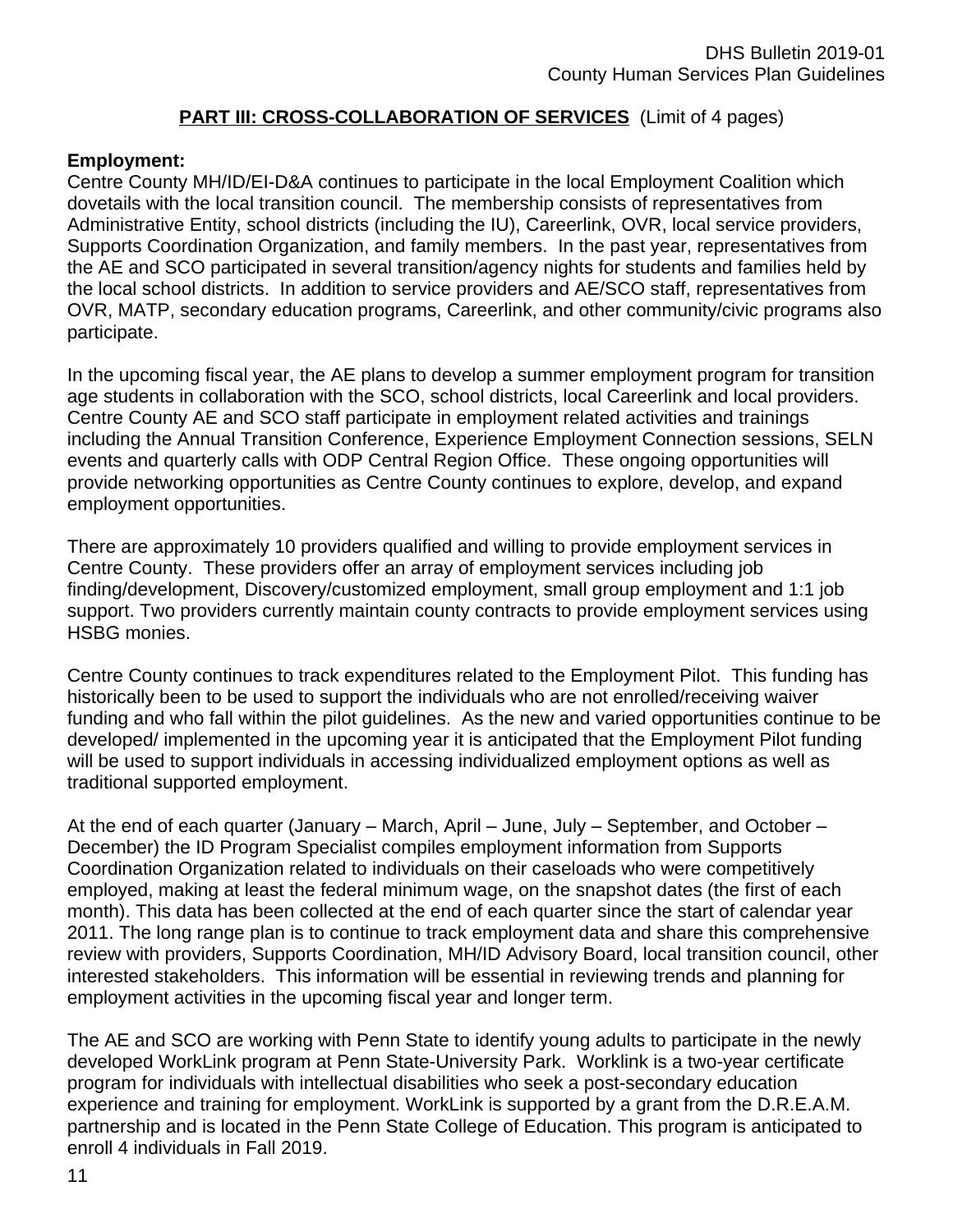Centre County MH/ID/EI-D&A Office rents space to OVR, so all agencies collaborate and are easily accessible. This has been the case for 10 years now. This is a satellite office for OVR given the distance to the OVR District Office in Altoona.

Career Link is utilized readily by case managers in linking individuals with employment opportunities. Career Link's Office is close in proximity and also shared with OVR Services. Career Link offers technical skill support which is utilized by staff and individuals being served.Lastly, local OVR counselors utilize MH/ID office space. This arrangement affords the SCO better coordination with OVR for intakes. The counselors are also a valuable resource for both the SCO and AE.

CCMH provides funding for vocational training, supported employment, Transitional Employment Placements and competitive employment through job coaching, psychiatric rehabilitation, case management and CRR services. CCMH and Intellectual Disabilities Employment Committees continue to join efforts to promote employment opportunities and outcomes for youth, transitionage, adult and older adult individuals. CCMH has expanded its employment services by adding an additional provider that utilizes the evidence-based Career Discovery Model to provide the service. This now gives individuals employment service options within Centre County.

## **Housing:**

Centre County uses funds from the Human Services Block Grant to support the Housing Program Specialist (HPS), a position within the Office of Adult Services. The HPS coordinates efforts and educates residents, county human service departments, the Centre County Housing Authority, and community agencies to help our most vulnerable populations to secure safe, appropriate, and affordable housing. These services can range anywhere from helping to navigate the local rental housing market to explaining landlord/tenant law. The HPS also administers the following housing programs: Rental & Mortgage Assistance Program (RAP), PHARE Rental Assistance, and Section 811 Housing. The HPS also leads the Centre County Housing Options Team and is actively involved with the Eastern PA Continuum of Care, South Central Regional Housing Advisory Board, Centre County Reentry Coalition, Centre County Affordable Housing Coalition, Centre County Community Safety Net, PARC (Housing Subcommittee), MH/ID Provider meetings, and the School District Youth Homelessness meetings.

The two programs to highlight for FY 2019-2020 are Section 811 Housing and PHARE Rental Assistance. Since May 2017, Centre County Government has been the Local Lead Agency for Section 811 Housing. It is administered through the Office of Adult Services and supported by 9 stakeholders. Some of these stakeholders include: SAM Inc., Housing Transitions, Universal Community Behavioral Health, and Strawberry Fields, Inc. In the last 2 years, the program has grown tremendously. Centre County currently has 8 Section 811-designated units at Low-Income Housing Tax Credit (LIHTC) properties; 6 of which are active and 2 that are pending. With a healthy wait list of 40-45 households, Centre County has not been targeted as an area requiring additional assistance towards program growth from the Self-Determination Housing Project of PA.

As the Local Lead Agency, the greatest challenge is supporting individuals in the program who have voluntarily discontinued case management services. This has presented Centre County with a number of obstacles when property managers start to experience issues with these tenants regarding renewal paperwork, rent payments, unauthorized guests, and pest infestations. Our goal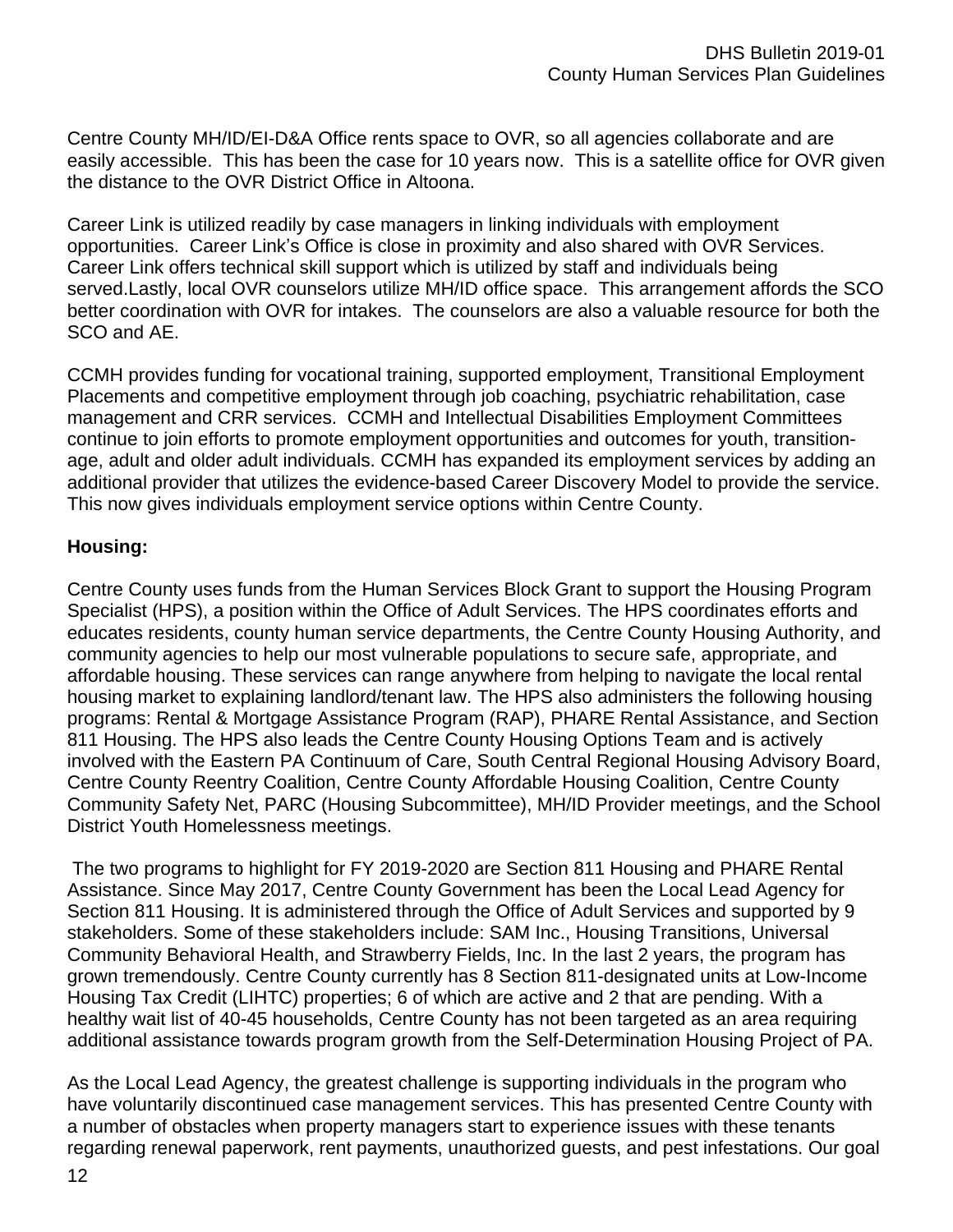for this year is to explore alternative ways to support both the property managers and tenants so that these highly vulnerable individuals do not get evicted and experience homelessness and/or become institutionalized.

The PHARE Rental Assistance program provides rental assistance to individuals and families residing in Centre County municipalities that are impacted by the natural gas industry. On July 11th, 2019, Centre County Government was awarded its 3rd year of funding from the Pennsylvania Housing Finance Agency (PHFA). \$22,000 from PHFA will go towards the total \$65,000 program to help residents in our most rural municipalities stay in their own communities. The Office of Adult Services will continue to administer this program and expects to serve 60-65 of households residing in the County's 17 municipalities that are impacted by Marcellus Shale.

Centre County has been awarded Rapid Re Housing grant through Housing and Urban Development (HUD) funding. The program began in October 2017. We have been awarded a third year which will be October 1, 2019 through September 30, 2020. The program is available for literally homeless, homeless veterans and disabled homeless individuals, thus working with a number of county programs. The program has provided housing opportunities for homeless individuals and families throughout the County. Clients with Adult Services, MH/ID EI D&A along with community based providers have worked with Housing Transitions, Inc. to support this new program.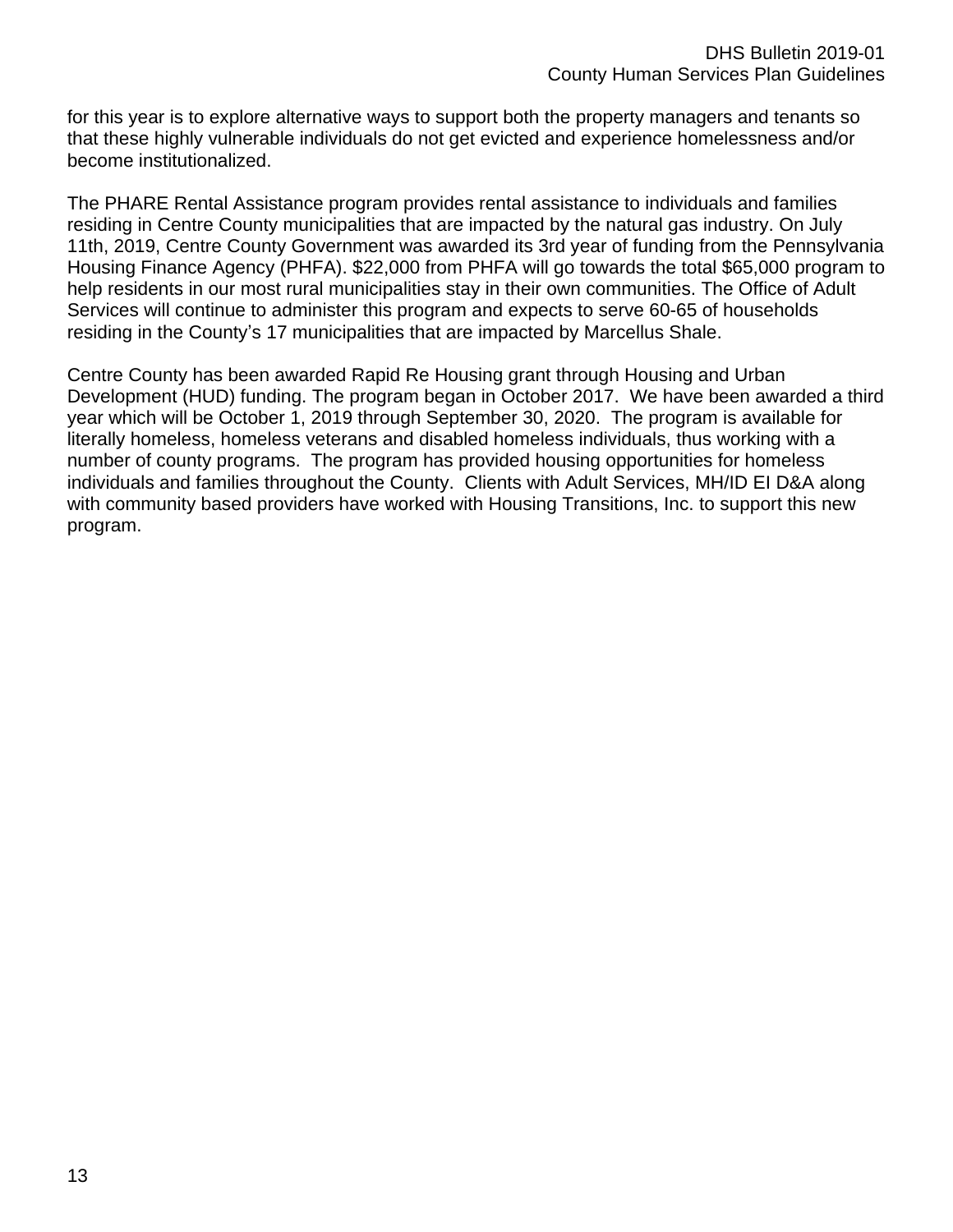## **PART IV: HUMAN SERVICES NARRATIVE**

#### **MENTAL HEALTH SERVICES**

The discussion in this section should take into account supports and services funded (or to be funded) with all available funding sources, including state allocations, county funds, federal grants, HealthChoices, reinvestment funds, and other funding.

# **a) Program Highlights:** (Limit of 6 pages)

Please highlight the achievements and other programmatic improvements that have enhanced the behavioral health service system in FY 18-19.

- Centre County issued a Request for proposal (RFP) for Crisis Diversion Services (Crisis Assessment and Residential options) in early 2019 that produced no responses. In turn, Centre County then issued a RFP for the Crisis Assessment Service option only which produced three responses. Through an evaluation committee, a provider was identified in June of 2019. Centre County Mental Health (CCMH), is currently working with this provider to secure a contract and site for this service to be implemented in FY 19-20. The selected provider is new to Centre County and offers a wealth of experience providing this service. This is the start of a new service in Centre County that the community has wanted for years. It is an exciting partnership and service addition for Centre County, with the hope of expansion into Crisis Residential Services next (securing the initial full vision).
- In partnership with Centre County Intellectual Disabilities, CCMH opened a new Supported Living site for individuals with a dual-diagnosis in late June of 2019. CCMH has access to two of the four spots that this home has to offer and filled both sites within a month. The one gentleman was diverted from Danville State Hospital to this home following a lengthy inpatient stay and the other gentleman was released from being incarcerated at the Centre County Correctional Facility (CCCF). Both referrals went smoothly and the gentlemen are happy and well-supported holistically.
- CCMH started to re-brand the Children and Adolescent Service System Program (CASSP) this past year by changing how meetings are run and how youth and families are supported, to decrease the focus on the provider and place it back on the child/adolescent and families and to get back to basics by reviewing OMHSAS' "Performance Expectations and Recommended Guidelines for the County CASSP" and detailing the associated checklist with the Children's Advisory Board.
- In the process of re-branding, CCMH also implemented a new partnership with Centre County Youth Service Bureau (YSB) to co-facilitate team meetings, to help put the focus back on youth and families and to help move the Children's Service System forward in a manner that empowers youth and family. This new partnership allows for an increase in supports through the expertise that YSB brings in family engagement and their vast knowledge of family supports that exist in the community. Families are now able to access Family Group Decision Making and Rapid Family Conferencing offered through YSB and funded by CCMH as part of the new partnership.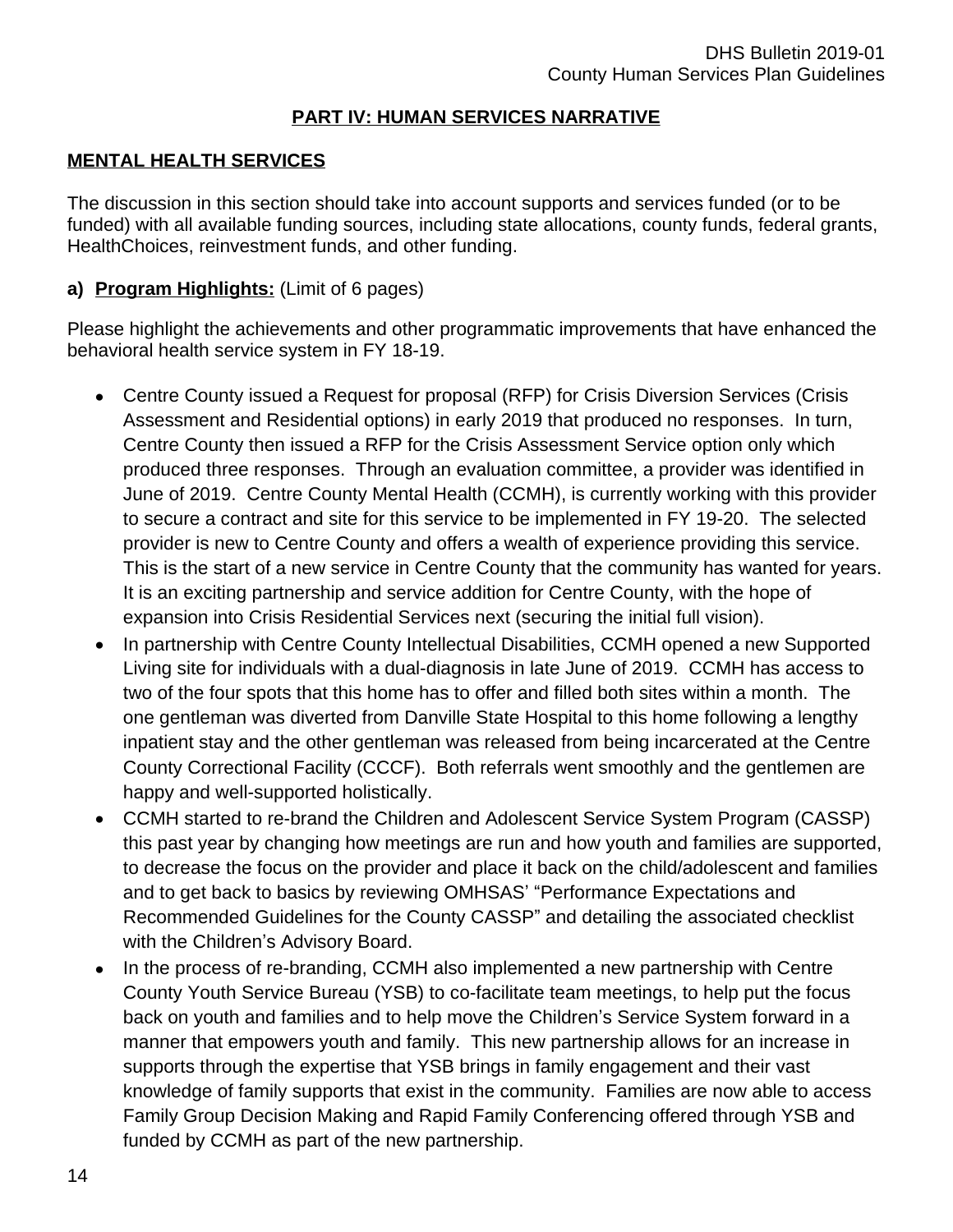- The Children's Advisory Board helped to re-brand CASSP as well by replacing "CASSP" with "Children's Collaborative". Children's Collaborative is reflective of the direction that CCMH intends to head with the Children's Service System by uniting the local educational systems with the Behavioral Health System. Via the Children's Collaborative Advisory Board, early education and daycare providers are also included in this collaborative.
- The first Children's Collaborative Meeting was held on March 1<sup>st</sup> and the second on May 3<sup>rd</sup>, 2019. Both collaborative meetings were highly successful with number of attendees and a robust discussion that help to identify what is working, what is not working, what educational systems are lacking, what gaps exist in the service-delivery system and helping CCMH to identify where gaps can be filled moving forward. Trauma, family engagement, early childhood education and learning the mental health service-delivery system are the identified areas of focus.
- Children's Collaborative meetings are helping to bridge the gap between behavioral health services and supports with the 5 local school districts, charter schools and private schools serving Centre County children/adolescents and Early Childhood providers.
- Centre County Crisis Intervention Team (CIT) held the 17<sup>th</sup> training session in June of 2019. CIT has now trained a total of 365 first responders. The next bi-annual training is scheduled for January 13-17, 2020.
- The PA State Police started participating in CIT trainings in January 2019. In 2018 a 2-hour training block on autism and a 1-hour block on Critical Incident Stress Management was added to the training curriculum. As a result of adding this block, several Penn State and Ferguson Township CIT Officers have volunteered to become trained to be part of the Centre County Critical Incident Stress Management (CISM) Team to offer peer to peer support services for law enforcement/first responders.
- Centre County CIT started a Commonwealth-wide conference to further educate CIT personnel, aide other counties starting their own CIT Program, support existing programs that are struggling and provide networking opportunities. The first Commonwealth-wide conference was held in March of 2013. For the past several years, Pennsylvania Commission on Crime and Delinquency (PCCD) has collaborated with Centre County CIT to hold the CIT State-wide Conference in Centre County every spring.
- In May of 2018, two CIT members received the two-day CIT Train-the-Trainer Training from the CIT Memphis team and in November of 2018, CIT was asked to present at the annual Citizen's Police Academy.
- In January 2019, CIT was asked to do a presentation on suicide prevention to the ROTC at Penn State University after the near loss of a cadet to suicide. There were over 200 cadets in attendance for this presentation.
- CIT regularly participates in volunteer training at Centre Helps, Jana Marie Foundation events, AFSP Out of the Darkness walks, and Skills' Candlelight Vigil (where the CIT Officer of the Year Award is presented).
- Two Outpatient MH Providers are participating in the Trauma-Informed Care Center Initiative, in partnership with the Behavioral Health Alliance of Rural Pennsylvania (BHARP). One is officially certified and the other is pending certification.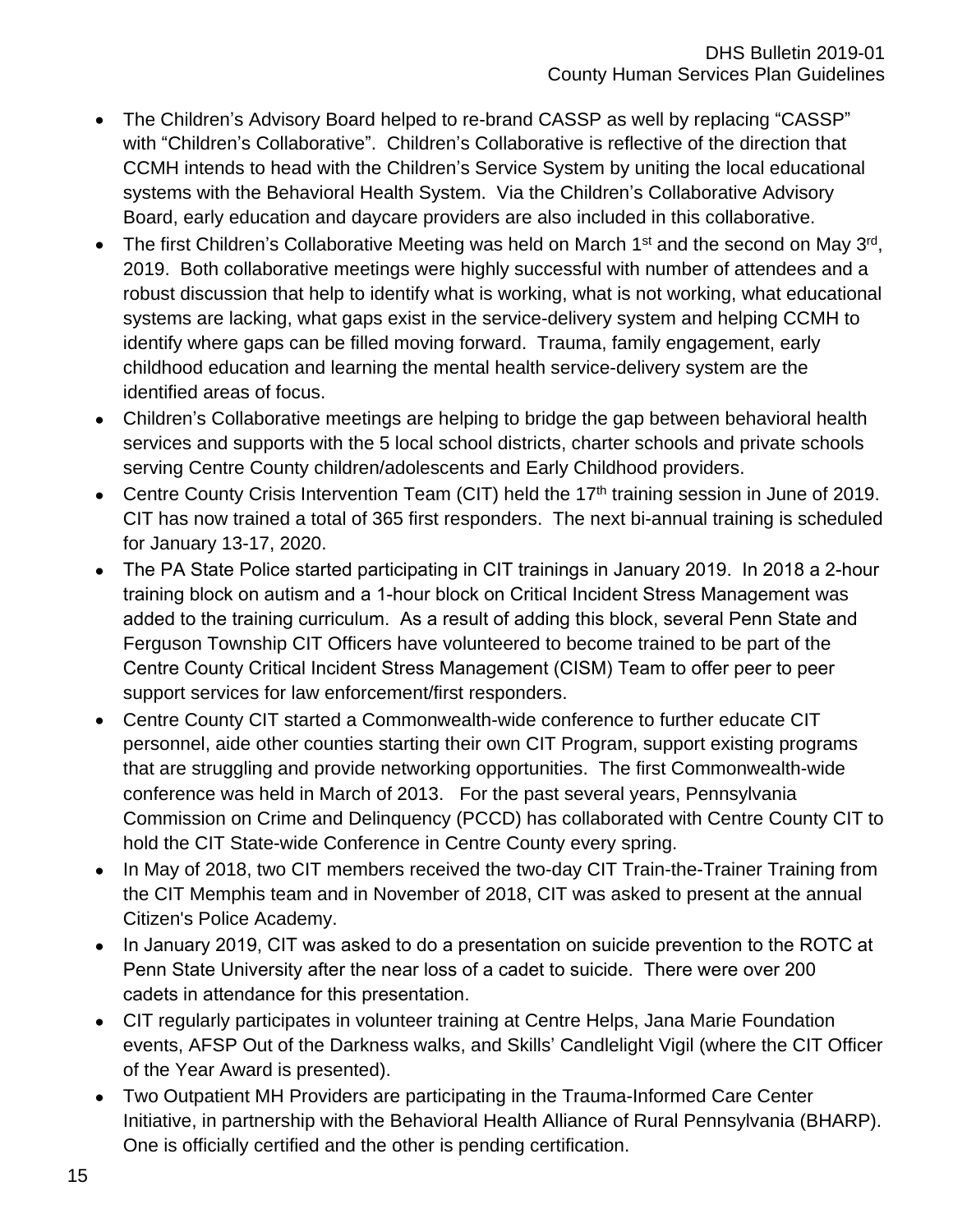- Centre County contracts with an Outpatient Provider that carries Mental Health and Drug and Alcohol licenses to support individuals with co-occurring needs.
- Centre County Community Support Program (CSP) continues to meet on a monthly basis. There was a change in time and location that has helped increase attendance. The committee has been focusing on community presentations that educate the members about services and supports and are reviewing by-laws.
- The local CSP was instrumental in updating the MH Resource Book again this year, the  $7<sup>th</sup>$ Edition in 2019.
- Between the two county-funded Certified Peer Specialist providers in Centre County, 59 individuals were provided peer support services during FY 2018-2019.
- CCMH's Mental Health Forensic Program Specialist position continues to be a success not only for CCMH, but for the Centre County Correctional Facility (CCCF). This specialist provides support to individuals that are involved with the justice system, in any capacity and of any age. The Forensic Specialist spends half of every work day on site at the CCCF to bolster the mental health support needs of individuals that are incarcerated and in partnership with jail staff. The Forensic Specialist activates outpatient services provided within the jail for people that are incarcerated and want to engage in services and for people transitioning out of the jail. This specialist also provides oversight to the CIT Program.
- The Forensic Specialist completed 271 assessments at the correctional facility and 41 intakes to activate individuals in services during this fiscal year.
- Centre County Commissioner's supported the Stepping Up Initiative Resolution in June of 2019 – A national initiative to reduce the number of people with mental illness in correctional facilities.
- The Centre County Suicide Prevention Task Force continues to have a strong and active role in the community. The focus of the Task Force is to reduce stigma around mental illness and educate the community on suicide prevention resources and trainings. The Task Force created a Facebook page that highlights upcoming trainings and events within Centre County.
- Centre County's 13<sup>th</sup> Annual Out of the Darkness walk was held on April 28, 2019. This event continues to be quite successful as evidenced by the number of participants rising year by year and the funding that it generates for the local and national chapters.
- The 14<sup>th</sup> Annual Candlelight Vigil was held on May 8, 2019. This event was, again, wellattended and generates participation of many partners. It is truly inspiring for this county.
- The 1<sup>st</sup> Annual Candlelight Vigil was held for members in the northwest part (Philipsburg/Clearfield) of Centre County. The event was well attended.
- MNMC's Emergency Department (ED) employs Psychiatric Case Managers who primarily focus on the behavioral health needs of the individuals that present. Psychiatric Case Managers currently cover the ED 24/7.
- CCMH participated in the 5<sup>th</sup> Annual Super Fair of Centre County Community Resources in March of 2019.
- The Centre County Mental Health Community Committee (MHCC) continues to increase its membership and participation. This committee is strong in its partnerships.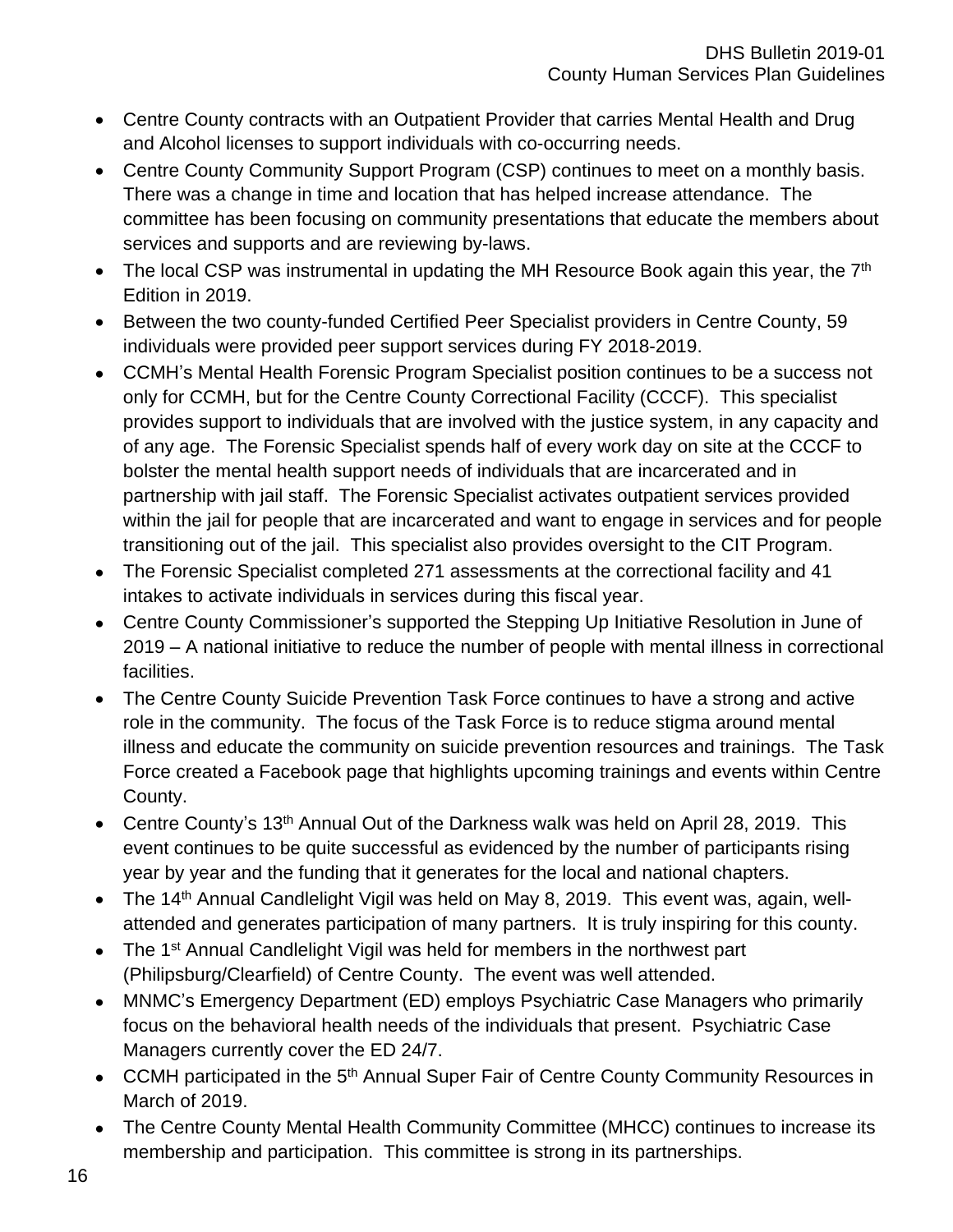- MHCC's website is actively being developed and promoted. Members of the Opportunity Centre Clubhouse maintain the website and MH activity calendar within which is a win-win as it develops strengths in the members who maintain it and collectively supports the mental health and general community in Centre County.
- MHCC implemented Service Highlight Series in 2018 by marketing and recording/archiving specific MH Providers and the services that they provide within the Centre County Community. These series have been of interest for the general community in increasing their awareness, knowledge and service linkage ability.
- MHCC linked with the Students for Non-Profit Organizations thru Penn State University for a second time this past year to further develop the MHCC website and calendar.
- CCMH's Targeted Case Management (TCM) Unit continually addresses quality serviceprovision. Efficiencies have been put into place that allows TCMs to spend more face-toface/quality time with the individuals they support. TCM Supervisors have assisted the unit in being more efficient as well by supporting referrals on the front end and streamlining TCM assignments and initial paperwork. CCMH has experienced better engagement in TCM services, less transition occurring with case managers, been able to reduce the number of people that a person needs to see to access the service thru a direct TCM referral process and better adherence to regulations and performance standards.
- CCMH has experienced significant transition in the case management units, again, this past year. Currently, CCMH employs one Administrative Case Manager and nine Targeted Case Managers as of August 4<sup>th</sup>. We added an additional Targeted Case Manager during FY 2018/2019.
- Wellness Initiatives remain the focus for CCMH's case management units. The units continue to incorporate wellness principles into all aspects of service delivery including dayto-day goal planning, the intake and Individualized Service Plans (ISPs). CCMH is also surveying case management staff bi-annually to assess the knowledge and confidence of staff delivering wellness initiatives as a result of participation in the Patient Centered Outcomes Research Institute (PCORI). CCMH will continue to educate staff, old and new, on wellness principles and participate in on-going wellness initiatives that are offered to the county.
- CCMH is recognized as a Behavioral Health Home Plus (BHHP) provider by Community Care Behavioral Health (CCBH) due to CCMH's participation in PCORI and the Wellness Coaching Recovery Learning Collaborative. Through these initiatives, CCMH has embedded wellness principles into case management services, continues to provide wellness training to new staff and on an annual basis to all staff and links individuals that are supported with the array of wellness tools that promote a person's independence. CCMH was a self-directed care model participant which fit well into providing case management services, but eliminated a wellness nurse track. CCMH is able to access the benefits of wellness nurses through other community providers.
- CCMH continues to partner with the local crisis intervention and emergency services provider, Can Help, to educate the community about crisis intervention and delegate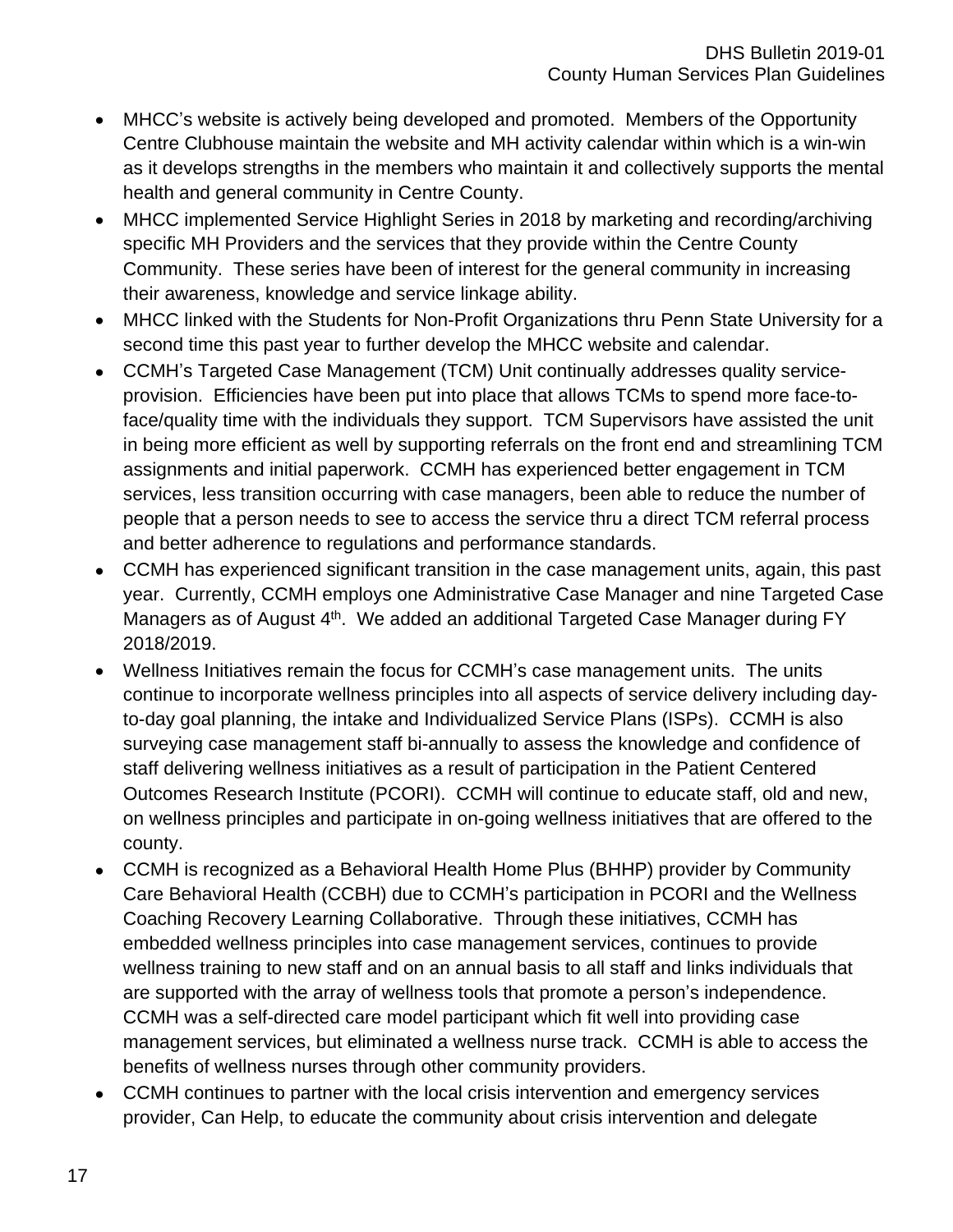services. Time is devoted to educating the community about the Mental Health Procedures Act (MHPA) and Centre County's interpretation of the Act.

 CCMH collaborates steadily with MNMC's Emergency Department (ED) and Behavioral Health Unit (BHU), Meadows Psychiatric Center and Can Help to ensure that crisis intervention and delegate services are being delivered according to the MHPA and the County MH Administrator. CCMH holds quarterly meetings, but there is a significant amount of day-to-day communication and interactions.

# **b) Strengths and Needs:** (Limit of 8 pages)

Please identify the strengths and needs of the county/joinder service system specific to each of the following target populations served by the behavioral health system. When completing this assessment, consider any health disparities impacting each population. Additional information regarding health disparities is available at [https://www.samhsa.gov/health-disparities.](https://www.samhsa.gov/health-disparities)

# **Older Adults (ages 60 and above)**

- **Strengths:** 
	- o There are no (zero) older adults incarcerated in the Centre County Correctional Facility at this time.
	- o CCMH maintains a strong partnership with Centre County Office of Aging (CCOOA) which includes Project SHARE: Senior Centers and Mental Health: Activities, Resources and Education, partnering in the community in support of individuals that cross both populations when they are in crisis and/or in need of protective services, participation in the Older Adult Task Force, investigating elder abuse reports, participation in Mental Health Community Committee, sharing resources, providing education about our individual systems, participating in the Geriatric Interest Network (GIN) and communicating about Adult Protective Services.
	- o The CCOOA Administrator and MH Assistant Administrator communicate routinely in support of our systems and the individuals we serve in our community.
	- o CCMH and the Centre County Office of Aging (OOA) align crisis and protective services when older adults are suspected to be in need of services and supports.
	- o CCMH maintains a liaison specific to OOA.
	- o The CCMH Liaison and OOA Protective Services staff provides outreach collaboratively to individuals in the community as needed when prompted by either agency or through CIT encounters when the individual requests or agrees to additional support efforts. This partnership remains strong and effective in engaging community-based individuals in services and providing additional supports.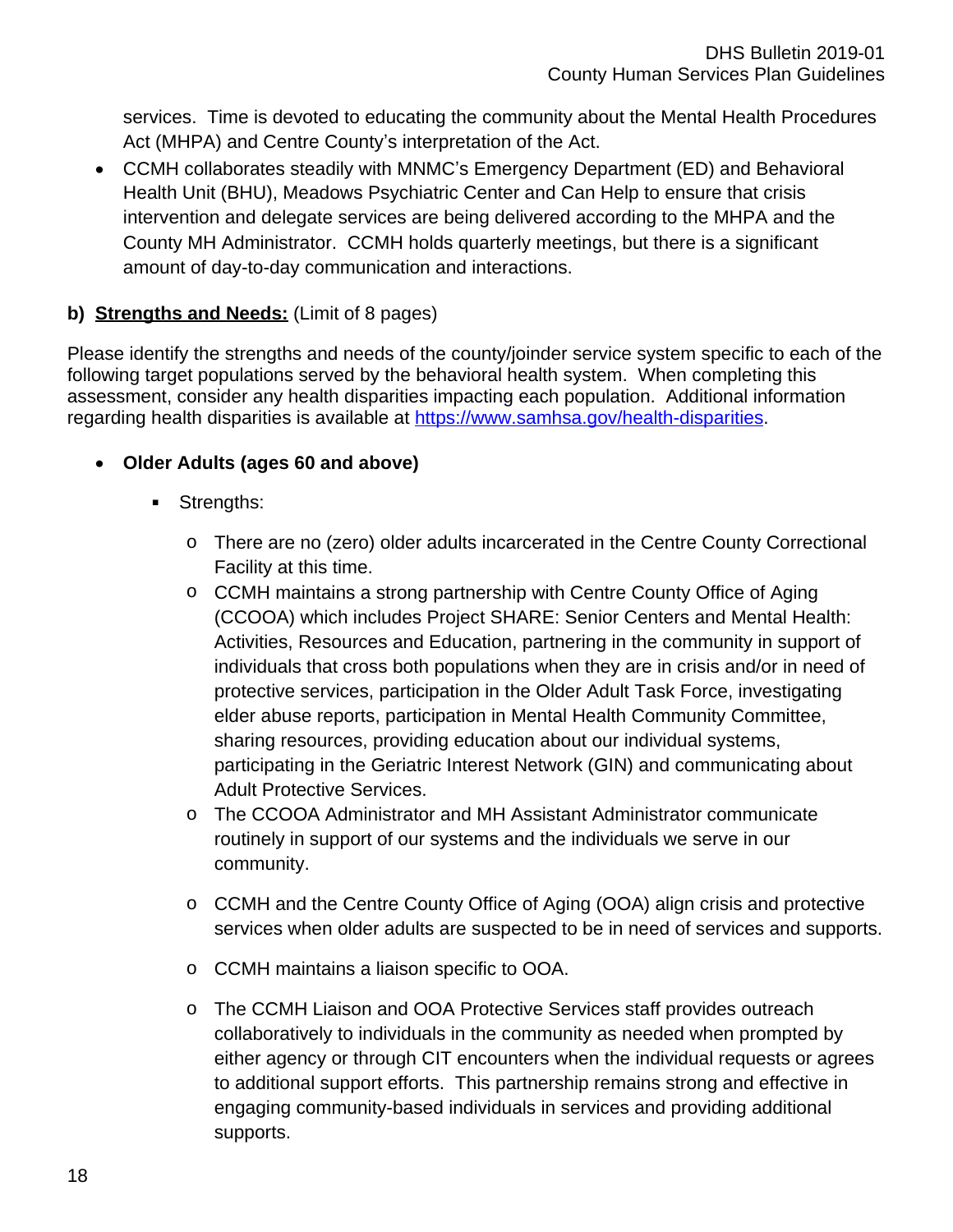- o The MH Assistant Administrator maintains membership in the Older Adult Task Force.
- o CCMH and OOA meet routinely to discuss services, provide updates, further establish working relationships and identify service and support needs that are shared.
- o CCMH and OOA maintain Project SHARE (Senior Centers and Mental Health: Activities, Resources and Education) to further support the mental health needs of the older adult population by providing education and resources to each of the local senior centers.
- o Project SHARE continues to educate the older adult population on overall wellness. A presentation is done six times per year in each of the six Senior Resource Centers in Centre County.
- o Centre County Office of Aging and CCMH continue to hold quarterly meetings to discuss practices, ways to assist mutual individuals and to enhance on-going collaboration.
- o CCMH participates in the Senior Expo held annually in Centre County.
- o CCMH's Administrative Case Managers (ACMs) are each involved in various community meetings/committees which focus on specific needs including forensic, housing, employment and community involvement. This is a great way for the ACMs to stay current, not only on the needs of older adults, but also the strengths, activities, community supports and training opportunities specific to this population.
- **Needs:** 
	- o Stigma continues to be a barrier regarding older adults accessing needed mental health services/supports. CCMH will continue to work with our community partners to help reduce the stigma.
	- o Use the strength of the CCOOA and CCMH partnership to continue to secure unique avenues of how to engage and promote services that are available to enhance the wellness, security and safety of the older adult population.
	- o Ensure access to affordable housing for the older adult population through linkage with the Centre County Housing Authority and the Centre County Housing Program Specialist.
- **Adults (ages 18 to 59)**
	- **Strengths:** 
		- o It is anticipated that with the addition of Crisis Diversion Services in Centre County that the array of crisis intervention services will meet the additional needs of individuals and families in the community.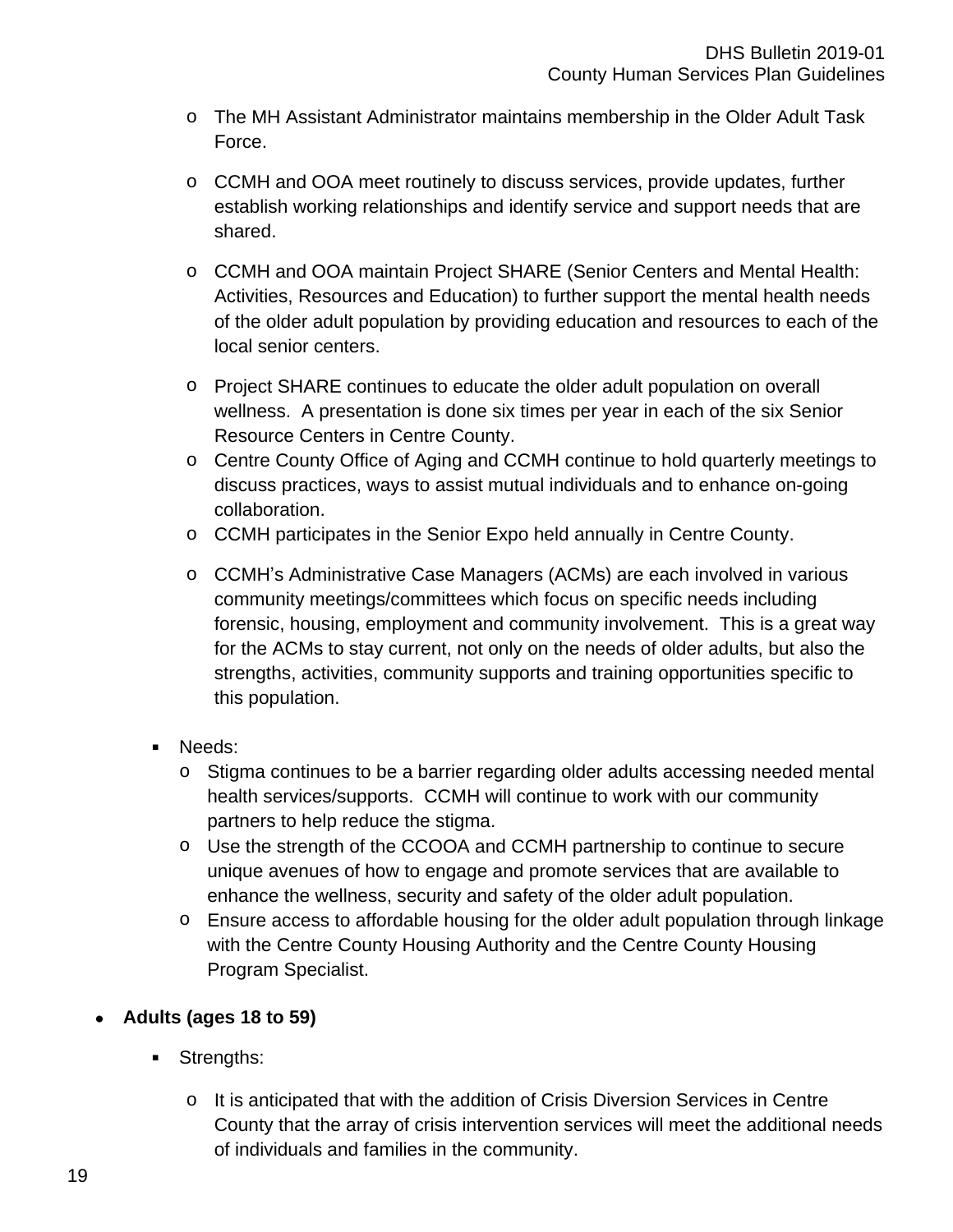- o CCMH's Administrative Case Managers (ACMs) are involved in various community meetings/committees which focus on specific needs including forensic, housing, employment and community involvement. This is a great way for the ACMs to stay current, not only on the needs of adults, but also the strengths, activities, community supports and training opportunities specific to this population.
- o Adult Mental Health First Aid and Question, Persuade and Refer (QPR) classes are being offered readily within the community as the result of efforts by a local provider and foundation.
- o CCMH has two county/block grant funded Representative Payee options to offer individuals. A third Representative Payee option is also available in the county for individuals to access independently. This agency additionally offers Money Management services. This service also supports individuals who are involved with our Intellectual Disabilities, Drug and Alcohol, Children and Youth, Aging, Adult Services and Housing partners.
- o Mobile and Site-Based Psychiatric Rehabilitation services continue to be utilized on an increased basis within the county. These services are supported with Supplemental Service funding made available through CCBH and county/block grant funds. These services are widely used by individuals involved with all of our county block grant partners.
- o Mobile Psychiatric Rehabilitation expansion has been occurring in Centre County due to an increase in request of individuals accessing the service and the positive feedback on the service being provided on a mobile basis, especially in rural areas of this county.
- o Due to the main campus of The Pennsylvania State University (PSU) being located in Centre County, CCMH interacts with the student population routinely, with all services. Whenever possible, students' insurances are utilized and/or they are referred for Medical Assistance benefits to support their services. County/block grant funds are used to further support this population, especially with crisis intervention and delegate services. These services are used on an increased basis by students, their families and PSU staff.
- $\circ$  CCMH regained the full crisis provision costs within the county during FY 17-18 as PSU did not maintain an independent contract with county crisis service provider, Can Help/Universal Community Behavioral Health (UCBH). PSU built some structure of crisis services internally within the Commonwealth Campuses that the main campus supports; however, it does not cover the full needs of the student's crisis-related events such as mobile crisis and delegate services. These costs are; therefore, absorbed by the county and this expense impacts CCMH's budget annually.
- o PSU has a newly developed crisis intervention phone services for their students and families. The Penn State Crisis Line phone number is 877-229-6400.
- o Due to PSU's contract with Can Help and the county's previous reporting of overall crisis intervention numbers regardless of payer, Centre County's crisis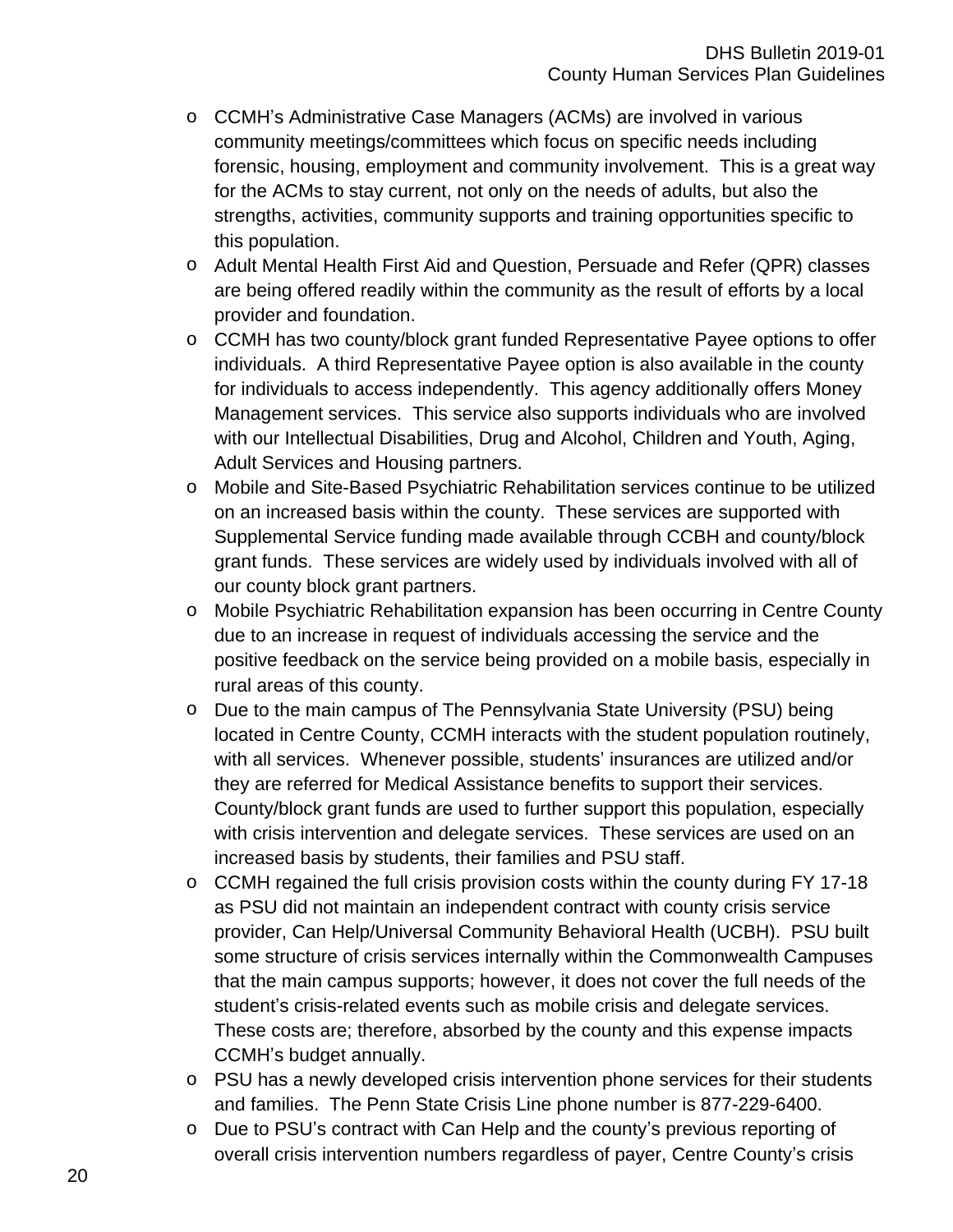services client counts for block grant expenditure reporting fluctuates from year to year. Centre County is now reporting only county/block grant funded crisis services expenditures. The PSU contract capitation variable impacts these counts significantly each year.

- o PSU continues to utilize Centre County's Crisis Intervention and Emergency Services for additional support to students, families and faculty, outside of their scope and ability.
- o Located in Centre County are two State Correctional Institutions (SCIs). CCMH works in conjunction with both SCIs to support the mental health service needs of individuals that are incarcerated and individuals transitioning from these facilities back to their home counties. CCMH expends county/block grant funds to provide Involuntary Inpatient and Outpatient Commitment support to both SCIs.
- o Emergency services client counts also fluctuate year to year due to SCI commitment hearings being included in this unduplicated count. CCMH is experiencing an extreme increase in the number of commitment hearings being scheduled for the two local SCIs. This number is expected to continue to rise due to the restructuring by the Department of Corrections and the creation of D Roster Facilities. Centre County fully covers the costs of these hearings with county/block grants funds.
- o Centre County continues to provide housing support for individuals with mental illness with Housing Contingency funding provided through county/block grant funds and through health choices reinvestment.
- o DeClutter services are utilized by individuals and families that need the direct housing support. They can be very useful in helping people to maintain their independent housing and housing vouchers.
- o CCMH provides funding for vocational training, supported employment, Transitional Employment Placements and competitive employment through job coaching, psychiatric rehabilitation, case management and CRR services. CCMH and Intellectual Disabilities Employment Committees continue to join efforts to promote employment opportunities and outcomes for youth, transitionage, adult and older adult individuals.
- o CCMH has expanded its employment services by adding an additional provider that utilizes the evidence-based Career Discovery Model to provide the service. This now gives individuals employment service options within Centre County.
- o CCMH supports three Community Residential Rehabilitation (CRR) sites operated by two distinct providers. All sites provide rehabilitative skill-building services. CRR sites are utilized by the community for individuals being discharged or diverted from the state hospital and correctional facilities. Referrals from these sources are consistently the priority. Centre County Housing Authority continues to support the application of housing vouchers to the CRR programs which support individual transitions to independent living.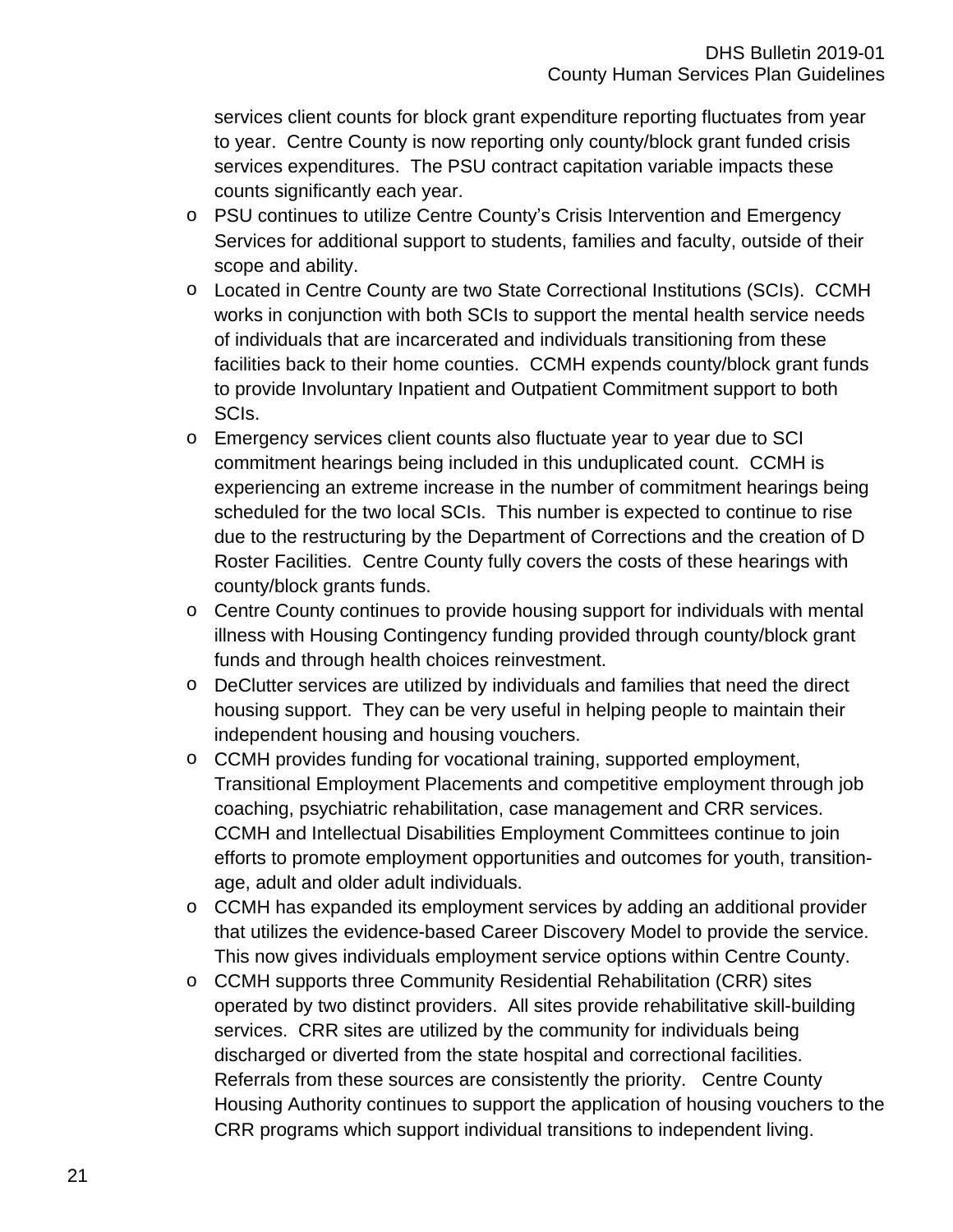- o CCMH has secured three independent crisis transport providers due to the increasing denials from ambulance to provide emergency crisis transports. These independent providers are supported with county/block grant funds.
- o CCMH is in the process of contracting with a newly certified crisis transport service. This will be the fourth independent crisis transport provider for Centre County.
- o CCMH and Mount Nittany Medical Center (MNMC) share crisis transportation providers through separate contracts.
- o Mobile Medication Management services have been successful in Centre County as evidenced by the increase in utilization and feedback received. This service continues to grow every year. CCBH and CCMH fund this service. For CCMH, costs associated with this budget more than doubles during FY 18-19.
- o In addition to CCBH, CCMH supports Consumer Satisfaction Surveys for case management services on an annual basis. CCMH consistently receives positive feedback from these surveys.
- o CCMH has experienced significant transition in the case management units, again, this past year. Currently, CCMH employs one Administrative Case Manager and nine Targeted Case Managers as of August  $4<sup>th</sup>$ . We added an additional Targeted Case Manager during FY 2018/2019 to support referral needs.
- o CCMH's sole Resource Coordinator (RC) was promoted to a Program Specialist position this past year. CCMH filled the RC position as a BCM position, so is now fully staffed with BCM services.
- o CCMH created two new Program Specialist and one new Case Worker 3 positions this past year in support of the efforts of staff and to continue to focus on Forensic, Quality and Community Outreach activities and high risk individuals.
- Needs:
	- o Amendment to the Mental Health Procedures Act that allows for Physician Extenders, specifically Physician Assistants in Centre County's case, to provide oversight to involuntary outpatient commitments (testimony, treatment and monitoring)
	- o Centre County will continue to explore options to expand psychiatric service delivery in the community. CCMH and CCBH will continue to collaborate in the expansion process to support county/block grant funded, CCBH-eligible and third party insured individuals.
	- o CCMH continues to seek transportation linkage options for individuals that do not have access to public transportation.
	- o Expand community mobility options in the rural community.
	- o Centre County will continue to develop an array of residential service options for individual choice and unique level of care needs.
	- o Block grant partners are furthering housing support opportunities in support of all ages of individuals who use county services.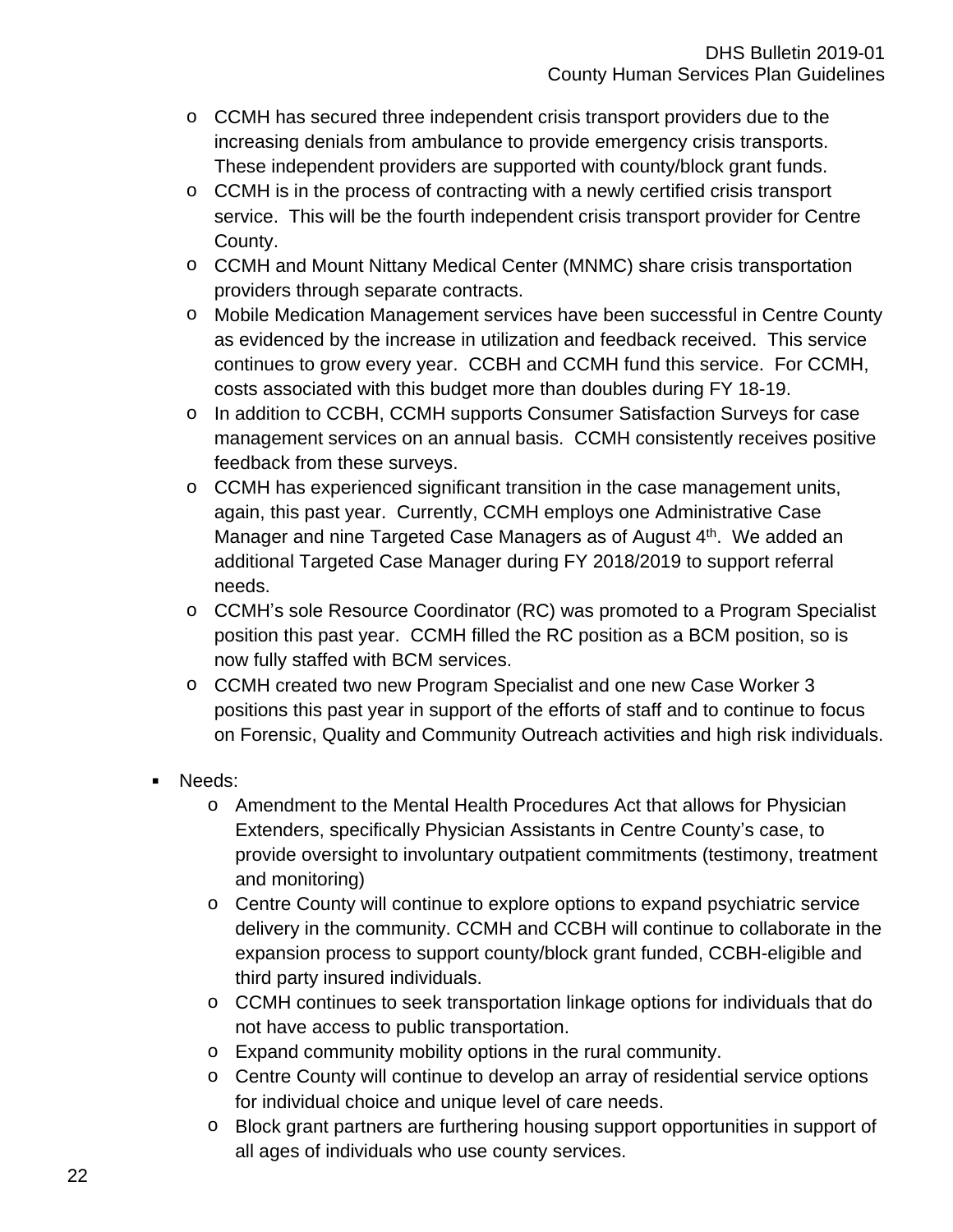- o Centre County will continue to collaborate with the Department of Corrections to ensure continuity of services with their home counties for individuals being released from Centre County's local SCIs.
- o Additional funding to support the cost of the hearings (increasing) associated with the two local SCIs.
- o CCMH will research delegate procedures within Pennsylvania and the country to determine best practices. CCMH will work with the current provider, local leadership, and others to explore options for our delegate procedures.
- o CCMH will continue to address emergency crisis transport service needs within the community.
- o CCMH has researched existing programs within the Commonwealth and plans to create a Crisis Residential Service option in Centre County. There has been a need for this service to reduce hospitalizations, reduce incarcerations for individuals with mental illness and provide a diversion option for the crisis intervention provider, local first responders and the local emergency department.
- o Secure contracts with Outpatient Providers that accept Medicare and the Medicare rate for payment of services. This is needed for individuals that are only insured under Medicare to save additional out-of-pocket expenses and individuals that are dual-eligible (Medicare and Medical Assistance (MA)), so that MA funding can provide full supplement for the payment of the service.
- o CCMH currently has sixteen adult individuals incarcerated in the Centre County Correctional Facility.
- o Re-develop contract negotiations with PSU to offset costs of crisis services within the county.
- o CCMH has been experiencing consistent staff turnover the past two years in Blended Case Management. CCMH will identify opportunities to enhance staff retention.
- **Transition-Age Youth (ages 18-26)-** Counties are encouraged to include services and supports assisting this population with independent living/housing, employment, and postsecondary education/training.
	- **Strengths:** 
		- o Centre County offers a youth homeless shelter and Independent Living Program.
		- o Centre County began Children's Collaborative Meetings on a quarterly basis to unite the early childhood, educational and behavioral health communities. These meeting are designed to impact the systems by increasing awareness, identifying gaps, recognizing the strengths and enhancing communication for youth and their families.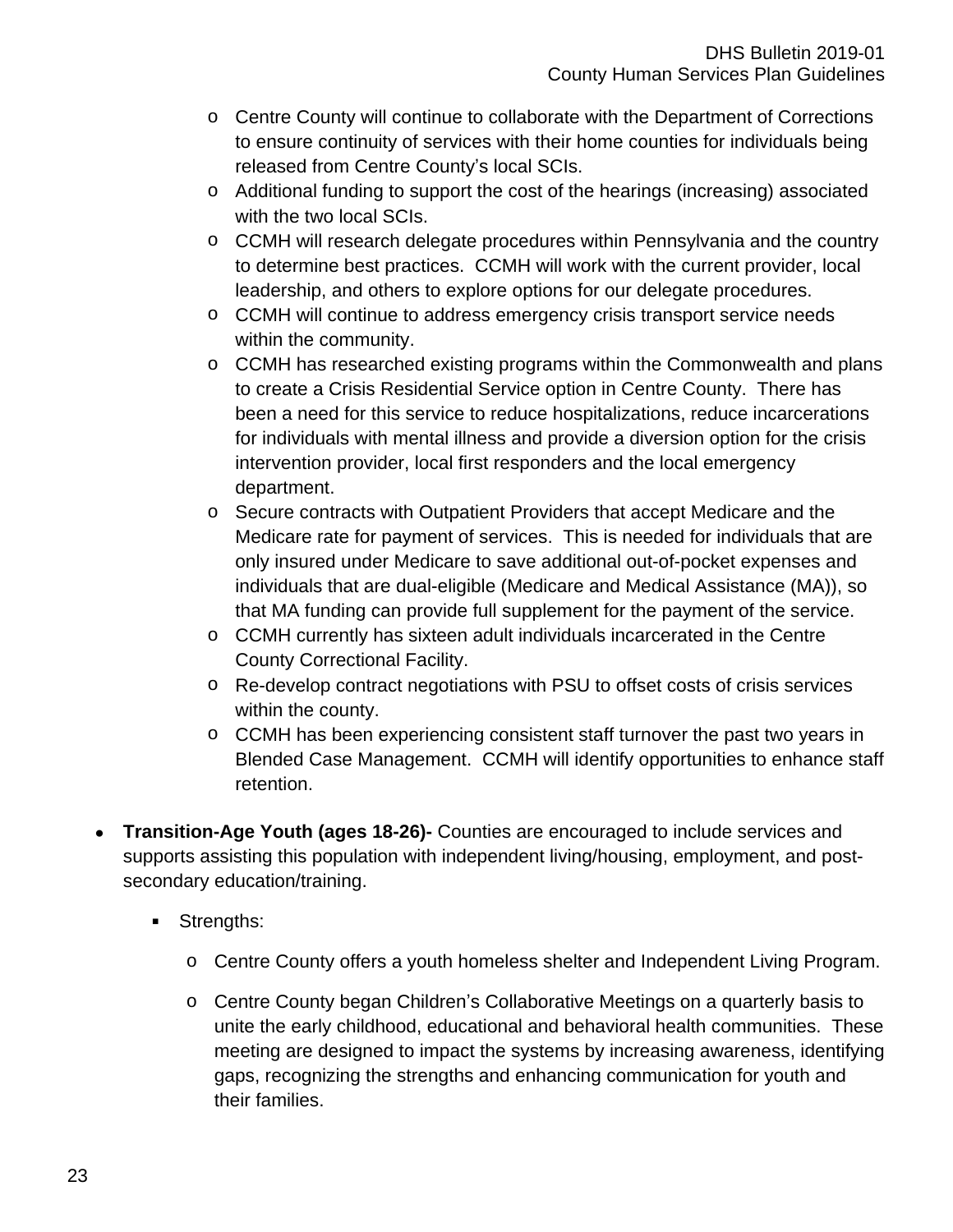- o CCMH participates in annual transition events for students that are graduating from local high schools and their parents. These events are being scheduled by each of the five local school districts.
- o Psychiatric Rehabilitation Services are designed around the Transition-age Youth (TAY) population through local provider work.
- o Certified Peer Specialist services specific to transition-age youth are being implemented by a local provider in Centre County.
- o Several CCMH staff are members of the Suicide Prevention Task Force and local CSP.
- o Opportunity Centre Clubhouse holds evening hours devoted to transition-age youth activities.
- o Opportunity Centre Clubhouse is building activities around the needs specific to individuals diagnosed with Autism Spectrum Disorders.
- o The MH Forensic Program Specialist participates in transition-age youth meetings with the county forensic, court, legal, behavioral health and children and youth partners.
- o Certified Peer Specialist (CPS) service providers are engaging transition-age individuals in peer support activities.
- o Centre County has two CPS Providers that supply peer support services to individuals over the age of 14.
- o CCMH's Administrative Case Managers (ACMs) are involved in various community meetings/committees which focus on specific needs including forensic, housing, employment and community involvement. This is a great way for the ACMs to stay current, not only on the needs of transition-age youth, but also the strengths, activities, community supports and training opportunities specific to this population.
- o Centre County CSP has seen a small increase of on-going attendance from this population which provides a voice in advocating for needed services.
- Needs:
	- o One struggle CCMH faces is the need for more affordable housing for the transition-age population who want to be independent and work on their own recovery and resiliency in a supportive and positive manner.
	- o An on-going need, which is frequently voiced by individuals in Centre County, is the lack of access to public transportation. Individuals can utilize county transportation for their medical appointments if they have Medical Assistance or pay out of pocket, which is commonly cost-prohibitive. There is a Centre Area Transportation Authority bus system; however, it is not available in the rural areas of this community
	- o CCMH currently has six transition-age individuals incarcerated in the Centre County Correctional Facility.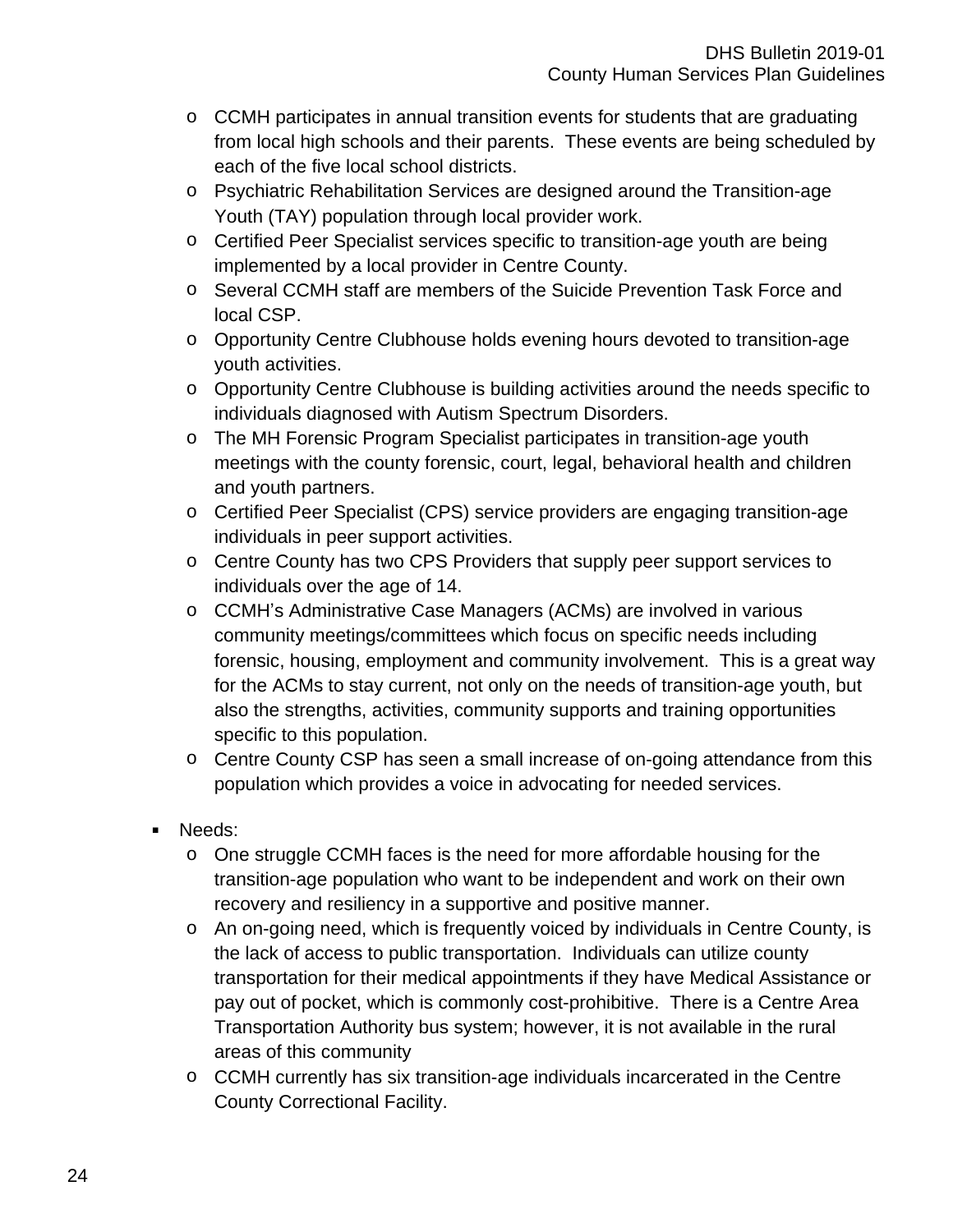**Children (under age 18)-** Counties are encouraged to include services like Student Assistance Program (SAP), respite, and Child and Adolescent Service System Program (CASSP) coordinator services and supports, as well as the development of community alternatives and diversion efforts to residential treatment facility placements.

- **Strengths:** 
	- o SAP completed 113 screenings during the 2018-2019 school year.
	- o CCMH had 9 individuals utilize respite. Of those 9, 5 individuals were new to respite services.
	- o Centre County had 11 individuals placed out of their homes at Residential Treatment Facilities. Of those, 1 was a transfer to Centre County from a different county, 1 was discharged back home and 1 was discharged to a Therapeutic Foster Home with an overall goal of returning home.
	- o Youth Mental Health First Aid and Question, Persuade and Refer (QPR) classes are being offered readily within the community as the result of efforts by a local provider and foundation.
- Needs:
	- o CCMH will benefit from more input and communication from local school districts.
	- o CCMH needs the voices of children, adolescents and families for developing services, on-going discussions regarding the service delivery system and advocating for familial needs.

Please identify the strengths and needs of the county/joinder service system (including any health disparities) specific to each of the following special or underserved populations. If the county does not currently serve a particular population, please indicate and note any plans for developing services for that population.

- **Individuals transitioning from state hospitals**
	- **Strengths:** 
		- **o** Centre County has the lowest number of individuals being at Danville State Hospital two years or more in comparison to the entire catchment area.
		- **o** CCMH is fortunate to have the support of providers in making a priority of transitioning individuals utilizing state hospital services back to their home community. Primary support comes from CRR, Psychiatric Rehabilitation, Representative Payee, Targeted Case Management, outpatient, behavioral consultation, peer support, medication support and crisis intervention providers. Individuals making this transition go through an extensive Community Support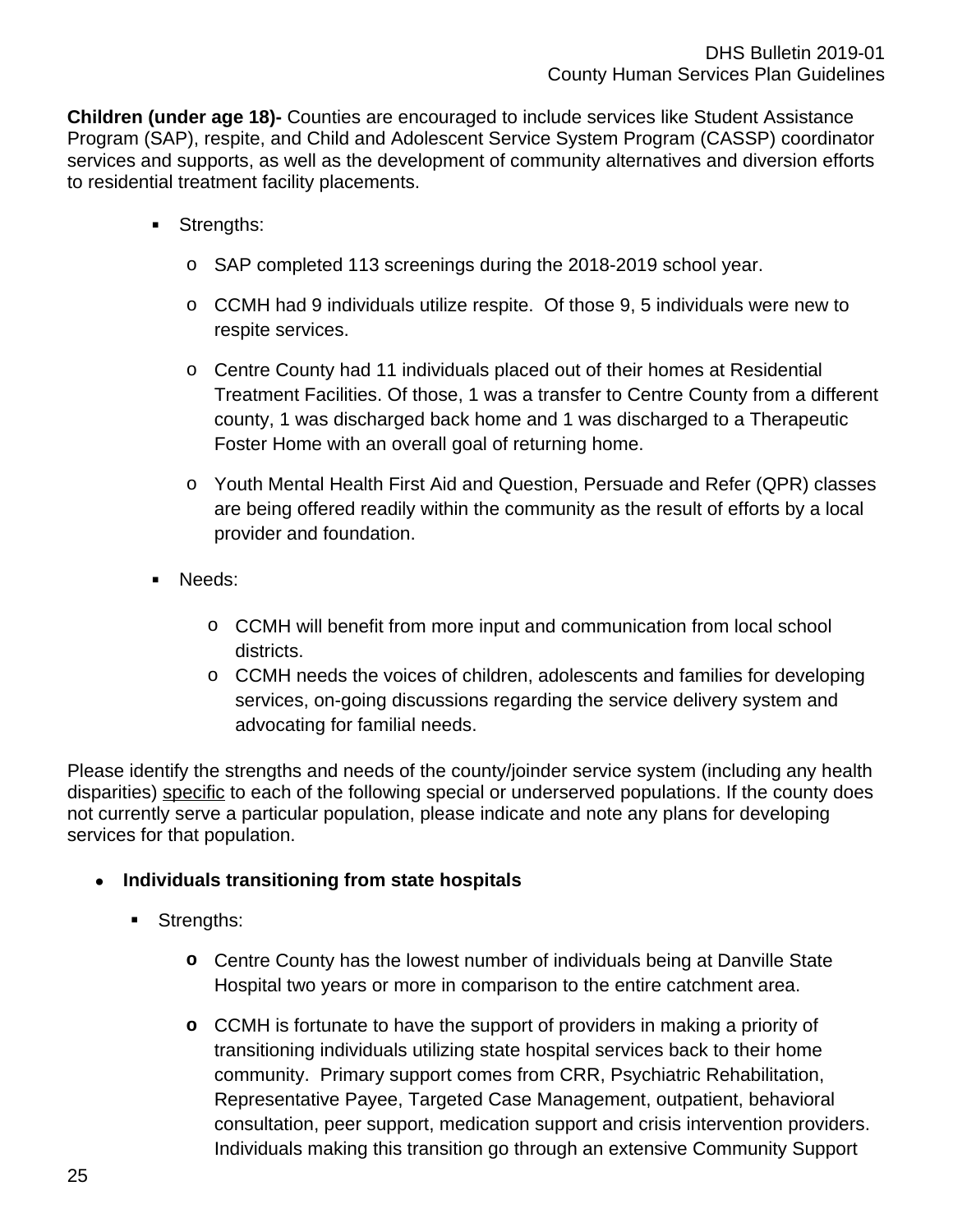Plan (CSP) process that includes evaluation and planning from the individual directly, their loved ones, clinical teams from the state hospital, the home county and any other party that the individual deems as a natural support. The individual CSP Plan is a document that is amended as needed throughout the hospitalization and then followed in support of a person's discharge from the state hospital. It focuses on the whole person and follows Community Support Program Principles. CCMH supports a DSH Liaison that puts forth effort to monitor state hospital admissions and discharges, provide, at minimum, monthly support to individuals utilizing DSH services and divert individuals from the state hospital. The liaison monitors people that have been discharged from the state hospital to the community to ensure that the needs identified within their unique CSP are being provided and supported. CCMH is currently providing support to a total of seven individuals in Danville State Hospital.

- o CCMH maintains consistent communication with all of the partners associated with state hospital activities to provide better coordination of care for the individuals that we support collaboratively.
- o The liaison brings community partners to DSH to facilitate communication, discharge planning and CSP process support.
- o CCMH carries a bed cap of seven at DSH. This low bed cap was not a concern previously as the counties in that catchment area hold a strong relationship and mutually agreed to share beds. This meant that individual counties were not held to their bed caps when requesting admission(s). Due to this low bed cap and the risk of it being reduced further, CCMH is not in a position to apply for additional CHIPP funding if/when made available to the DSH catchment area in the future.
- Needs:
	- **o** Individuals transitioning from the state hospital identify most with the need for housing support. CCMH continues to identify ways to develop a wide array of housing options so that individuals transitioning from the state hospital can be supported with housing that meets their unique need and choosing.
	- o It would be highly beneficial to individuals, transitioning out of state hospitals or correctional facilities, if County Assistance Offices and the Social Security Administration would create an early application process. This would allow the appropriate supports to be in place the day of discharge/release. The delay in individuals being deemed eligible for Medical Assistance and Social Security benefits can be lengthy and jeopardize individual's access to medications, services, supports and income. CCMH does provide funding to support individuals experiencing difficulty in obtaining benefits upon their return to the community.
	- o An increase in beds at DSH that reflect needs in each county's community.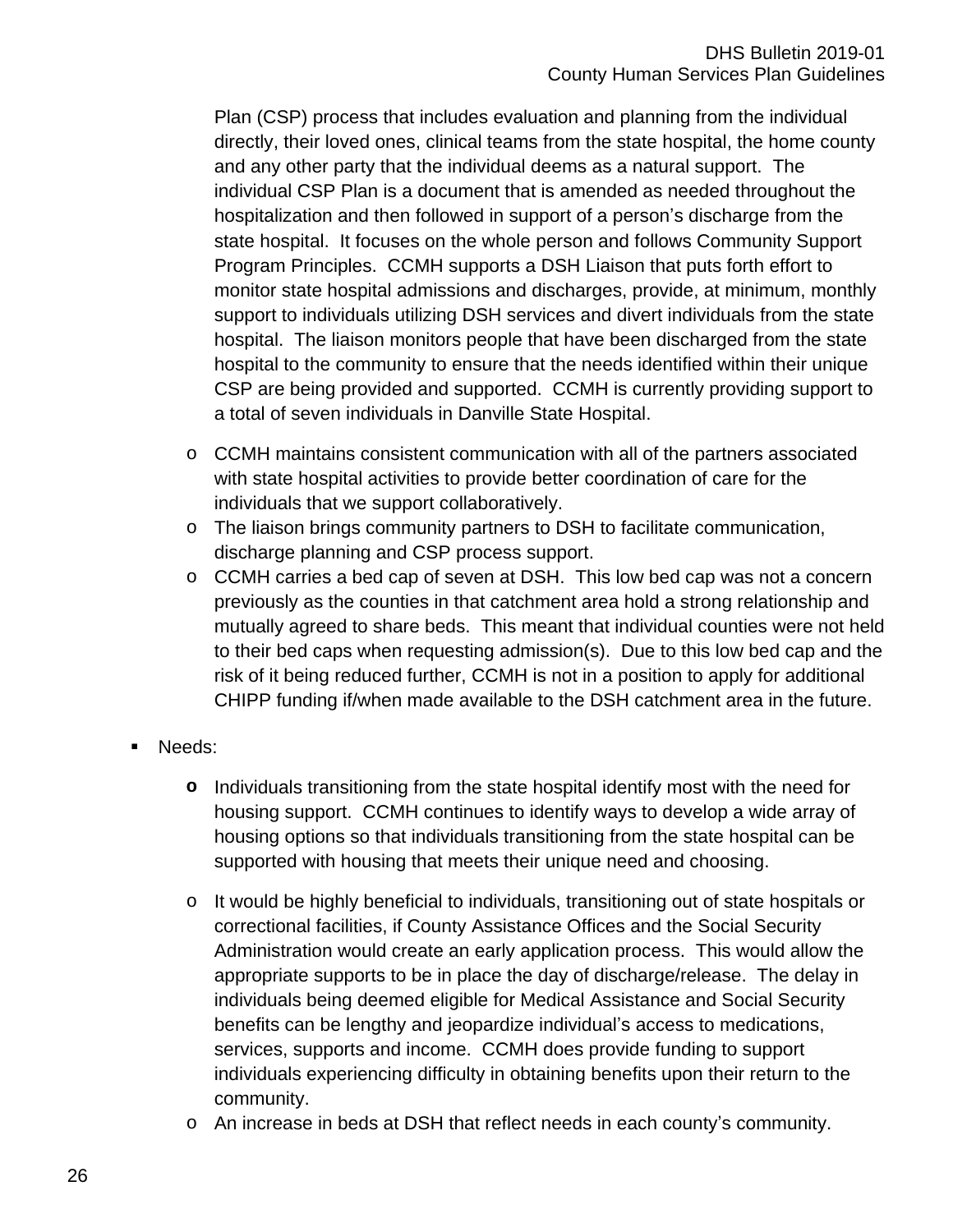# **Individuals with co-occurring mental health/substance use disorder**

- **Strengths:** 
	- o CCMH contracts with a local provider that provides outpatient psychiatric and therapy services to individuals that are diagnosed with a co-occurring disorder. This provider carries a mental health and drug and alcohol license.
	- o There is a strong mental health and drug and alcohol partnership in Centre County. Both maintain a strong presence in Student Assistance Program (SAP), Children's Collaborative Advisory Board, County Jail Re-Entry meetings, Criminal Justice Advisory Board and Behavioral Health Alliance of Rural Pennsylvania workgroup meetings, just to name a few.
	- o CCMH and Drug and Alcohol share office space which enhances collaboration and access to services to the individuals we serve.
	- o CCMH provides Administrative Case Management (ACM) services to individuals that are receiving co-occurring services to ensure continuity of mental health and drug and alcohol services.
	- o Co-occurring services are delivered to individuals that are incarcerated in the county jail via individual and group treatment options.
	- o Individuals under this population access Centre County's DUI and Drug Court Programs.
- Needs:
	- o CCMH will look for service expansion opportunities to further support individuals that are diagnosed with mental health and drug and alcohol disorders.
	- o Develop a specialized case management position that supports the needs and interests of the co-occurring population.
- **Criminal justice-involved individuals-** Counties are encouraged to collaboratively work within the structure of County Criminal Justice Advisory Boards to implement enhanced services for individuals involved with the criminal justice system to include diversionary services that prevent further involvement with the criminal justice system as well as reentry services to support successful community reintegration.
	- **Strengths:** 
		- o CCMH provided continuity and collaboration with the forensic population by supplying a Mental Health Program Specialist that functions as an ACM on-site at the Centre County Correctional Facility(CCCF) half of a work day five days per week.
		- o CCMH contract with a local provider to provide mental health treatment and education groups in the CCCF with block grant funds.
		- o CCMH contracts with a provider who renders individual outpatient and consultation services to individuals who are incarcerated and staff at the CCCF. This service is provided solely with county/block grant funds.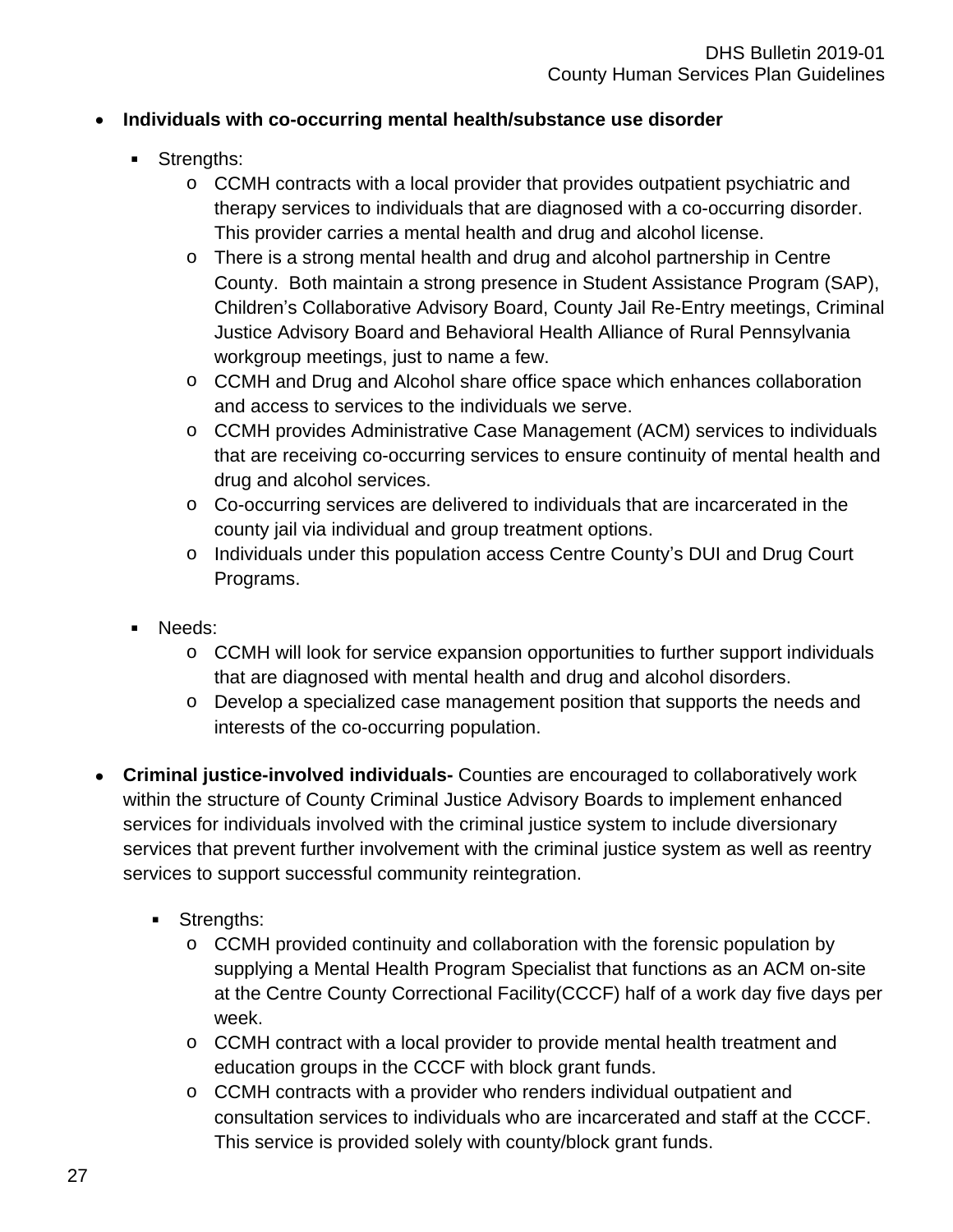- o Currently, there are sixteen individuals who are active with CCMH and are incarcerated.
- o CCMH tries to engage individuals in treatment that are coming into contact with law enforcement to try and avoid incarceration. These efforts have always been in place, but have increased significantly with the growth of Crisis Intervention Team (CIT) in Centre County.
- o The MH Program Specialist participates in the Re-Entry Coalition, BARJ (Balance and Restorative Justice), Children's Roundtable, Transition-Age Youth, CIT Steering Commitment Meeting, Project Point of Light Team Meetings, Stepping Up Initiative and a Mental Health Review Meeting at CCCF.
- o Centre County is dedicated to the Stepping Up Initiative with all of its county and community partners – Criminal Justice Planning, Commissioners, CCCF, Court Personnel, etc. MH has engaged a family member to participate in the steering committee activities associated with this initiative.
- Needs:
	- o Individuals that are incarcerated consistently request assistance in finding housing and support for their transition out of the correctional facilities. Individuals are eliminated from the Housing Authority support due to their criminal justice involvement. CCMH frequently support individual's transitions from CCCF with Community Residential Rehabilitation (CRR) and Supported Living services. CCMH needs to find funding avenues to secure additional housing options for this population.
	- o Master Leasing and/or Bridge Housing grant opportunities need to continue to be explored by Centre County's Housing Specialist. Communication continues with the Specialist for this need.

# **Veterans**

- Strengths:
	- o CCMH has been able to enhance its partnerships with Veterans Affairs through committee work in Suicide Prevention Task Force, Zero Suicide Initiative, Mental Health Community Committee, American Foundation for Suicide Prevention, local trainings and participation in the Veterans Affair's (VA's) Mental Health Summits.
	- o The development of the VA's Multi Service Centers, mobile services (peer and case management) and Outpatient Clinics provide local access and services to veterans, which provides a great deal of mobility assistance in rural communities.
	- o CCMH offers their full service array to the veteran population.
	- o CIT training offers first responders insight into supporting veterans in crisis and provides service linkage options for veterans that they encounter in their dayto-day interactions.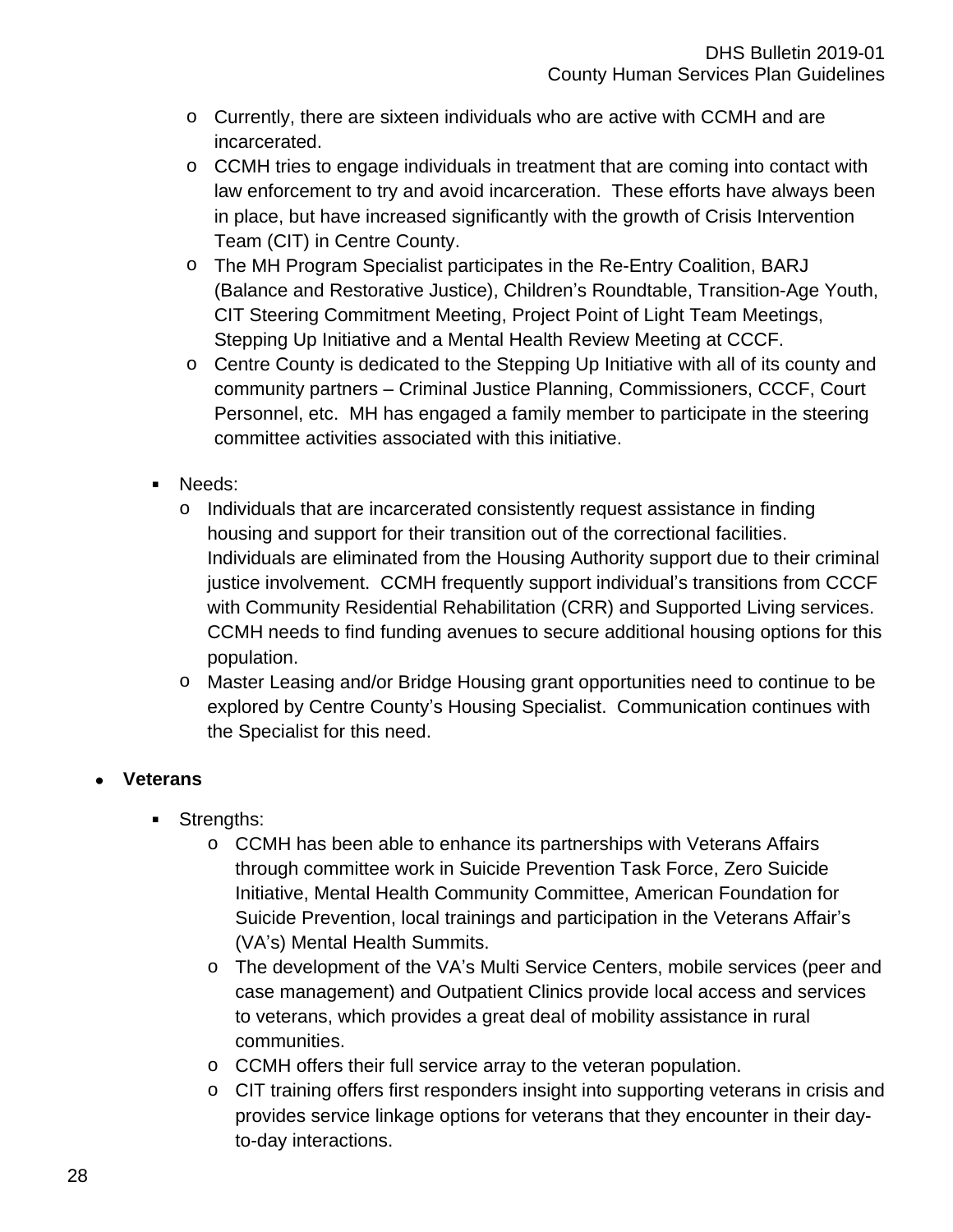- o CCMH partners with the County VA Director as needed in support of veterans that want to access VA and MH benefits and services.
- o CCMH and the County VA educate one another on resources and service eligibility.
- Needs:
	- o CCMH benefits from receiving up-to-date information and education on the resources and services that the Veteran's Affairs/Administration (VA) has to offer. The VA has been implementing additional services that CCMH can offer as resources to local veterans. CCMH will continue to partner with VA staff to secure this information and build the partnership that exists.
	- o Share knowledge, insight and resources surrounding suicide prevention initiatives.
	- o Continue to partner in the development of trainings in the community that our mutual populations desire.

# **Lesbian/Gay/Bisexual/Transgender/Questioning/Intersex (LGBTQI) Consumers**

- **Strengths:** 
	- o An outpatient provider added the complement of an LGBTQI Therapist who not only provides therapy to individuals, but also provides education and insight through community-based training in regards to how best support and interact with individuals who identify themselves under this population.
	- o This therapist also provides in-school services and local access to therapeutic services to local school districts.
	- o CCMH takes advantage of trainings that are offered by or for this population within the community.
- **Needs:** 
	- o Develop avenues to engage individuals with the LGBTQI community that exists at Penn State University.
	- o CCMH is seeing an increase of individuals identifying themselves within this population and; therefore, will continue to seek and develop supports and services that help providers to interact appropriately and respectfully.
- **Racial/Ethnic/Linguistic Minorities (including individuals with Limited English Proficiency)**
	- Strengths:
		- o CCMH has an array of providers that are racially, ethnically and linguistically competent in their service delivery that people of all ages are able to access with their private or public insurance and/or county/block grant funds.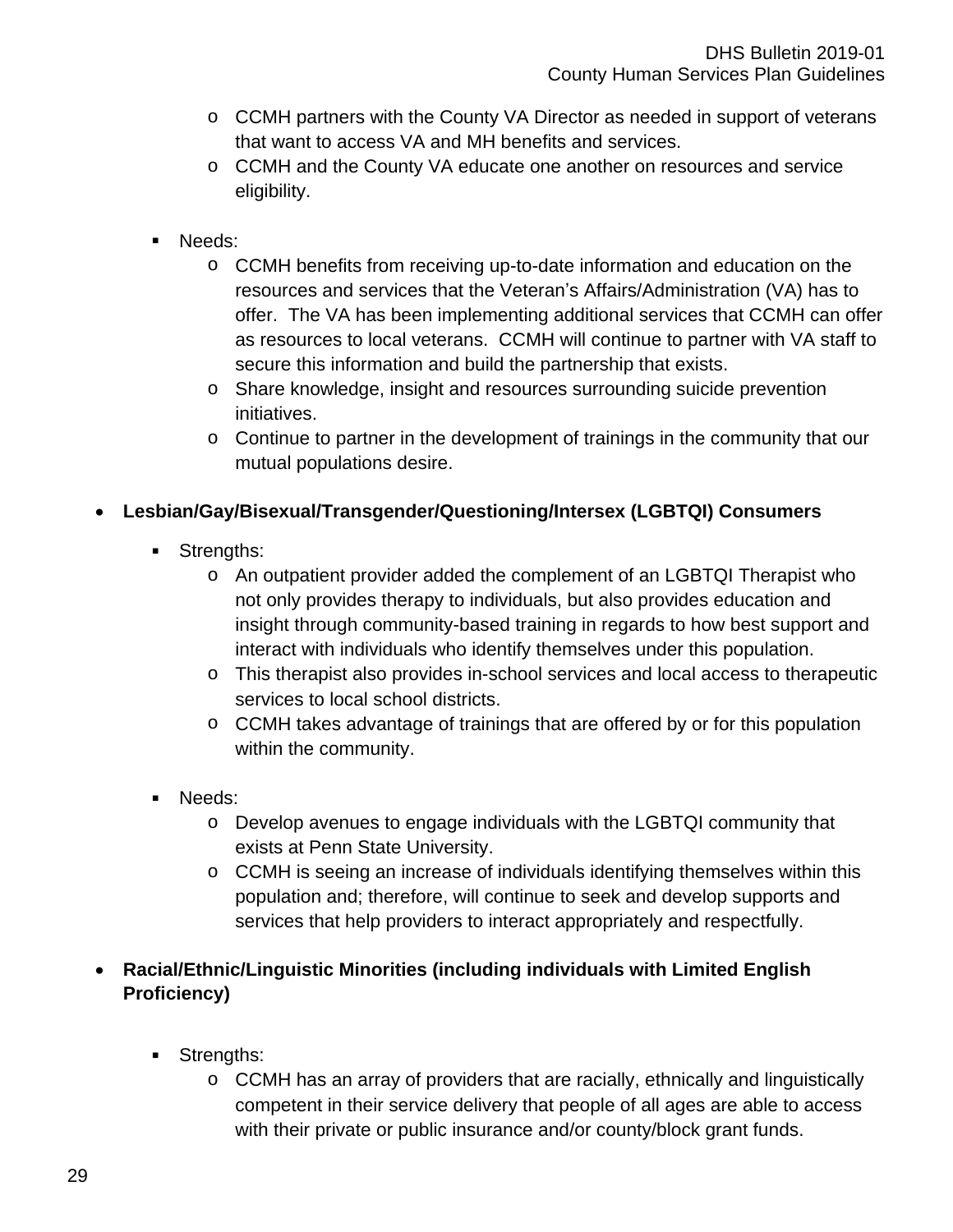- o Penn State University brings people to Centre County with a wide variety of backgrounds and minorities which CCMH recognizes and supports competently with delivered services.
- o CCMH has the ability to link individuals to Mid-State Literacy which enhances minorities' independence, support and engagement in the community.
- o Due to PSU, Centre County's more rural areas are supporting minorities with affordable housing, community mobility, community participation, education and basic life needs.
- Needs:
	- o CCMH will continue to seek resources to offer individuals further supports and services unique to their race, ethnicity or language.
	- o CCMH will seek trainings to enhance awareness of the needs of minority groups and adjust the service-delivery system as needed to support the unique needs of all individuals requesting services.
	- o Develop linkage options with Penn State University for individuals who need interpreter services.
	- o Develop health education materials that are language-appropriate with our partners at PSU and Mount Nittany Health.
	- o Continue to promote the dignity and worth of all persons within the service delivery system.
- **Other (specify), if any** (including Tribal groups, people living with HIV/AIDS or other chronic diseases or impairments, Acquired Brain Injury, Fetal Alcohol Spectrum Disorders)
	- **Strengths:** 
		- o CCMH continues to be educated annually on Traumatic Brain Injury through training provided by the regional Brain Injury Association and through individual support planning.
		- o CCMH helped to facilitate assignment of a TBI Long-Term Care Waiver for an individual that presented with TBI and MH diagnoses and then to place this individual at a regional TBI long-term care facility of their choosing. This experience was challenging, but successful.
		- o Due to work experiences such as the above, CCMH has grown to be more competent in supporting individuals with TBI through case management services.
	- Needs:
		- o Continue to develop awareness of resources that can be offered to individuals that present with their unique service and support needs.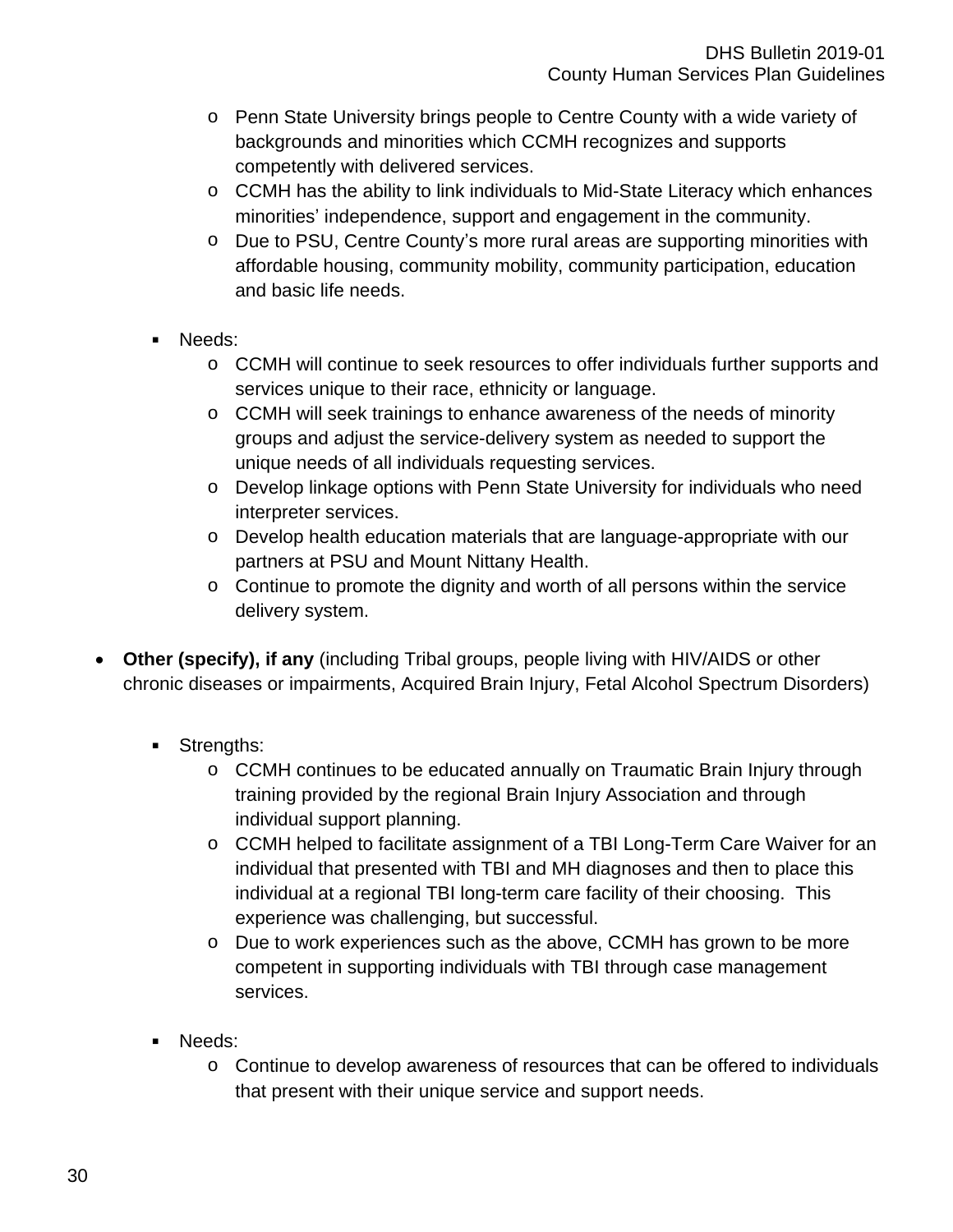## **Is the county currently utilizing Cultural and Linguistic Competence (CLC) Training?**

 $\Box$  Yes  $\boxtimes$  No

If yes, please describe the CLC training being used, including training content/topics covered, frequency with which training is offered, and vendor utilized (if applicable). If no, counties may include descriptions of any plans to implement CLC trainings in the future. (Limit of 1 page)

### **Does the county currently have any suicide prevention initiatives?**

### $\boxtimes$  Yes  $\Box$  No

If yes, please describe the initiatives. If no, counties may describe plans to implement future initiatives in the coming fiscal year. (Limit of 1 page)

- **Zero Suicide**
	- With the support and initial effort of the Behavioral Health Administrative Unit (BHAU), Centre County formed a Zero Suicide Steering Committee in 2016. It is another good example of the partnerships that are being formed in the county, to include physical health care partnerships. The committee developed an individual and organizational self-study based upon the Zero Suicide Model to disseminate within the Centre County Community to solicit feedback and further obtain data needed to support this on-going initiative. This committee obtains monthly, on-going data related to suicide from CIT, Can Help Crisis Intervention and Delegate Services, community providers, PSU, the Coroner's Office and other stakeholders. This committee partners with the Suicide Prevention Task Force, the American Foundation for Suicide Prevention and Mount Nittany Health.
	- In 2017, the Zero Suicide Steering Committee successfully developed and disseminated individual and organizational surveys that solicited and engaged the community. The committee received extensive feedback from the local community surrounding professional roles and work sites, experience, responsibilities associated with suicide assessment risk, specific populations, procedures and follow-through.
	- The surveys additionally assessed the comfort levels and confidence that employees of all ranks within an organization have (or don't have) as it pertains to recognizing, discussing, evaluating, handling and supporting individuals that are at risk of suicide when they are encountered.
	- Organizational procedures and utilized suicide screenings were solicited as well to get a handle on what training, resources and support needs exist within the Centre County Community.
	- The committee continues to identify physical health care partners and evaluate an array of suicide screening tools that will be beneficial as a standardized tool.
	- This committee hosted Shared Decision-Making training presented by the Healthcare Council of Western Pennsylvania.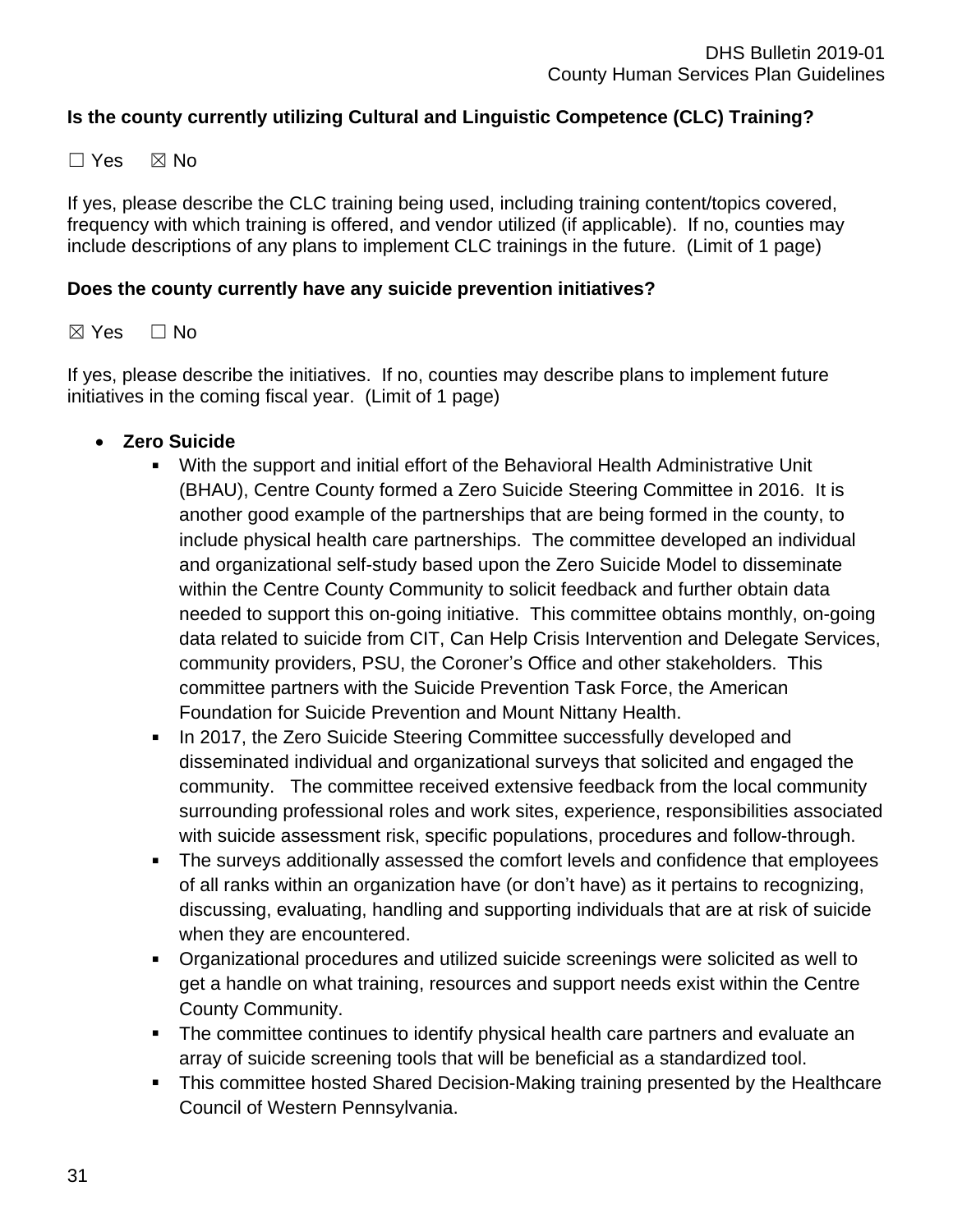The Zero Suicide Steering Committee has developed a Zero Suicide Toolkit specific to Centre County for providers to review and/or utilize as they explore interest in utilizing this model within their organization. A draft of this toolkit is currently being reviewed by physical health care professionals for final approval.

# **Suicide Prevention Task Force**

- This coalition's membership is strong and active and holds a presence within the community. This group raises MH Awareness, collects data and impacts the stigma associated with mental health through its events and campaigning.
- A local foundation has been instrumental in this collaboration and is genius in developing activities that promote awareness and engagement.
- This coalition is currently focused on raising awareness through marketing with local veterans clubs and restaurant establishments and developing Public Service Announcements and a social media campaign.
- The task force has a Facebook Page that allows for sharing of resources and events. Everyone is encouraged to like and share the page to help reach a larger audience and to increase viewership of the page
- Mental Health First Aid (MHFA) for both adults and youth and Question, Persuade and Refer (QPR) trainings are being offered throughout the community
- SPTF has rack cards, business cards, and brochures that talk about the task force and ways to get involved
- **QPR Training is being planned for local bars/bartenders to help them identify signs of** people they encounter that may be struggling
- SPTF meets monthly, at minimum, and provides several annual events including Suicide Prevention Day (9-10-19), Suicide Prevention Month (9-19), JAM Fest and a variety of fundraisers.

# **American Foundation for Suicide Prevention (AFSP) on-going activities and support**

- Centre County is fortunate to be part of an active AFSP Chapter. The leadership and volunteerism within this Chapter is strong and knowledgeable.
- **The Chapter networks heavily locally, regionally and commonwealth-wide and** engages the community regularly in local activities such as the annual Out of the Darkness Walk, holding anti-stigma events, bringing speakers to the area to highlight mental health, showcasing films that generate discussion surrounding mental health and educating the community at-large.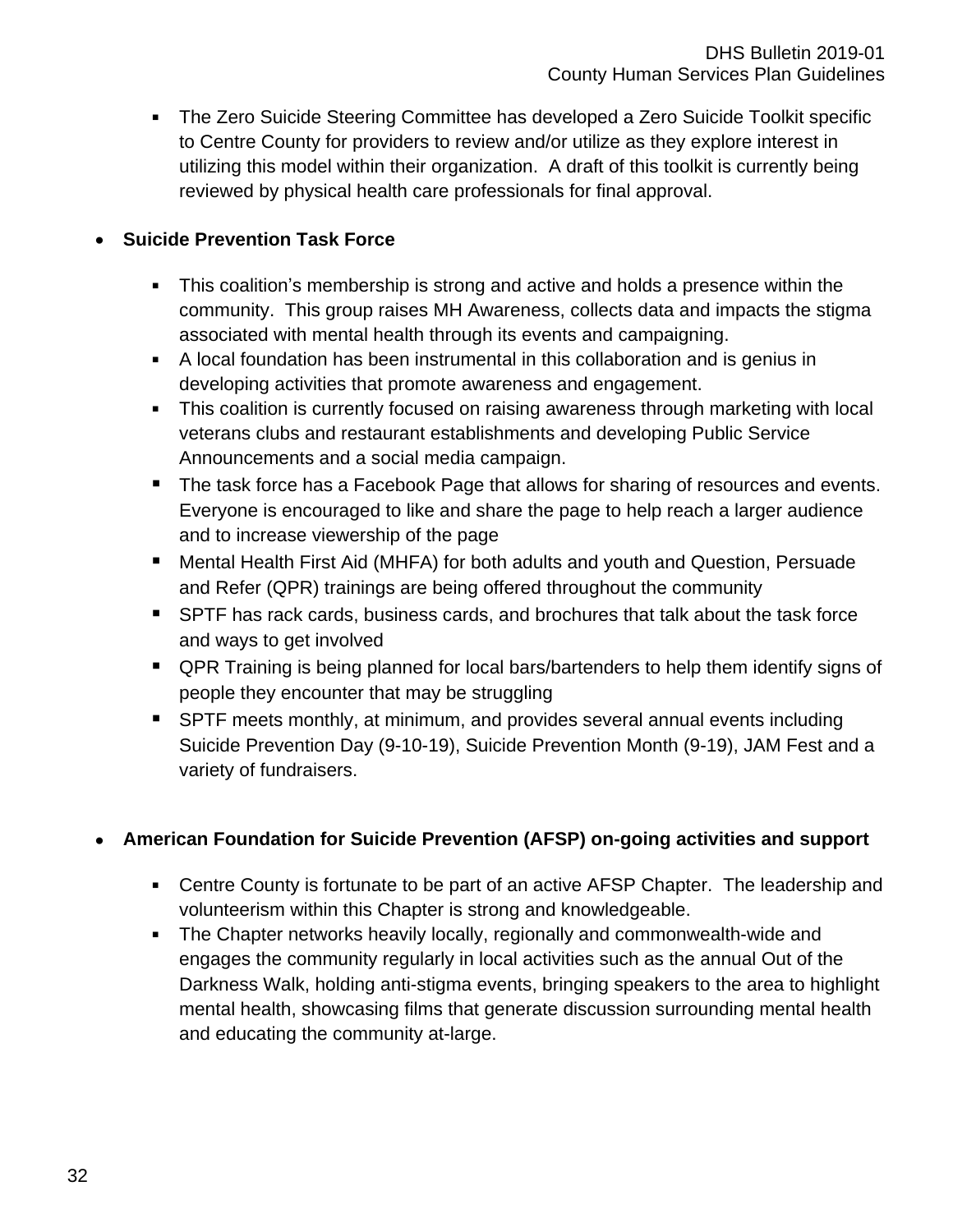### **Based on the Governor's Employment First Initiative:**

1. Do you use the Individual Placement and Support (IPS) model of supported employment for individuals with Serious Mental Illness (SMI)?

☐ Yes ☒ No

2. Do you collaborate with the local PA Office of Vocational Rehabilitation (OVR) and/or Careerlink to increase employment for individuals with SMI?

 $\boxtimes$  Yes  $\Box$  No

If yes to the questions above, in a sentence or two, please describe the collaboration.

- Centre County MH/ID/EI-D&A Office rents space to OVR, so all agencies collaborate and are easily accessible. This has been the case for 10 years now. This is a satellite office for OVR given the distance to the OVR District Office in Altoona.
- Career Link is utilized readily by case managers in linking individuals with employment opportunities. Career Link's Office is close in proximity and also shared with OVR Services. Career Link offers technical skill support which is utilized by staff and individuals being served.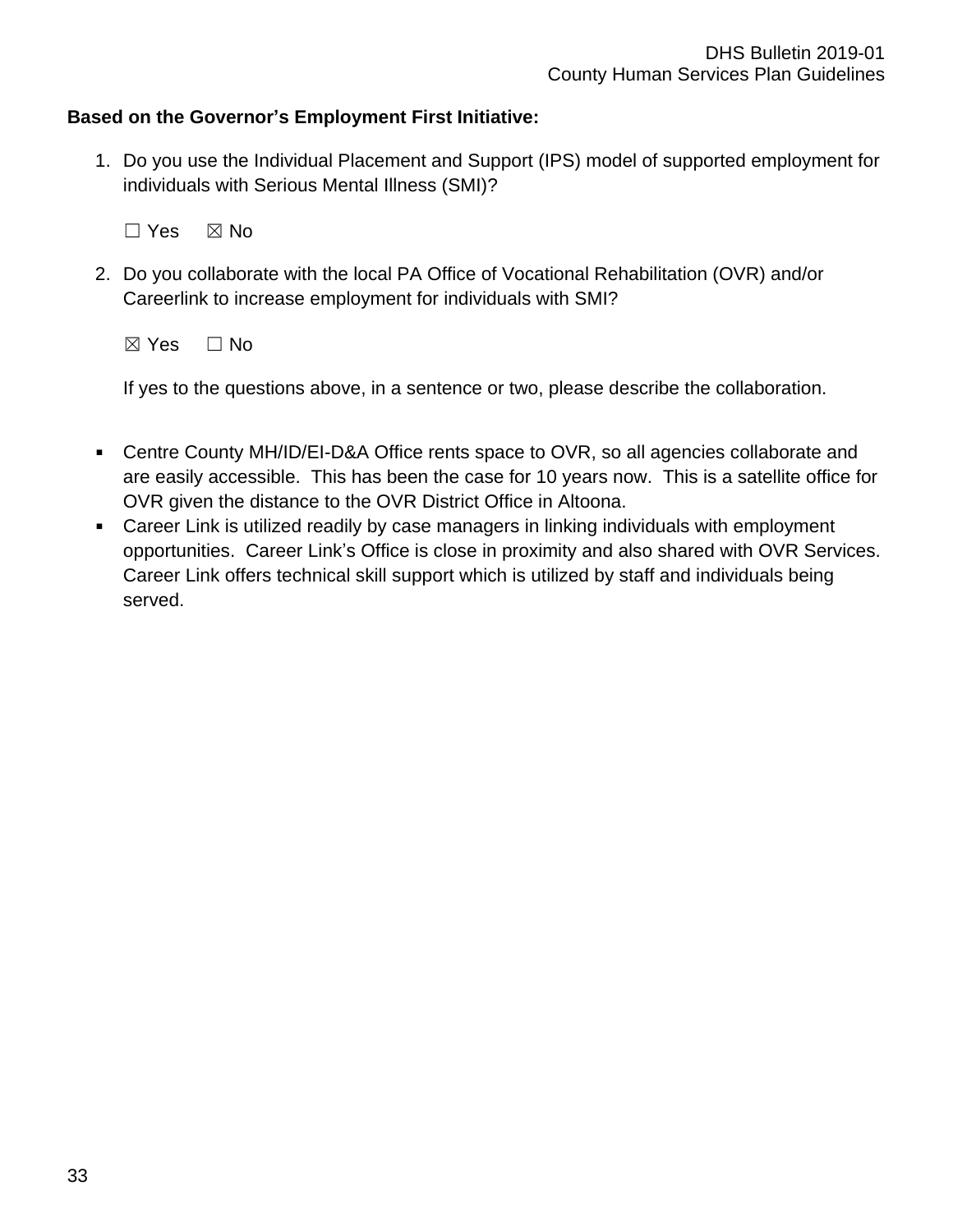# **c) Supportive Housing:**

DHS' five- year housing strategy, *Supporting Pennsylvanians through Housing*, is a comprehensive plan to to affordable, integrated and supportive housing.

This comprehensive strategy aligns well with OMHSAS planning efforts, and OMHSAS is an integral partne

Supportive housing is a successful, cost-effective combination of affordable housing with services that helps productive lives. Supportive housing works well for people who face the most complex challenges—individe have very low incomes and serious, persistent issues that may include substance use, mental illness, and H be, or at risk of, experiencing homelessness.

**SUPPORTIVE HOUSING ACTIVITY** *includes Community Hospital Integration Projects Program (CHIPP), Reginal* base-funded or other projects that were planned, whether funded or not. **Include any program activity ap** *is in the implementation process. Please use one row for each funding source and add rows as ned from the current year, FY18-19, is not expected until next year's planning documents.***)**

**1. Capital Projects for Behavioral Health**  $\Box$  Check if available in the county and complete the section.

Capital financing is used to create targeted permanent supportive housing units (apartments) for consumers, typically Integrated housing takes into consideration individuals with disabilities being in units (apartments) where people fron **also live (i.e., an apartment building or apartment complex).**

| <b>Project Name</b> | Funding                  | Total \$     | Projected \$  | Actual or     | Projected    | Number of   | Term of      |
|---------------------|--------------------------|--------------|---------------|---------------|--------------|-------------|--------------|
|                     | Sources by               | Amount for   | Amount for    | Estimated     | Number to    | Targeted BH | Targeted     |
|                     | Type                     | FY 18-19     | FY 19-20      | <b>Number</b> | be Served in | Units       | <b>Units</b> |
|                     | (include grants,         | (only County | (only County) | Served in FY  | FY 19-20     |             | (ex: 30)     |
|                     | federal, state &         | MH/ID        | MH/ID         | $18-19$       |              |             | years)       |
|                     | local sources)           | dedicated    | dedicated     |               |              |             |              |
|                     |                          | funds)       | funds)        |               |              |             |              |
| 811 Project         | HUD, DHS,<br><b>PHFA</b> | \$0          | \$0           | 5             | 8            | 8           | lifetime     |
|                     |                          |              |               |               |              |             |              |
| Notes:              |                          |              |               |               |              |             |              |
|                     |                          |              |               |               |              |             |              |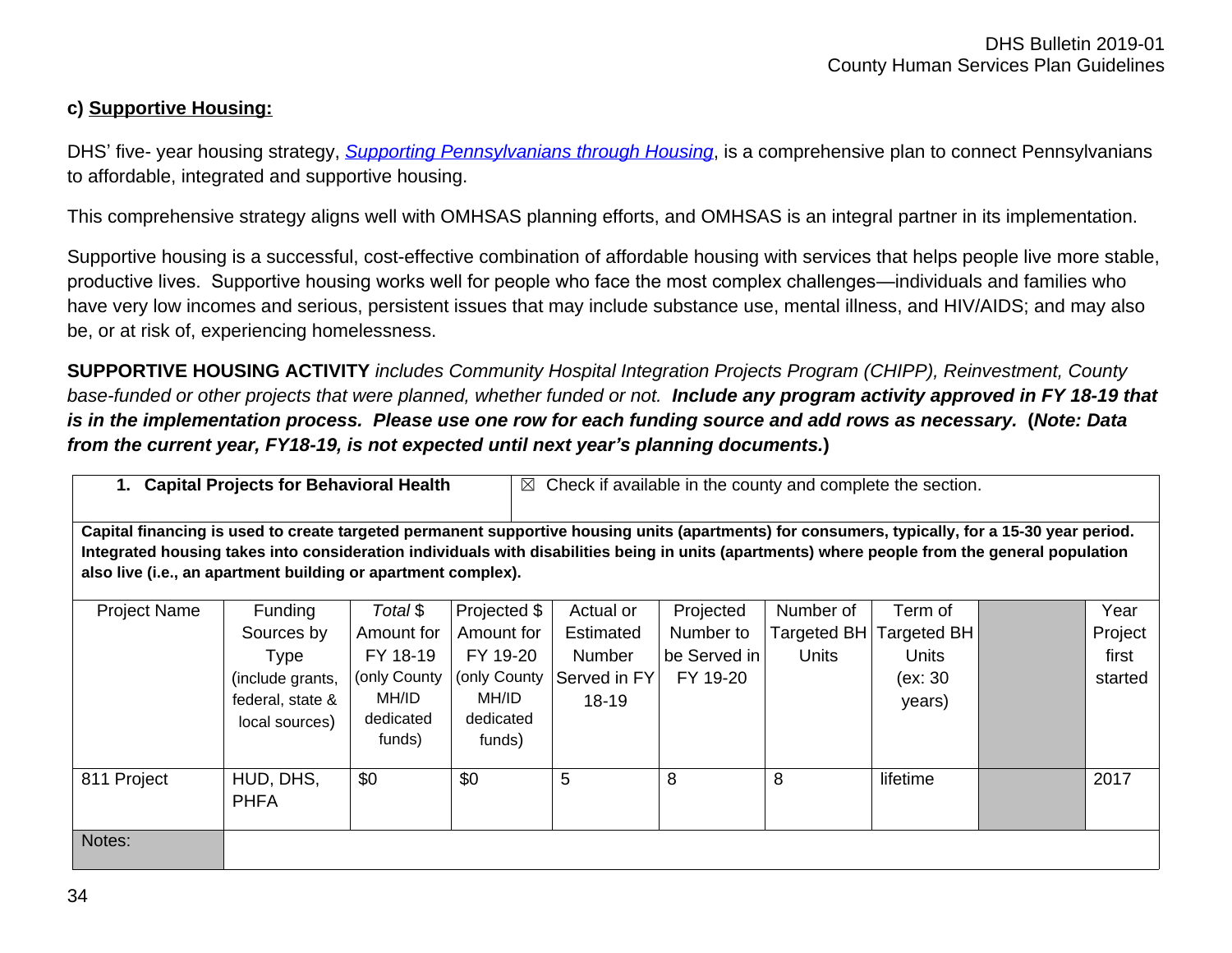|                                                                                                                                        | <b>Bridge Rental Subsidy Program for Behavioral</b><br>2.<br><b>Health</b> |                                                                                         |                                    |                                        |                                                                             | $\Box$ Check if available in the county and complete the section. |                                                        |                                                        |                                                                                  |                                     |
|----------------------------------------------------------------------------------------------------------------------------------------|----------------------------------------------------------------------------|-----------------------------------------------------------------------------------------|------------------------------------|----------------------------------------|-----------------------------------------------------------------------------|-------------------------------------------------------------------|--------------------------------------------------------|--------------------------------------------------------|----------------------------------------------------------------------------------|-------------------------------------|
| Short-term tenant-based rental subsidies, intended to be a "bridge" to more permanent housing subsidy such as Housing Choice Vouchers. |                                                                            |                                                                                         |                                    |                                        |                                                                             |                                                                   |                                                        |                                                        |                                                                                  |                                     |
|                                                                                                                                        |                                                                            | Funding<br>Sources by<br>Type (include<br>grants, federal,<br>state & local<br>sources) | Total \$<br>Amount for<br>FY 17-18 | Projected \$<br>Amount for<br>FY 19-20 | Actual or<br><b>Estimated</b><br><b>Number</b><br>Served in FY<br>$17 - 18$ | Projected<br>Number to<br>be Served in<br>FY 19-20                | Number of<br><b>Bridge</b><br>Subsidies in<br>FY 17-18 | Average<br>Monthly<br>Subsidy<br>Amount in<br>FY 17-18 | Number of<br>Individuals<br>Transitioned<br>to another<br>Subsidy in<br>FY 17-18 | Year<br>Project<br>first<br>started |
| Notes:                                                                                                                                 |                                                                            |                                                                                         |                                    |                                        |                                                                             |                                                                   |                                                        |                                                        |                                                                                  |                                     |

|                                                                                                 | 3. Master Leasing (ML) Program for Behavioral                                                         |                      |                                        |                                                               | Check if available in the county and complete the section. |                                                          |                                                             |                                             |                                     |  |
|-------------------------------------------------------------------------------------------------|-------------------------------------------------------------------------------------------------------|----------------------|----------------------------------------|---------------------------------------------------------------|------------------------------------------------------------|----------------------------------------------------------|-------------------------------------------------------------|---------------------------------------------|-------------------------------------|--|
| <b>Health</b>                                                                                   |                                                                                                       |                      |                                        |                                                               |                                                            |                                                          |                                                             |                                             |                                     |  |
| Leasing units from private owners and then subleasing and subsidizing these units to consumers. |                                                                                                       |                      |                                        |                                                               |                                                            |                                                          |                                                             |                                             |                                     |  |
|                                                                                                 | <b>Funding Source</b><br>by Type (include Amount for<br>grants, federal,<br>state & local<br>sources) | Total \$<br>FY 17-18 | Projected \$<br>Amount for<br>FY 19-20 | Actual or<br>Estimated<br>Number<br>Served in FY<br>$17 - 18$ | Projected<br>Number to<br>be Served in<br>FY 19-20         | Number of<br>Owners/<br>Projects<br>Currently<br>Leasing | Number of<br>Units<br>Assisted with<br>Master<br>Leasing in | Average<br>Subsidy<br>Amount in<br>FY 17-18 | Year<br>Project<br>first<br>started |  |
|                                                                                                 |                                                                                                       |                      |                                        |                                                               |                                                            |                                                          | FY 17-18                                                    |                                             |                                     |  |
| Notes:                                                                                          |                                                                                                       |                      |                                        |                                                               |                                                            |                                                          |                                                             |                                             |                                     |  |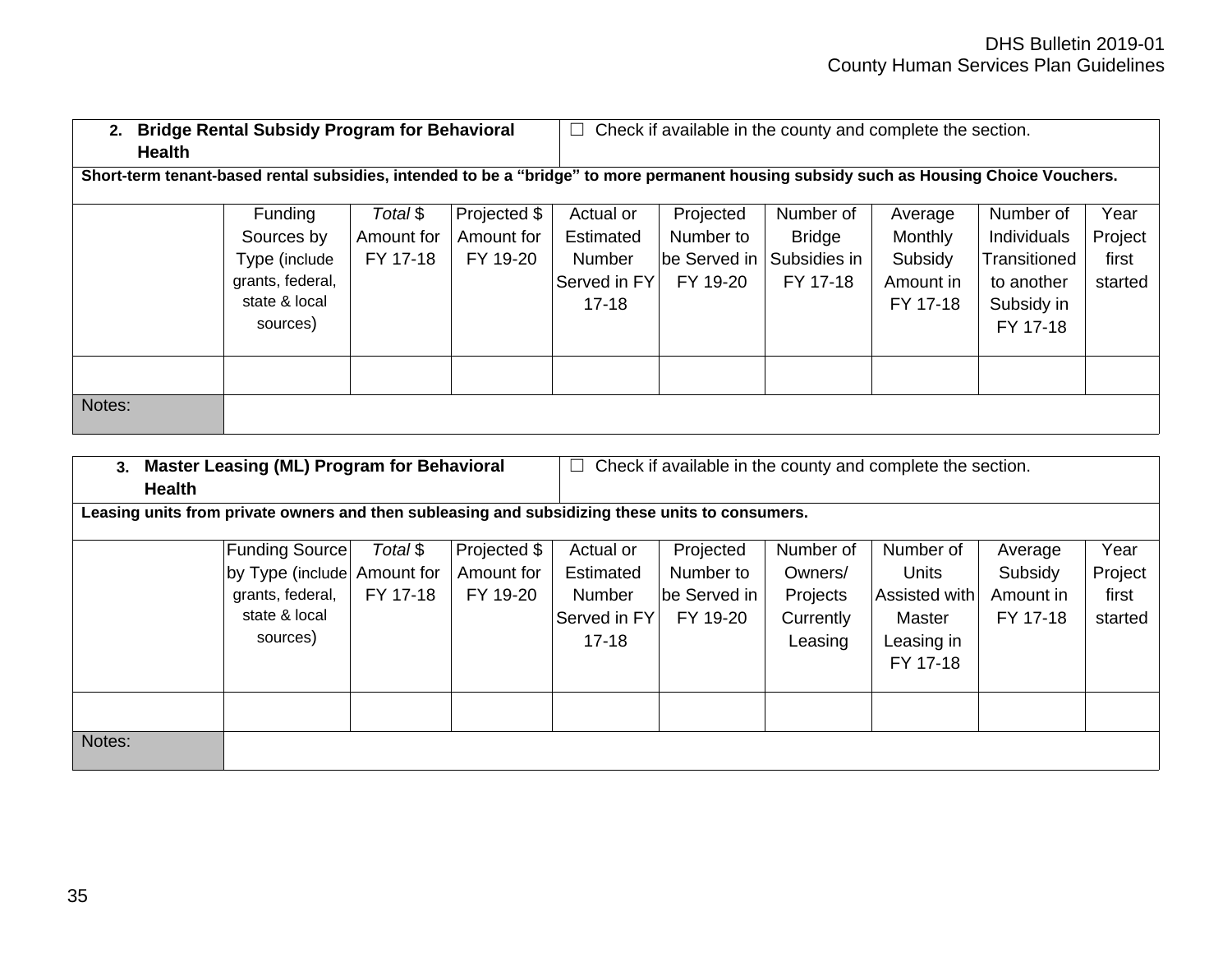|                                                                                    | 4. Housing Clearinghouse for Behavioral Health |          |              | Check if available in the county and complete the section. |              |  |  |               |         |
|------------------------------------------------------------------------------------|------------------------------------------------|----------|--------------|------------------------------------------------------------|--------------|--|--|---------------|---------|
| An agency that coordinates and manages permanent supportive housing opportunities. |                                                |          |              |                                                            |              |  |  |               |         |
|                                                                                    | <b>Funding Source</b>                          | Total \$ | Projected \$ | Actual or                                                  | Projected    |  |  | Number of     | Year    |
|                                                                                    | by Type (include Amount for                    |          | Amount for   | Estimated                                                  | Number to    |  |  | Staff FTEs in | Project |
|                                                                                    | grants, federal,                               | FY 17-18 | FY 19-20     | Number                                                     | be Served in |  |  | FY 17-18      | first   |
|                                                                                    | state & local                                  |          |              | Served in FY                                               | FY 19-20     |  |  |               | started |
|                                                                                    | sources)                                       |          |              | $17-18$                                                    |              |  |  |               |         |
|                                                                                    |                                                |          |              |                                                            |              |  |  |               |         |
|                                                                                    |                                                |          |              |                                                            |              |  |  |               |         |
|                                                                                    |                                                |          |              |                                                            |              |  |  |               |         |
| Notes:                                                                             |                                                |          |              |                                                            |              |  |  |               |         |

| <b>Housing Support Services (HSS) for Behavioral</b><br>5.<br><b>Health</b>                                                                                  | $\boxtimes$                        | Check if available in the county and complete the section. |           |           |             |  |                   |         |
|--------------------------------------------------------------------------------------------------------------------------------------------------------------|------------------------------------|------------------------------------------------------------|-----------|-----------|-------------|--|-------------------|---------|
| HSS are used to assist consumers in transitions to supportive housing or services needed to assist individuals in sustaining their housing after<br>move-in. |                                    |                                                            |           |           |             |  |                   |         |
|                                                                                                                                                              | Funding                            | Total \$                                                   | Projected | Actual or | Projected   |  | Number of         | Year    |
|                                                                                                                                                              | Sources by                         | Amount for                                                 | \$ Amount | Estimated | Number to   |  | <b>Staff FTEs</b> | Project |
|                                                                                                                                                              | <b>Type</b>                        | FY 18-19                                                   | for       | Number    | be Served   |  | in FY 18-19       | first   |
|                                                                                                                                                              | (include grants,                   |                                                            | FY 19-20  | Served in | in FY 19-20 |  |                   | started |
|                                                                                                                                                              | federal, state &<br>local sources) |                                                            |           | FY 18-19  |             |  |                   |         |
| Representative<br>Payee                                                                                                                                      | County/block<br>grant funds        | \$22,000                                                   | \$18,000  | 27        | 30          |  | 2                 | 2009    |
| <b>DeClutter</b>                                                                                                                                             | County/block<br>grant funds        | \$28,000                                                   | \$28,000  | 25        | 25          |  | $\overline{2}$    | 2009    |
| Notes:                                                                                                                                                       |                                    |                                                            |           |           |             |  |                   |         |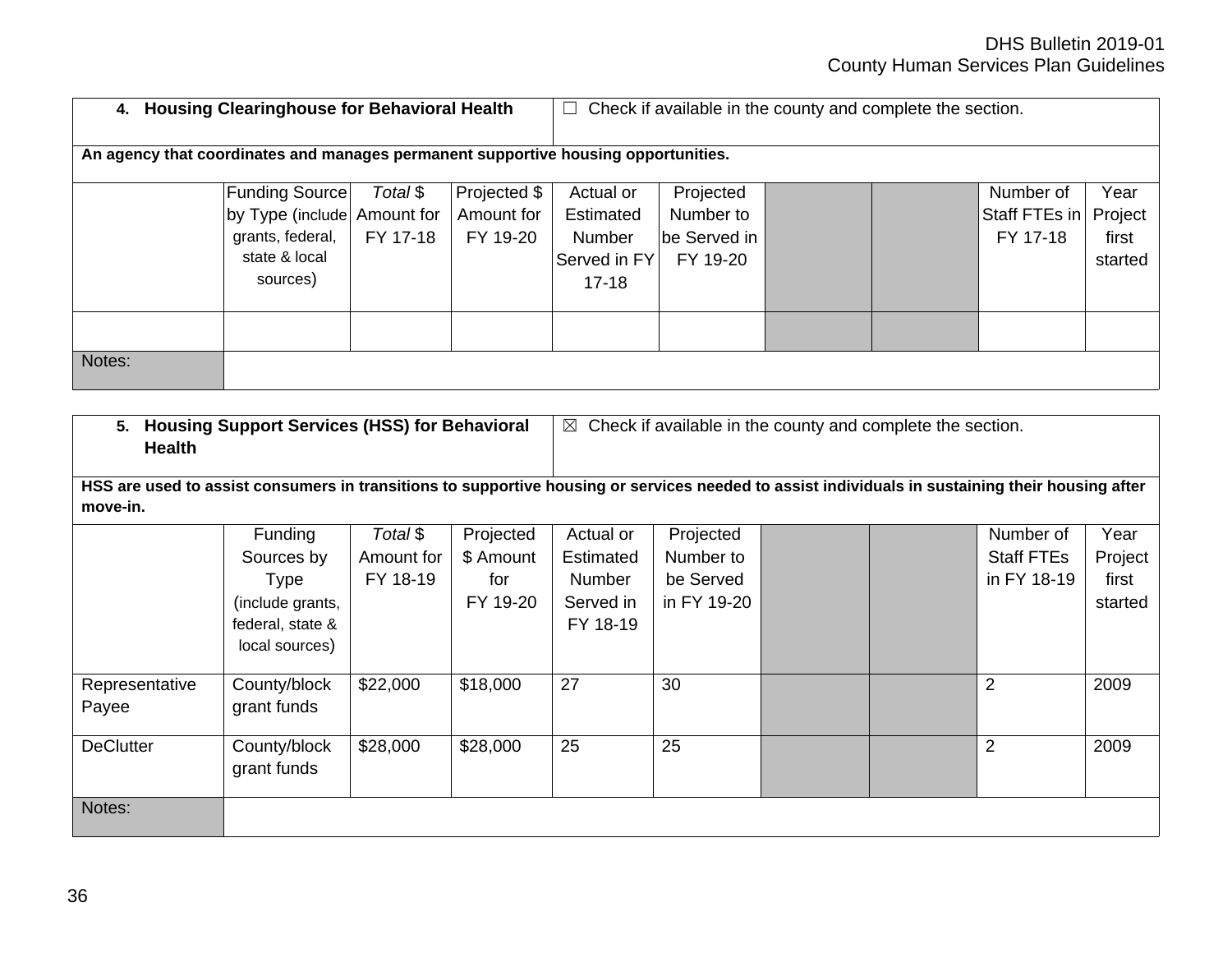| 6. Housing Contingency Funds for Behavioral<br><b>Health</b>                                                                                       |                  |             |              | $\boxtimes$  | Check if available in the county and complete the section. |  |             |         |
|----------------------------------------------------------------------------------------------------------------------------------------------------|------------------|-------------|--------------|--------------|------------------------------------------------------------|--|-------------|---------|
| Flexible funds for one-time and emergency costs such as security deposits for apartment or utilities, utility hook-up fees, furnishings, and other |                  |             |              |              |                                                            |  |             |         |
| allowable costs.                                                                                                                                   |                  |             |              |              |                                                            |  |             |         |
|                                                                                                                                                    | Funding Sources  | Total \$    | Projected \$ | Actual or    | Projected                                                  |  | Average     | Year    |
|                                                                                                                                                    | by Type          | Amount for  | Amount for   | Estimated    | Number to be                                               |  | Contingency | Project |
|                                                                                                                                                    | (include grants, | FY 18-19    | FY 19-20     | Number       | Served in FY                                               |  | Amount per  | first   |
|                                                                                                                                                    | federal, state & |             |              | Served in FY | 19-20                                                      |  | person      | started |
|                                                                                                                                                    | local sources)   |             |              | 18-19        |                                                            |  |             |         |
|                                                                                                                                                    |                  |             |              |              |                                                            |  |             |         |
| <b>BHARP</b>                                                                                                                                       | reinvestment     | \$10,626.25 | \$10,000     | 26           | 28                                                         |  | \$442.76    | 2011    |
|                                                                                                                                                    |                  |             |              |              |                                                            |  |             |         |
| <b>Centre County</b>                                                                                                                               | Retained         | \$0         | \$0          | 0            | $\mathbf 0$                                                |  | \$0         | 2015    |
|                                                                                                                                                    | revenue          |             |              |              |                                                            |  |             |         |
| *PROGRAM ENDED                                                                                                                                     |                  |             |              |              |                                                            |  |             |         |
| IN 2017*                                                                                                                                           |                  |             |              |              |                                                            |  |             |         |
| Notes:                                                                                                                                             |                  |             |              |              |                                                            |  |             |         |
|                                                                                                                                                    |                  |             |              |              |                                                            |  |             |         |

**Project Based Operating Assistance (PBOA)** is a partnership program with the Pennsylvania Housing Finance Agency in which the county provides operating or rental assistance to specific units then leased to eligible persons; **Fairweather Lodge (FWL)** is an Evidenced-Based Practice where individuals with serious mental illness choose to live together in the same home, work together and share responsibility for daily living and wellness; **CRR Conversion** (as described in the CRR Conversion Protocol), **other.**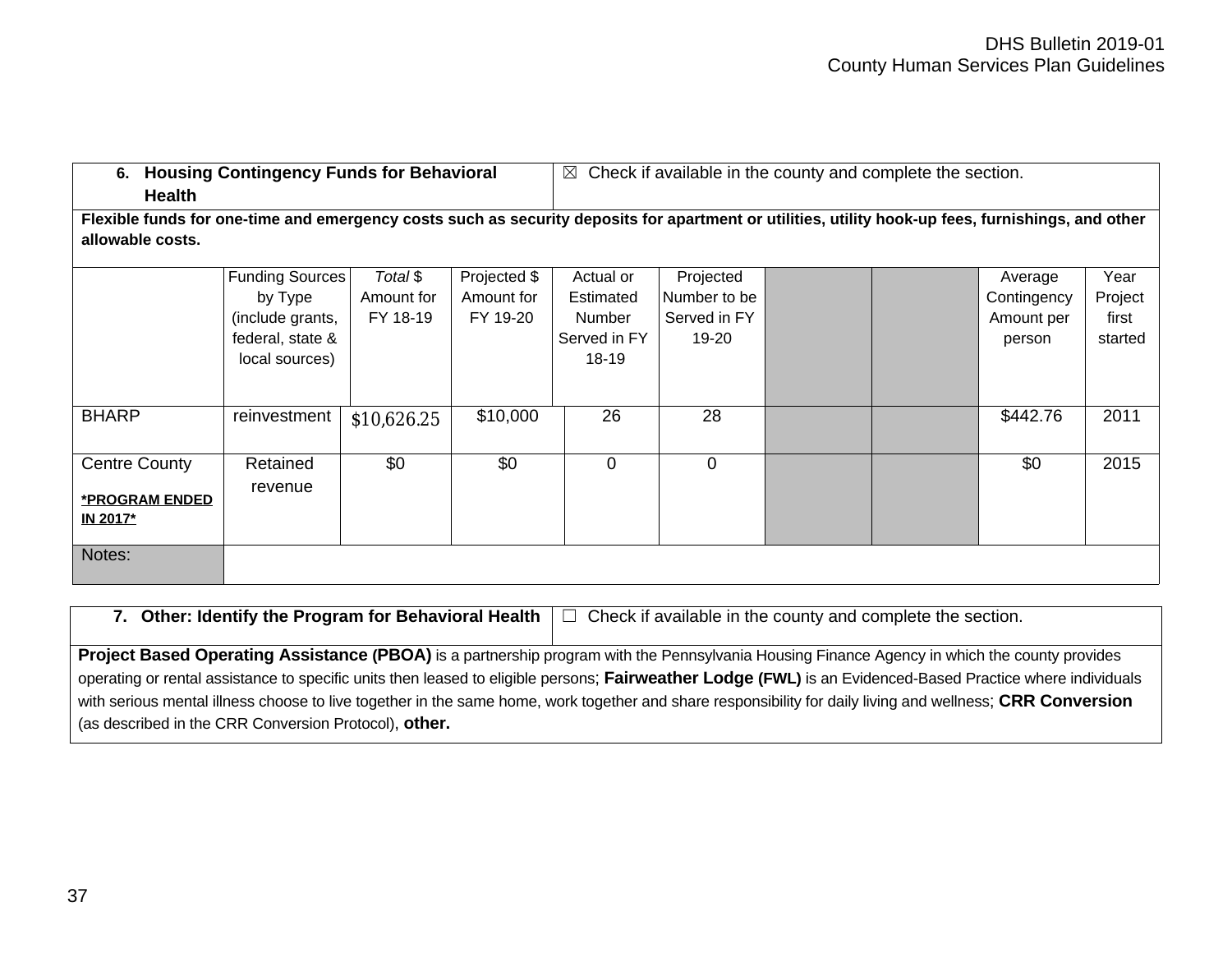| <b>Project Name</b>  | <b>Funding Sources</b>   | Total \$ | Projected \$                 | Actual or                            | Projected           |  | Year Project first started |
|----------------------|--------------------------|----------|------------------------------|--------------------------------------|---------------------|--|----------------------------|
| $ $ (include type of | $ $ by Type (include $ $ |          | Amount for Amount for FY 19- | Estimated                            | Number to be        |  |                            |
| project such as      | grants, federal,         | FY 17-18 | 20                           | Number                               | $ Served$ in FY $ $ |  |                            |
| PBOA, FWL,           | state & local            |          |                              | $ \mathsf{Served}$ in $\mathsf{FY} $ | $19-20$             |  |                            |
| <b>CRR</b>           | sources)                 |          |                              | $17 - 18$                            |                     |  |                            |
| Conversion, etc.     |                          |          |                              |                                      |                     |  |                            |
|                      |                          |          |                              |                                      |                     |  |                            |
|                      |                          |          |                              |                                      |                     |  |                            |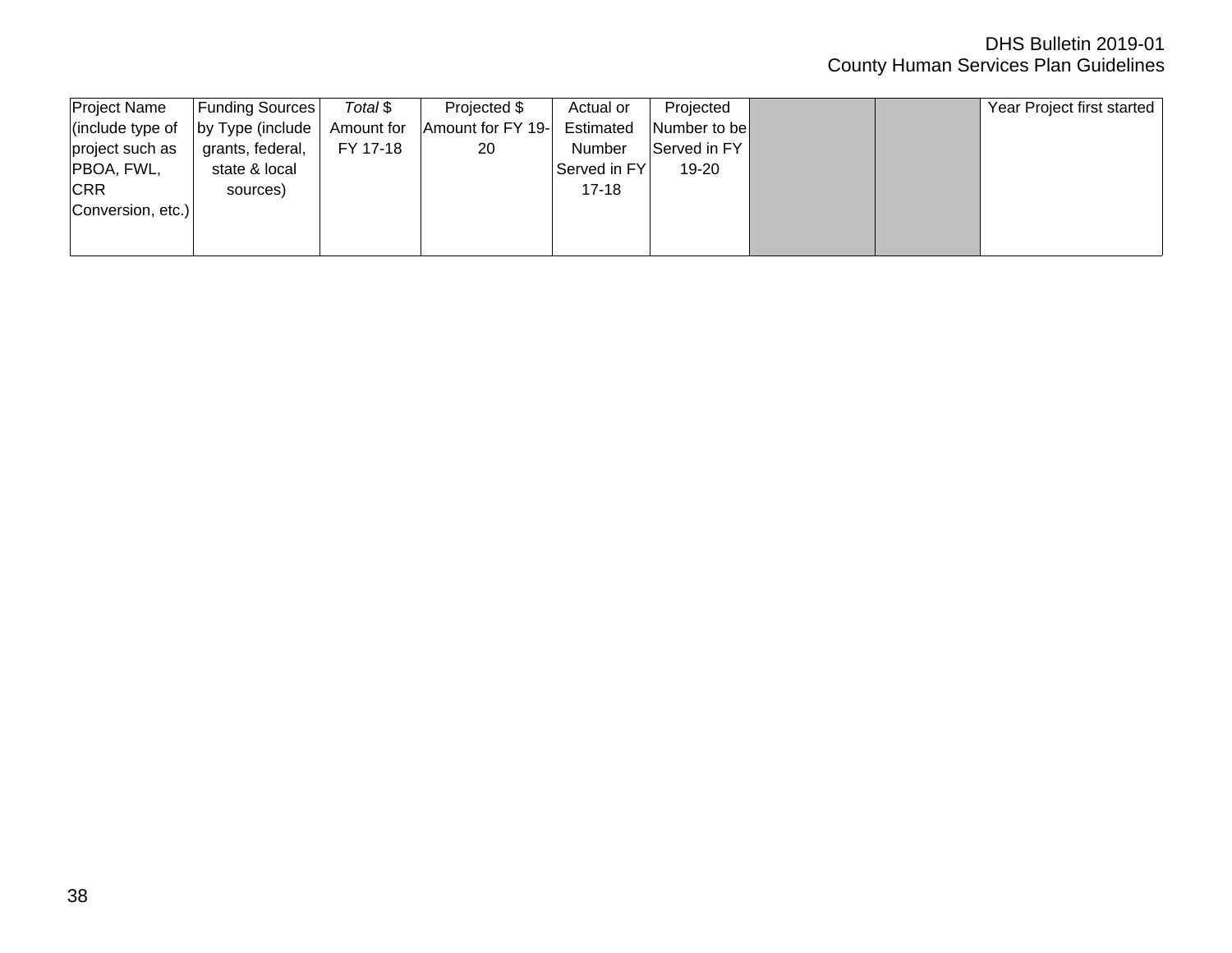# **d) Recovery-Oriented Systems Transformation:** (Limit of 5 pages)

Based on the strengths and needs reported above in section (b), please identify the top three to five priorities for recovery-oriented system transformation efforts the county plans to address in FY 19-20 at current funding levels. For **each** transformation priority, please provide:

- A brief narrative description of the priority including action steps for the current fiscal year.
- A timeline to accomplish the transformation priority including approximate dates for progress steps and priority completion.
- Information on the fiscal and other resources needed to implement the priority (how much the county plans to utilize from state allocations, county funds, grants, HealthChoices, reinvestment funds, other funding and any non-financial resources).
- A plan mechanism for tracking implementation of the priorities.

# **1. Zero Suicide**

Narrative including action steps:

- With the support and initial effort of the Behavioral Health Administrative Unit (BHAU), Centre County formed a Zero Suicide Steering Committee in 2016. It is another good example of the partnerships that are being formed in the county, to include physical health care partnerships. The committee developed an individual and organizational self-study based upon the Zero Suicide Model to disseminate within the Centre County Community to solicit feedback and further obtain data needed to support this on-going initiative. This committee obtains monthly, on-going data related to suicide from CIT, Can Help Crisis Intervention and Delegate Services, community providers, PSU, the Coroner's Office and other stakeholders. This committee partners with the Suicide Prevention Task Force, the American Foundation for Suicide Prevention and Mount Nittany Health (MNH).
- In 2017, the Zero Suicide Steering Committee successfully developed and disseminated individual and organizational surveys that solicited and engaged the community. The committee received extensive feedback from the local community surrounding professional roles and work sites, experience, responsibilities associated with suicide assessment risk, specific populations, procedures and follow-through.
- The surveys additionally assessed the comfort levels and confidence that employees of all ranks within an organization have (or don't have) as it pertains to recognizing, discussing, evaluating, handling and supporting individuals that are at risk of suicide when they are encountered.
- Organizational procedures and utilized suicide screenings were solicited as well to get a handle on what training, resources and support needs exist within the Centre County Community.
- The committee continues to identify physical health care partners and evaluate an array of suicide screening tools that will be beneficial as a standardized tool.
- **For a full project overview/status please visit:** [https://drive.google.com/drive/folders/1WVC0V1jAwg\\_hpt2PV9T6od6GUk576bTK?usp=sharing](https://drive.google.com/drive/folders/1WVC0V1jAwg_hpt2PV9T6od6GUk576bTK?usp=sharing)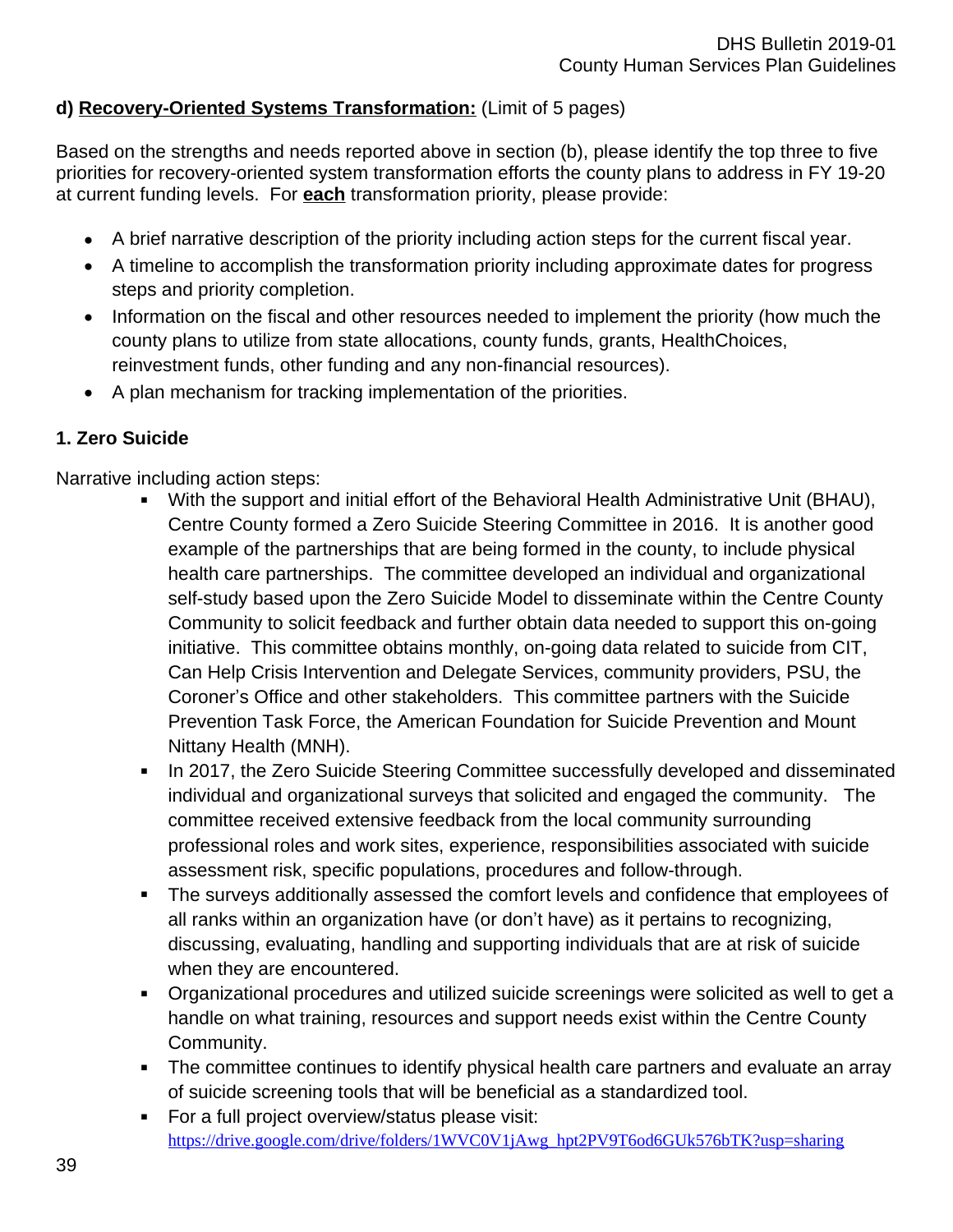• The steering committee experienced some delays in project implementation due to delays in reviewing and approval the draft toolkit with physical health professionals, the inability of securing physical health care organizations in piloting this model and training barriers. These delays are reflected in the updated timeline below.

# Timeline:

The steering committee formed a project timeline which is as follows:

Finalize elements of Pilot – current thru June 30, 2020 Address and solve identified challenges – completed Finalize toolkit – December of 2019 Specific Physical Health and Behavioral Health Partners identified, soft ask and exploration begins – January thru June of 2020 Implementation target – July of 2020

# Fiscal and Other Resources:

- **The committee has yet to determine specific costs associated with training and support** needs. MNH is assuming the responsibility for training costs. Steering committee members and providers have agreed to assist with resources and providing training needs as well at reduced or no cost. Securing grant funds have been discussed, but not pursued at this point. CCMH will request use of county/block grant funds as needed.
- Obtain technical assistance from the Zero Suicide Model organization: Suicide Prevention Resource Center

Tracking Mechanism:

- Securing at least one behavioral health and one physical health care provider to implement the project in Centre County.
- Comparing baseline data that was obtained versus data collection once project is implemented.
- Reduction in the number of deaths by suicide in Centre County using Coroner and CIT data comparisons

# **2. Crisis Diversion (Assessment and Residential) Services**

Narrative including action steps:

- CCMH has looked at, discussed and researched this service for the past couple of years based upon it being identified as a service gap in Centre County by individuals who utilize services, families, providers, the local hospital and crisis intervention services.
- CCMH has held multiple discussions locally and regionally to identify potential partners in and surrounding Centre County. Discussion have occurred with adjacent counties, BHARP, CCBH, MNMC – ED and BHU staff, MNH, Crisis Intervention and Emergency Services and local providers and individuals.
- CCMH has toured several crisis diversion and stabilization centers that currently provide these types of services in Central and Western PA.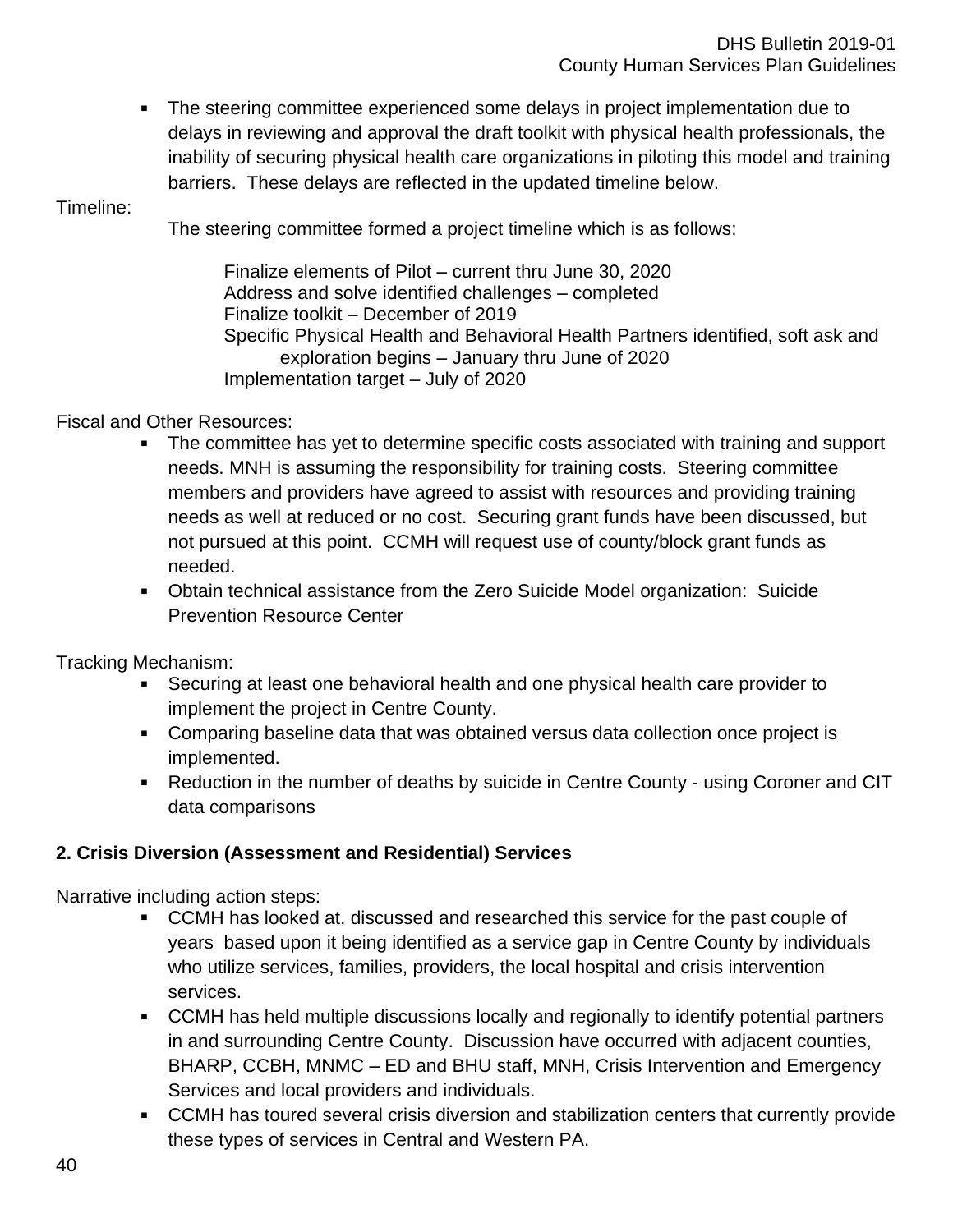- CCMH was focused on the development of a Crisis Diversion Service with an existing, local outpatient provider. When CCMH issued a Request for Proposal (RFP) for this service in March of 2019, there were no (zero) responses received.
- CCMH re-issued the RFP for the Crisis Assessment Service portion of the diversion service only in April of 2019. CCMH received three responses.
- A provider that is new to Centre County was selected by the RFP Review Committee (CCMH, BHARP and MH/ID Advisory Board representatives) in May of 2019. This provider is actively working to implement Crisis Assessment Services in Centre County – securing a site and advertising for staff, initially. It is anticipated that this service will be active in the community by the end of 2019.
- This provider is interested in expansion into Crisis Residential Services.
- The service description entails multiple facets and approaches to this service being delivered to include assessment and housing services and supports. This services will be designed in full partnership with the current structure and service-delivery system.It reflects opportunities that exist for diversion from the emergency department, inpatient units and incarceration. Law Enforcement, CIT, Mobile Crisis Intervention Services and the community will have another access point which will alleviate some of the pressure that is being felt in the local hospital and county correctional facility.
- This site will provide whole health support and community resource linkage to individuals in the Centre County Community. If during an assessment at the crisis diversion site, it is determined that an individual is in need of emergency or other community-based services, they will be aligned accordingly to the resources that exist today.
- **Data is currently being collected from Crisis Intervention and Emergency Services,** CCBH, CIT and MNMC/MNH. This is being sought for insight into the reported service gap, targeted impact areas, generating baseline data for future comparison and expansion opportunities.

# Timeline:

CCMH and the Crisis Assessment Provider anticipate having this new service actively up and running by the end of 2019.

# Fiscal and Other Resources:

- Several funding streams are being explored at this time. They include: CCBH supplemental and MA, MA FFS, retained revenue, county/block grant funds, reinvestment thru BHARP, PSU and avenues to generate revenue.
- Reimbursement thru private insurance will be sought once data reflects a reduction in emergency and inpatient services.

Tracking Mechanism:

- **Develop baseline data.**
- Once services are implemented, compare data against baseline and focus on the following: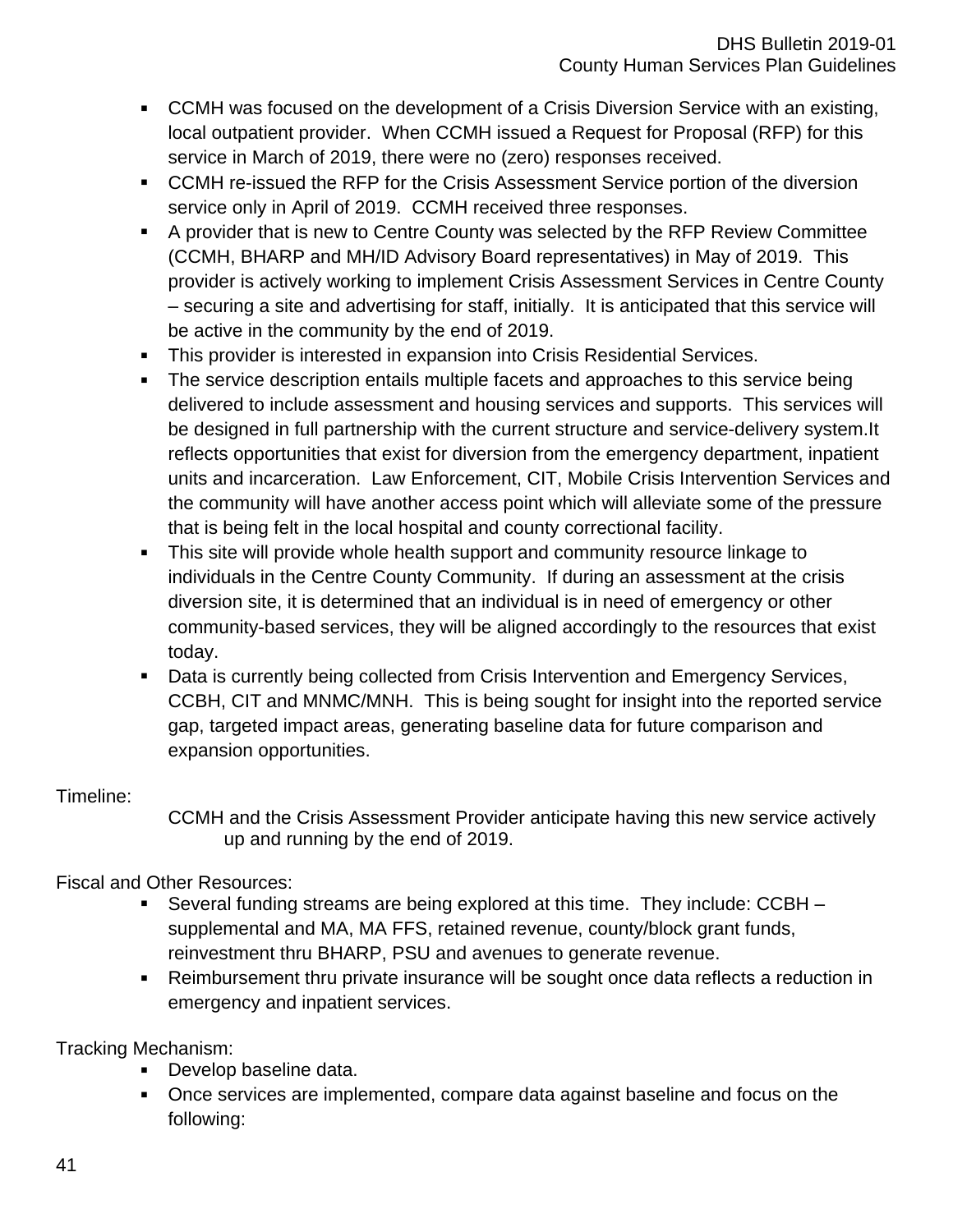- o Utilization of services by Crisis Intervention, CIT and the community in general
- o Diversion from MNMC ED
- o Diversion from inpatient
- o Diversion from incarceration
- o Linkage to community-based services (outpatient, psychiatric rehabilitation, case management, peer support, etc.)
- o Stability and engagement of individuals utilizing the service
- o Transitions to permanent or transitional housing

### **3. Suicide Prevention Coordinator**

Narrative including action steps:

As deaths by suicide are on the rise locally, within the Commonwealth and nationally, the Centre County Mental Health Community is focused on enhancing prevention efforts and raising mental health awareness. The Mental Health Community Committee (MHCC) created a website and event calendar for collaboration in marketing and disseminating information related to mental health awareness, education, training and marketing events/activities.

MHCC and all of its membership continue to provide mental health trainings that promote awareness and educate the community on the service-delivery system and available services and supports, educate the community on how to access services and how to handle mental

health emergencies when they are encountered and how to support someone dealing with mental health needs. The Suicide Prevention Task Force and Zero Suicide Steering

Committee focus on suicide prevention efforts to reduce and hopefully ultimately eliminate

deaths by suicide. As this critical public health issue is being acknowledged and addressed, the need for a Coordinator has become evident. A Suicide Prevention Coordinator in Centre

County could ensure that all efforts are working in harmony and that the energy is focused appropriately and in a pertinent and collaborative manner. CCMH will request the creation of such a position within the county with retained revenue funding provided through the block

grant. All block grant partners will benefit from having a coordinator as it is known that suicide itself does not discriminate; it impacts people of all ages, gender, race and societies.

Timeline:

The request for a Suicide Prevention Coordinator position will be made annually based on available funding.

Fiscal and Other Resources:

Retained Revenue; County/block grant funds

Tracking Mechanism:

- Suicide Prevention Coordinator's involvement in Zero Suicide, American Foundation for Suicide Prevention, Suicide Prevention Task Force, MHCC, Senior Centers, Youth and Family activities, Transition-age Youth activities and overall county coordination efforts.
- **Community-wide education**
- **stigma reduction**
- **individual engagement**
- **•** reduction in the number of deaths by suicide locally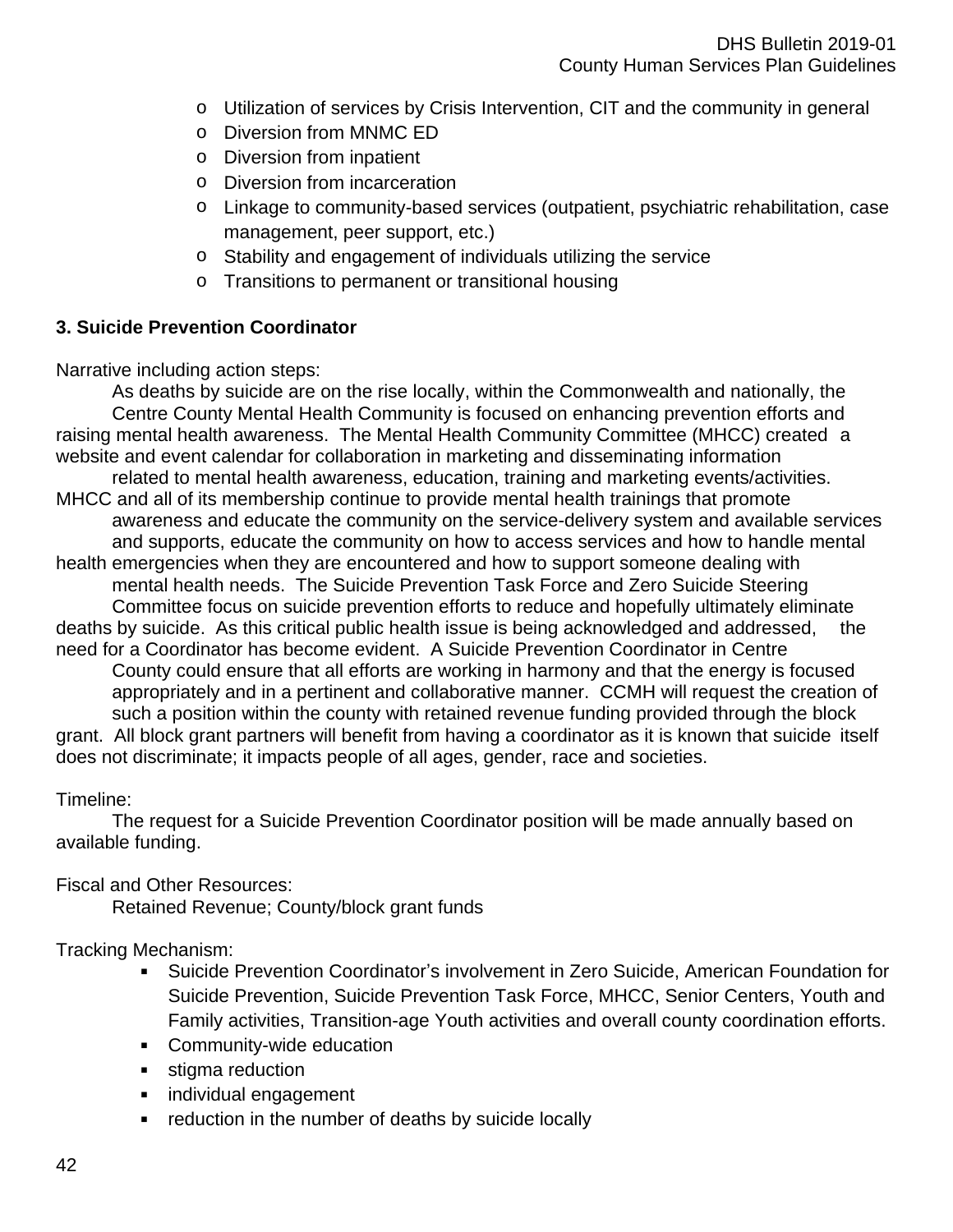# **e) Existing County Mental Health Services:**

Please indicate all currently available services and the funding source or sources utilized.

| <b>Services By Category</b>                                  | Currently<br><b>Offered</b> | <b>Funding Source (Check all that apply)</b>          |
|--------------------------------------------------------------|-----------------------------|-------------------------------------------------------|
| <b>Outpatient Mental Health</b>                              | $\boxtimes$                 | $\boxtimes$ County $\boxtimes$ HC $\Box$ Reinvestment |
| Psychiatric Inpatient Hospitalization                        | $\overline{\boxtimes}$      | $\boxtimes$ County $\boxtimes$ HC $\Box$ Reinvestment |
| Partial Hospitalization                                      |                             |                                                       |
| Adult                                                        | Г                           | County $\Box$ HC $\Box$ Reinvestment                  |
| Child/Youth (K-5)                                            | $\overline{\boxtimes}$      | County $\boxtimes$ HC $\Box$ Reinvestment             |
| Family-Based Mental Health Services                          | $\boxtimes$                 | $\boxtimes$ County $\boxtimes$ HC $\Box$ Reinvestment |
| ACT or CTT                                                   | $\Box$                      | County $\Box$ HC $\Box$ Reinvestment                  |
| <b>Children's Evidence-Based Practices</b>                   | $\Box$                      | County $\Box$ HC $\Box$ Reinvestment                  |
| <b>Crisis Services</b>                                       |                             |                                                       |
| <b>Telephone Crisis Services</b>                             | $\boxtimes$                 | $\boxtimes$ County $\boxtimes$ HC $\Box$ Reinvestment |
| <b>Walk-in Crisis Services</b>                               | $\boxtimes$                 | $\boxtimes$ County $\boxtimes$ HC $\Box$ Reinvestment |
| Mobile Crisis Services                                       | $\boxtimes$                 | $\boxtimes$ County $\boxtimes$ HC $\Box$ Reinvestment |
| <b>Crisis Residential Services</b>                           | $\Box$                      | County $\Box$ HC $\Box$ Reinvestment                  |
| <b>Crisis In-Home Support Services</b>                       | $\Box$                      | County $\Box$ HC $\Box$ Reinvestment                  |
| <b>Emergency Services</b>                                    | $\boxtimes$                 | $\boxtimes$ County $\Box$ HC $\Box$ Reinvestment      |
| Targeted Case Management                                     | $\boxtimes$                 | $\boxtimes$ County $\boxtimes$ HC $\Box$ Reinvestment |
| Administrative Management                                    | $\boxtimes$                 | $\boxtimes$ County $\Box$ HC $\Box$ Reinvestment      |
| Transitional and Community Integration Services              | $\boxtimes$                 | $\boxtimes$ County $\Box$ HC $\Box$ Reinvestment      |
| Community Employment/Employment-Related Services             | $\boxtimes$                 | $\boxtimes$ County $\Box$ HC $\Box$ Reinvestment      |
| Community Residential Rehabilitation Services                | $\boxtimes$                 | $\boxtimes$ County $\Box$ HC $\Box$ Reinvestment      |
| Psychiatric Rehabilitation                                   | $\boxtimes$                 | $\boxtimes$ County $\boxtimes$ HC $\Box$ Reinvestment |
| Children's Psychosocial Rehabilitation                       | $\Box$                      | County $\Box$ HC $\Box$ Reinvestment                  |
| <b>Adult Developmental Training</b>                          | $\Box$                      | County $\Box$ HC $\Box$ Reinvestment                  |
| Facility-Based Vocational Rehabilitation                     | $\boxtimes$                 | $\boxtimes$ County $\Box$ HC $\Box$ Reinvestment      |
| Social Rehabilitation Services                               | $\Box$                      | County $\Box$ HC $\Box$ Reinvestment                  |
| Administrator's Office                                       | $\overline{\boxtimes}$      | $\boxtimes$ County $\Box$ HC $\Box$ Reinvestment      |
| <b>Housing Support Services</b>                              | $\boxtimes$                 | $\boxtimes$ County $\Box$ HC $\Box$ Reinvestment      |
| <b>Family Support Services</b>                               | $\boxtimes$                 | $\boxtimes$ County $\Box$ HC $\Box$ Reinvestment      |
| Peer Support Services                                        | $\boxtimes$                 | $\boxtimes$ County $\boxtimes$ HC $\Box$ Reinvestment |
| <b>Consumer-Driven Services</b>                              | $\Box$                      | County $\Box$ HC $\Box$ Reinvestment                  |
| <b>Community Services</b>                                    | $\boxtimes$                 | $\boxtimes$ County $\Box$ HC $\Box$ Reinvestment      |
| Mobile Mental Health Treatment                               | $\Box$                      | County $\Box$ HC $\Box$ Reinvestment                  |
| Behavioral Health Rehabilitation Services for Children and   | $\boxtimes$                 | County $\boxtimes$ HC $\Box$ Reinvestment             |
| Adolescents                                                  |                             |                                                       |
| Inpatient Drug & Alcohol (Detoxification and Rehabilitation) | $\boxtimes$                 | $\boxtimes$ County $\boxtimes$ HC $\Box$ Reinvestment |
| Outpatient Drug & Alcohol Services                           | $\boxtimes$                 | $\boxtimes$ County $\boxtimes$ HC $\Box$ Reinvestment |
| Methadone Maintenance                                        | $\boxtimes$                 | $\boxtimes$ County $\boxtimes$ HC $\Box$ Reinvestment |
| <b>Clozapine Support Services</b>                            | $\boxtimes$                 | County $\boxtimes$ HC $\Box$ Reinvestment             |
| Additional Services (Specify - add rows as needed)           | $\Box$                      | County $\Box$ HC $\Box$ Reinvestment                  |

Note: HC= HealthChoices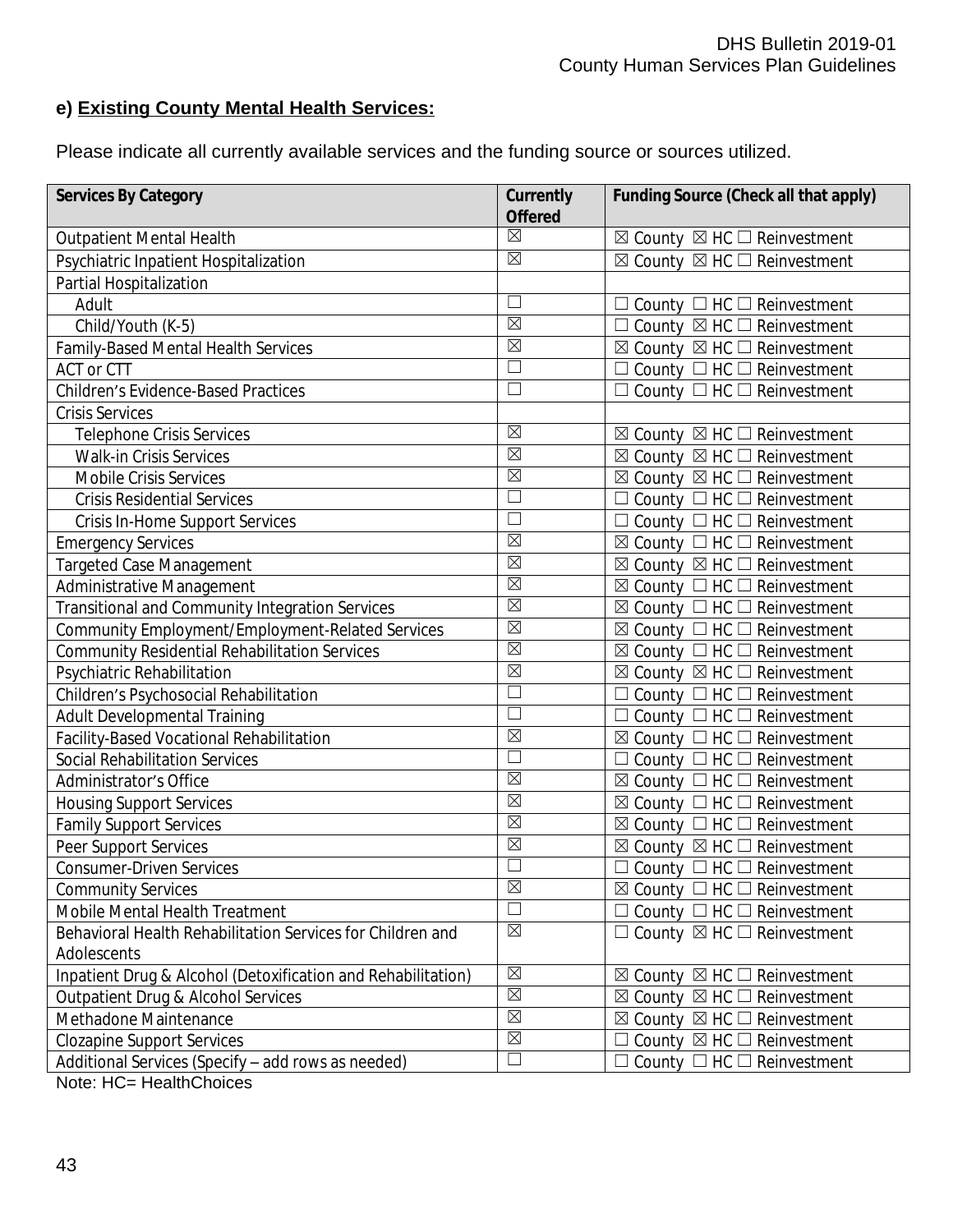# DHS Bulletin 2019-01 County Human Services Plan Guidelines

# **f) Evidence-Based Practices (EBP) Survey\*:**

| <b>Evidenced-Based</b><br>Practice                                       | Is the<br>service<br>available in<br>the County/<br>Joinder?<br>(Y/N) | Current<br>number<br>served in<br>the<br>County/<br>Joinder<br>(Approx) | What fidelity<br>measure is<br>used?                           | Who<br>measures<br>fidelity?<br>(agency,<br>county,<br>MCO, or<br>state) | How often is<br>fidelity<br>measured?         | <b>Is SAMHSA EBP</b><br>Toolkit used as an<br>implementation<br>guide? (Y/N) | Is staff<br>specifically<br>trained to<br>implement<br>the EBP?<br>(Y/N) | <b>Additional</b><br>Information and<br><b>Comments</b>                                                                                   |
|--------------------------------------------------------------------------|-----------------------------------------------------------------------|-------------------------------------------------------------------------|----------------------------------------------------------------|--------------------------------------------------------------------------|-----------------------------------------------|------------------------------------------------------------------------------|--------------------------------------------------------------------------|-------------------------------------------------------------------------------------------------------------------------------------------|
| <b>Assertive</b><br>Community<br><b>Treatment</b>                        | <b>No</b>                                                             |                                                                         |                                                                |                                                                          |                                               |                                                                              |                                                                          |                                                                                                                                           |
| <b>Supportive Housing</b>                                                | <b>Yes</b>                                                            | 11                                                                      | Permanent<br>housing<br>sustainment<br>or chosen<br>transition | Provider<br>Agency<br>and<br>County                                      | Annually<br>and per<br>each<br>transition     | <b>No</b>                                                                    | <b>No</b>                                                                |                                                                                                                                           |
| Supported<br>Employment                                                  | <b>Yes</b>                                                            | 1                                                                       | Competitive<br>Employment                                      | <b>Provider</b><br>Agency                                                | annually                                      | No                                                                           | Yes                                                                      | Career<br><b>Discovery</b><br>Include $#$<br>Employed: 5                                                                                  |
| Integrated<br><b>Treatment for Co-</b><br>occurring Disorders<br>(MH/SA) | <b>Yes</b>                                                            | 100                                                                     | <b>Clinical</b><br>Supervision<br>and Quality<br>Compliance    | Provider<br>Agency                                                       | weekly                                        | <b>Yes</b>                                                                   | <b>Yes</b>                                                               | <b>SAMHSA Co-</b><br>Occurring<br>Program<br>curriculum,<br>Relapse<br>Prevention<br>Model, EMDR,<br>Internal<br>Family<br><b>Systems</b> |
| <b>Illness Management/</b><br>Recovery                                   | No                                                                    |                                                                         |                                                                |                                                                          |                                               |                                                                              |                                                                          |                                                                                                                                           |
| Medication<br>Management<br>(MedTEAM)                                    | <b>Yes</b>                                                            | 45                                                                      | Increased<br>community<br>tenure                               | Provider<br>Agency                                                       | Every 3 to 9<br>months;<br>individualiz<br>ed | No                                                                           | Yes                                                                      | HC and<br>county/block<br>grant funded                                                                                                    |
| <b>Therapeutic Foster</b><br>Care                                        | No                                                                    |                                                                         |                                                                |                                                                          |                                               |                                                                              |                                                                          |                                                                                                                                           |
| Multisystemic<br>Therapy                                                 | No                                                                    |                                                                         |                                                                |                                                                          |                                               |                                                                              |                                                                          |                                                                                                                                           |
| <b>Functional Family</b><br>Therapy                                      | No                                                                    |                                                                         |                                                                |                                                                          |                                               |                                                                              |                                                                          |                                                                                                                                           |
| <b>Family Psycho-</b><br>Education                                       | No                                                                    |                                                                         |                                                                |                                                                          |                                               |                                                                              |                                                                          |                                                                                                                                           |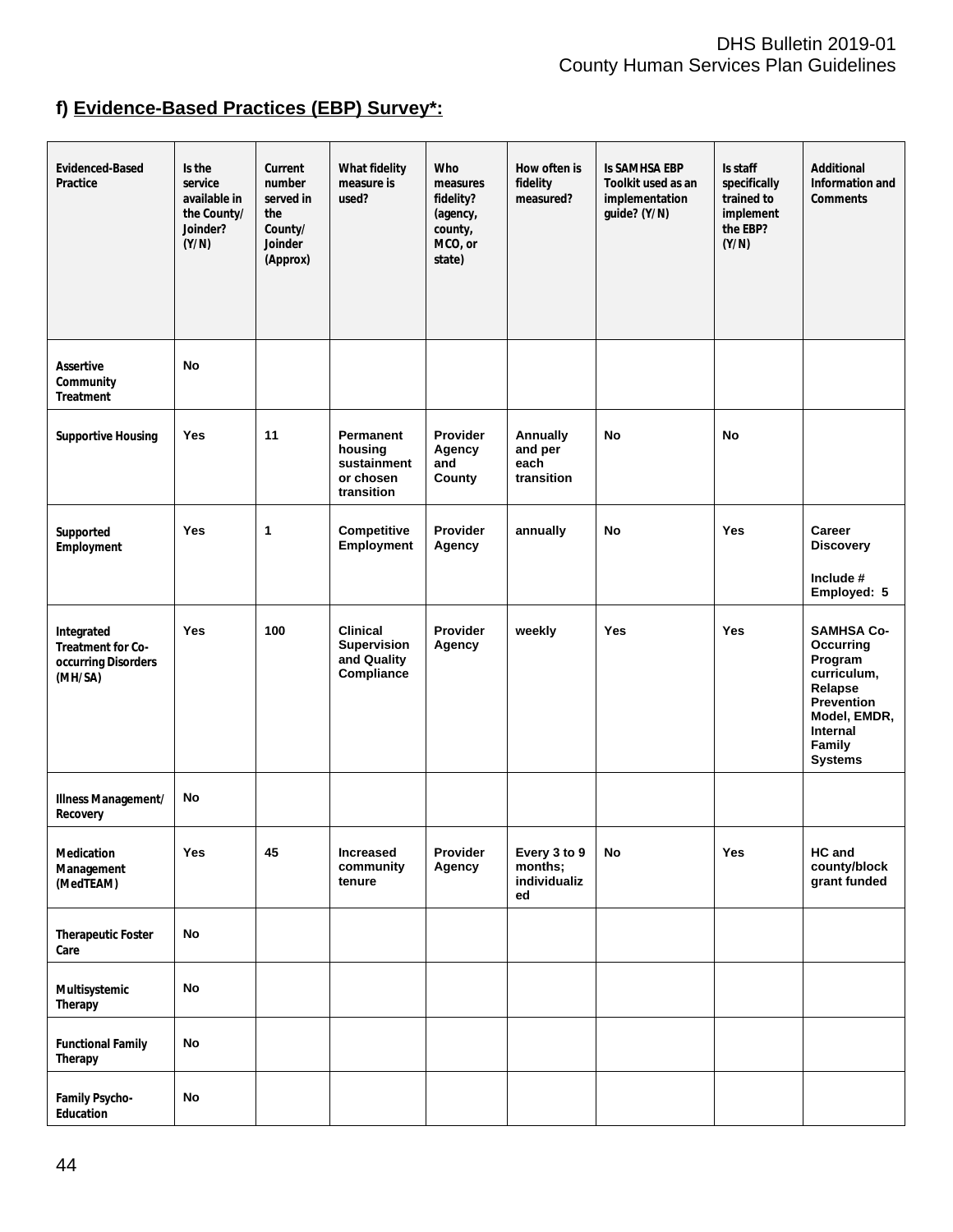**\*Please include both county and HealthChoices funded services.**

#### **To access SAMHSA's EBP toolkits:**

**<http://store.samhsa.gov/list/series?name=Evidence-Based-Practices-KITs>**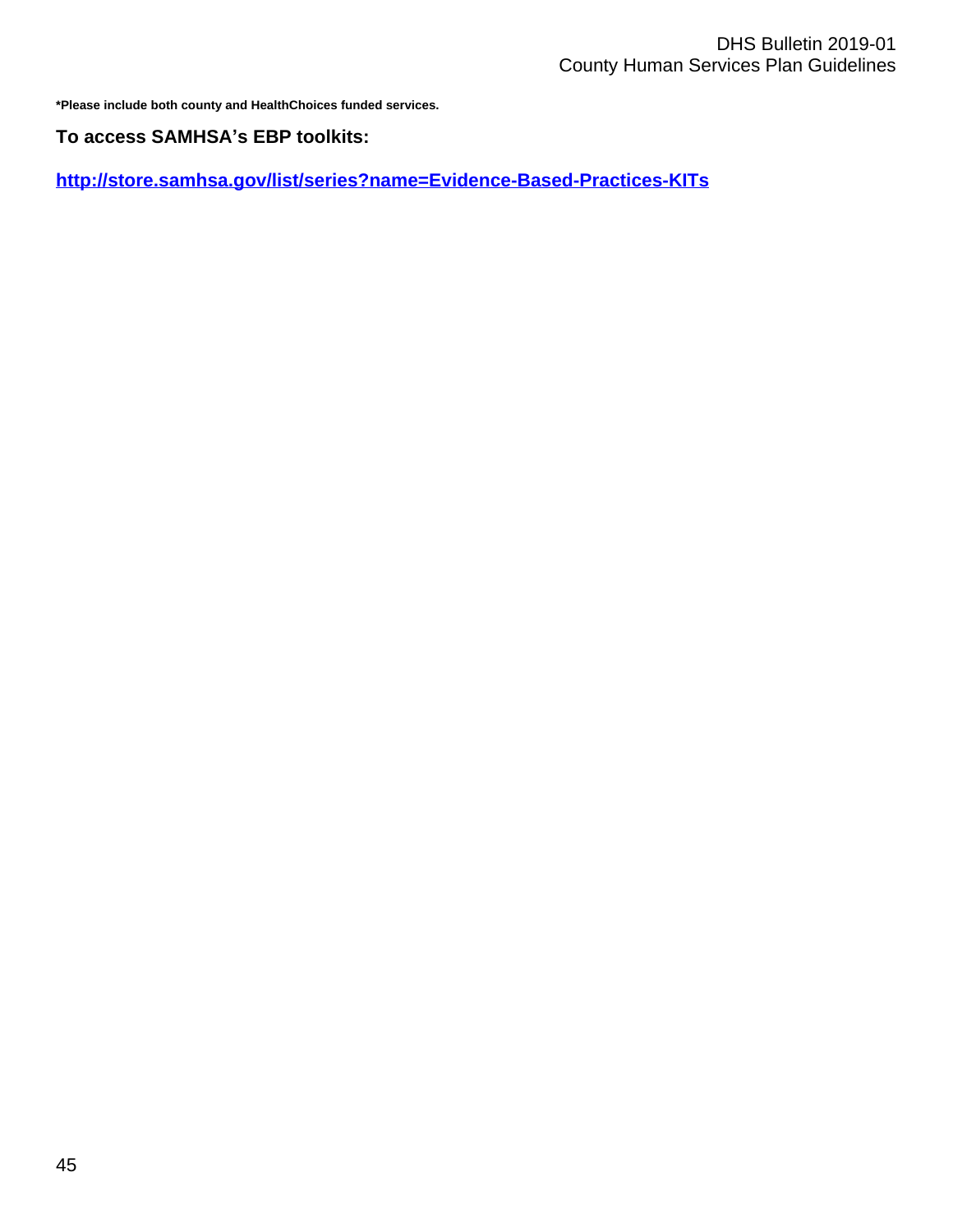# **g) Additional EBP, Recovery-Oriented and Promising Practices Survey\*:**

| <b>Recovery-Oriented and Promising</b><br><b>Practices</b> | <b>Service Provided</b><br>(Yes/No) | <b>Current Number Served</b><br>(Approximate) | <b>Additional Information and Comments</b>                                        |
|------------------------------------------------------------|-------------------------------------|-----------------------------------------------|-----------------------------------------------------------------------------------|
| <b>Consumer/Family Satisfaction Team</b>                   | Yes                                 | 300                                           | CCBH and County/block grant funded                                                |
| Compeer                                                    | <b>No</b>                           |                                               |                                                                                   |
| <b>Fairweather Lodge</b>                                   | Yes                                 | 4                                             |                                                                                   |
| MA Funded Certified Peer Specialist-                       | Yes                                 | 45                                            |                                                                                   |
| <b>CPS Services for Transition Age</b>                     | Yes                                 | 10                                            |                                                                                   |
| <b>CPS Services for Older Adults (OAs)</b>                 | Yes                                 | 5                                             |                                                                                   |
| Other Funded Certified Peer Specialist-                    | Yes                                 | 6                                             | County/block grant funded                                                         |
| <b>CPS Services for TAY</b>                                | Yes                                 | $\overline{2}$                                | Being implemented soon                                                            |
| <b>CPS Services for OAs</b>                                | Yes                                 | 1                                             |                                                                                   |
| <b>Dialectical Behavioral Therapy</b>                      | <b>No</b>                           |                                               | In progress with an OP provider                                                   |
| <b>Mobile Medication</b>                                   | Yes                                 | 30                                            | CCBH and county/block grant funded                                                |
| <b>Wellness Recovery Action Plan</b>                       | <b>No</b>                           | $\overline{0}$                                | The one CPS that was trained in and providing<br>M/RAD cunnart mayad away in 2017 |
| <b>High Fidelity Wrap Around</b>                           | <b>No</b>                           |                                               |                                                                                   |
| <b>Shared Decision Making</b>                              | <b>No</b>                           |                                               |                                                                                   |
| <b>Psychiatric Rehabilitation Services</b>                 | Yes                                 | 220                                           | Site-based and mobile psych rehab service<br>angagamant is an tha risa            |
| <b>Self-Directed Care</b>                                  | No                                  |                                               |                                                                                   |
| <b>Supported Education</b>                                 | Yes                                 | 5                                             | Psych rehab services                                                              |
| <b>Treatment of Depression in OAs</b>                      | Yes                                 | 20                                            | <b>OP</b>                                                                         |
| <b>Consumer-Operated Services</b>                          | <b>No</b>                           |                                               |                                                                                   |
| <b>Parent Child Interaction Therapy</b>                    | <b>No</b>                           |                                               |                                                                                   |
| Sanctuary                                                  | No                                  |                                               |                                                                                   |
| <b>Trauma-Focused Cognitive Behavioral</b>                 | Yes                                 | 28                                            |                                                                                   |
| Eye Movement Desensitization and                           | Yes                                 | 15                                            |                                                                                   |
| <b>First Episode Psychosis Coordinated</b>                 | No                                  |                                               | Centre County is considering this specific request                                |
| Other (Specify)                                            |                                     |                                               |                                                                                   |

**\*Please include both county and HealthChoices funded services.**

**\*\*Include CPS services provided to all age groups in Total, including those in the age break outs for TAY and OAs.**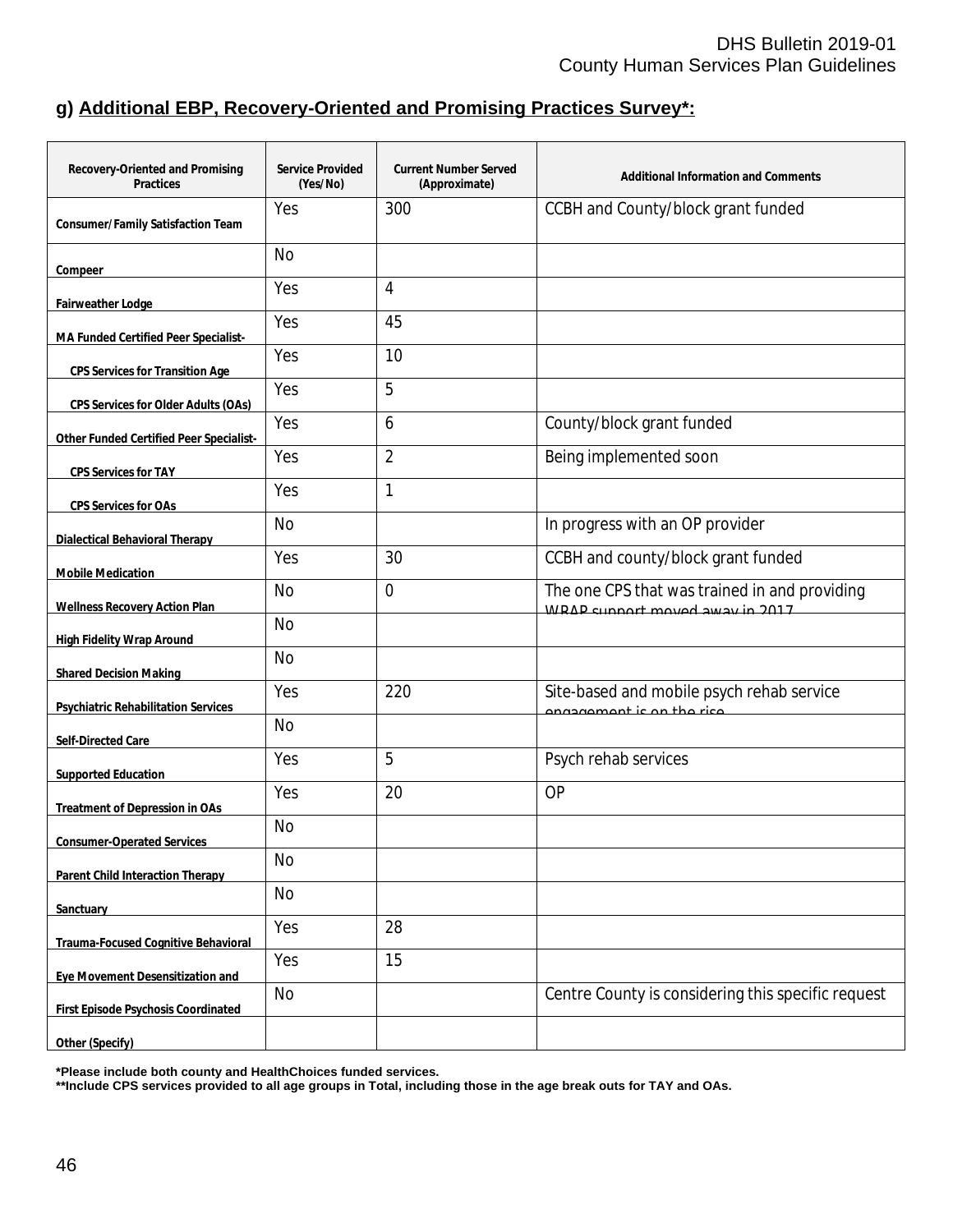## **Reference: Please see SAMHSA's National Registry of Evidenced-Based Practices and Programs for more information on some of the practices at the link provided below.**

**<http://www.nrepp.samhsa.gov/AllPrograms.aspx>**

### **h) Certified Peer Specialist Employment Survey:**

"Certified Peer Specialist" (CPS) is defined as:

An individual who has completed a 10-day Certified Peer Specialist training course provided by either the Institute for Recovery and Community Integration or the Recovery Innovations/Recovery Opportunities Center.

#### **Please include CPSs employed in any mental health service in your county/joinder including, but not limited to:**

- 
- 
- psychiatric rehabilitation centers residential settings
- intensive outpatient programs ACT, PACT, or FACT teams
- drop-in centers
- case management HealthChoices peer support programs
- inpatient settings **consumer-run organizations** 
	-
	-

| <b>Total Number of CPSs Employed</b> |  |
|--------------------------------------|--|
| Number Full Time (30 hours or more)  |  |
| Number Part Time (Under 30 hours)    |  |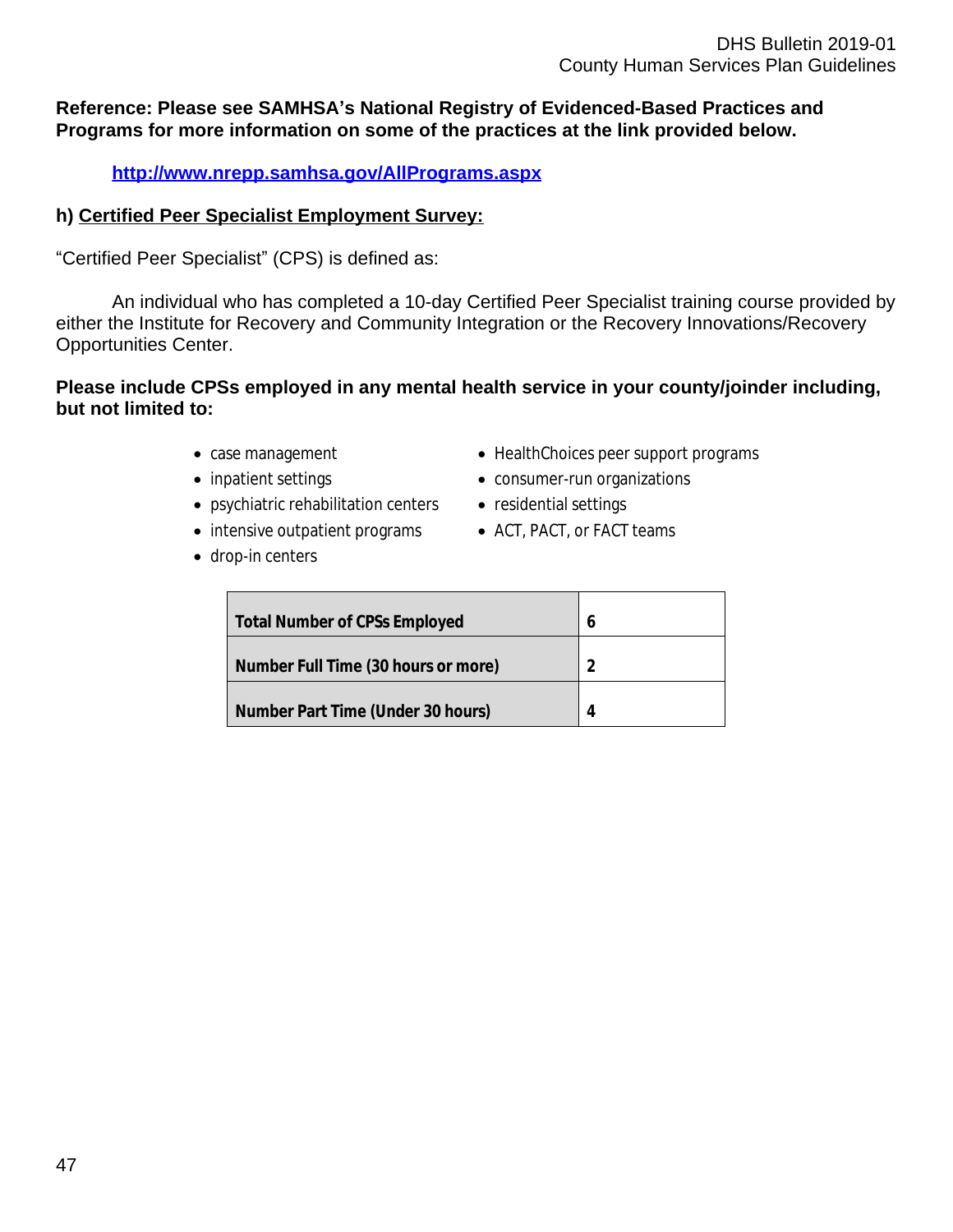# **PART IV: HUMAN SERVICES NARRATIVE**

# **INTELLECTUAL DISABILITY SERVICES**

Centre County MH/ID/EI-D&A currently uses base monies to fund the following continuum of services including:

- $\Box$  In-Home and Community Supports
- $\Box$  Transportation (both public and mile)
- $\Box$  Prevocational Services
- □ Behavioral Support Services
- **Q** Employment Services
- $\Box$  Community Habilitation
- $\Box$  Residential Services (licensed)
- $\Box$  Licensed Day Habilitation for Older Adults
- **Q** Nursing
- □ Respite
- $\Box$  Homemaker
- $\Box$  Home Accessibility Adaptations
- $\Box$  Representative Payee services
- □ ASL Interpreter Services
- $\%$  Family Driven monies are used for:
	- $\Box$  Family Aide
	- □ Family Support Services/Individual Payment
	- Recreation/Leisure
	- $\Box$  Home Rehabilitation
	- $\Box$  Vehicle Accessibility Adaptations

#### **Individuals Served**

|                                                | Estimated<br>Number of<br><i><b>Individuals</b></i><br>served in<br>FY 18-19 | Percent of<br>total<br>Number of<br><i><b>Individuals</b></i><br>Served | Projected<br>Number of<br>Individuals to<br>be Served in<br>FY 19-20 | Percent of<br>total Number<br>of Individuals<br>Served |
|------------------------------------------------|------------------------------------------------------------------------------|-------------------------------------------------------------------------|----------------------------------------------------------------------|--------------------------------------------------------|
| Supported<br>Employment                        | 12                                                                           | 2.7%                                                                    | 15                                                                   | 3.4%                                                   |
| Pre-Vocational                                 | $\overline{2}$                                                               | $< 1\%$                                                                 | $\overline{2}$                                                       | $< 1\%$                                                |
| Community<br>participation                     | $\overline{2}$                                                               | $< 1\%$                                                                 | 3                                                                    | $< 1\%$                                                |
| Base-Funded<br><b>Supports</b><br>Coordination | 26                                                                           | 6%                                                                      | 32                                                                   | 7%                                                     |
| Residential<br>(6400)/unlicensed               | $\overline{2}$                                                               | $< 1\%$                                                                 | $\overline{2}$                                                       | $< 1\%$                                                |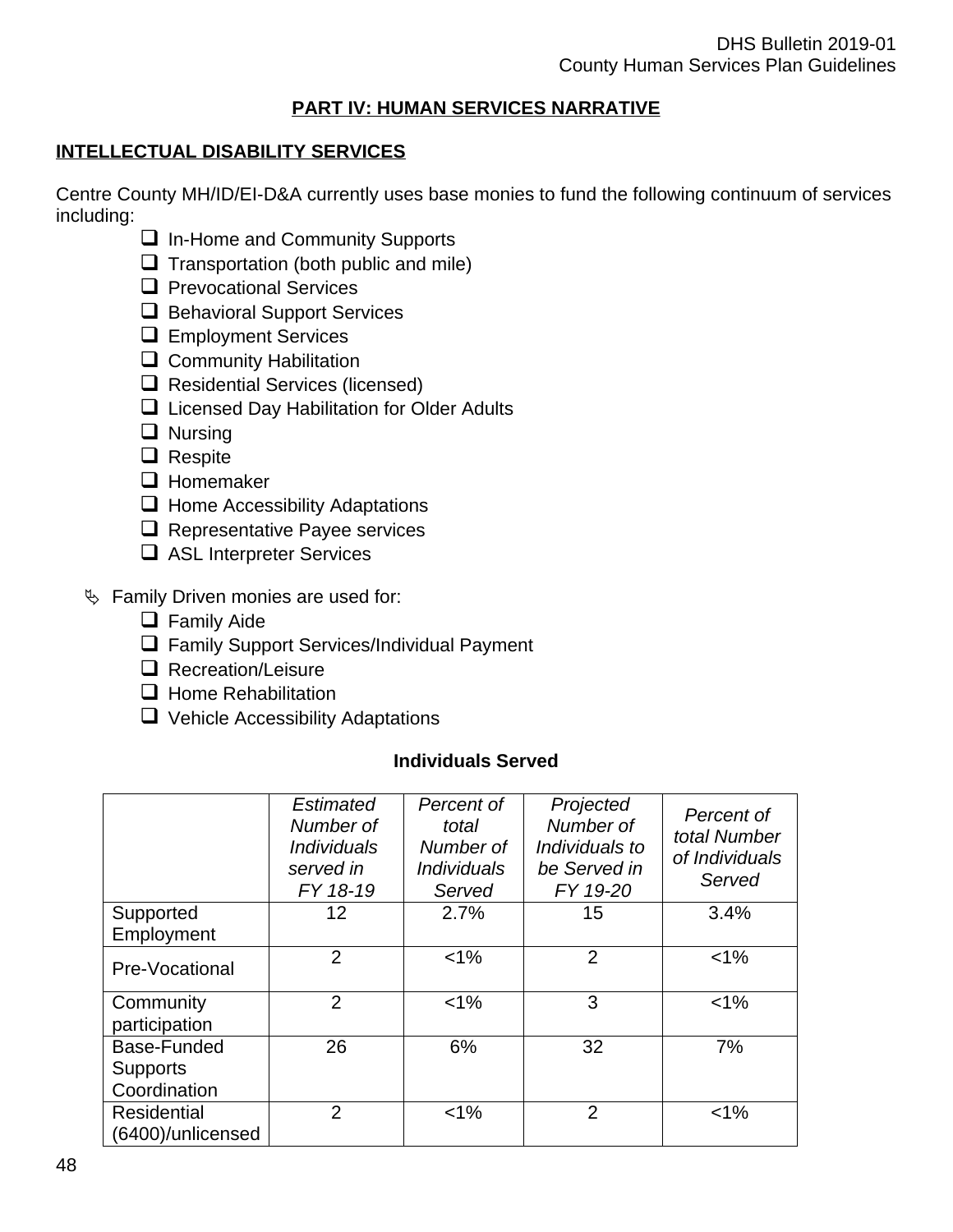| Life sharing<br>(6500)/unlicensed                                | 0  | 0%    | 0  | $0\%$ |
|------------------------------------------------------------------|----|-------|----|-------|
| In-Home and<br>Community                                         | 8  | 1.8%  | 12 | 2.7%  |
| PDS/AWC                                                          | 0  | $0\%$ |    | 0%    |
| PDS/VF                                                           | 0  | $0\%$ | 0  | $0\%$ |
| <b>Family Driven</b><br><b>Family Support</b><br><b>Services</b> | 29 | 7%    | 29 | 7%    |
| Transportation                                                   | 4  | $1\%$ | 5  | 1%    |

# **Supported Employment:**

Centre County MH/ID/EI-D&A continues to participate in the local Employment Coalition which dovetails with the local transition council. The membership consists of representatives from Administrative Entity, school districts (including the IU), Careerlink, OVR, local service providers, Supports Coordination Organization, and family members. In the past year, representatives from the AE and SCO participated in several transition/agency nights for students and families held by the local school districts. In addition to service providers and AE/SCO staff, representatives from OVR, MATP, secondary education programs, Careerlink, and other community/civic programs also participate.

In the upcoming fiscal year, the AE plans to develop a summer employment program for transition age students in collaboration with the SCO, school districts, local Careerlink and local providers. Centre County AE and SCO staff participate in employment related activities and trainings including the Annual Transition Conference, Experience Employment Connection sessions, SELN events and quarterly calls with ODP Central Region Office. These ongoing opportunities will provide networking opportunities as Centre County continues to explore, develop, and expand employment opportunities.

There are approximately10 providers qualified and willing to provide employment services in Centre County. These providers offer an array of employment services including job finding/development, Discovery/customized employment, small group employment and 1:1 job support. Two providers currently maintain county contracts to provide employment services using HSBG monies.

Centre County continues to track expenditures related to the Employment Pilot. This funding has historically been to be used to support the individuals who are not enrolled/receiving waiver funding and who fall within the pilot guidelines. As the new and varied opportunities continue to be developed/ implemented in the upcoming year it is anticipated that the Employment Pilot funding will be used to support individuals in accessing individualized employment options as well as traditional supported employment.

At the end of each quarter (January – March, April – June, July – September, and October – December) the ID Program Specialist compiles employment information from Supports Coordination Organization related to individuals on their caseloads who were competitively employed, making at least the federal minimum wage, on the snapshot dates (the first of each month). This data has been collected at the end of each quarter since the start of calendar year 2011. The long range plan is to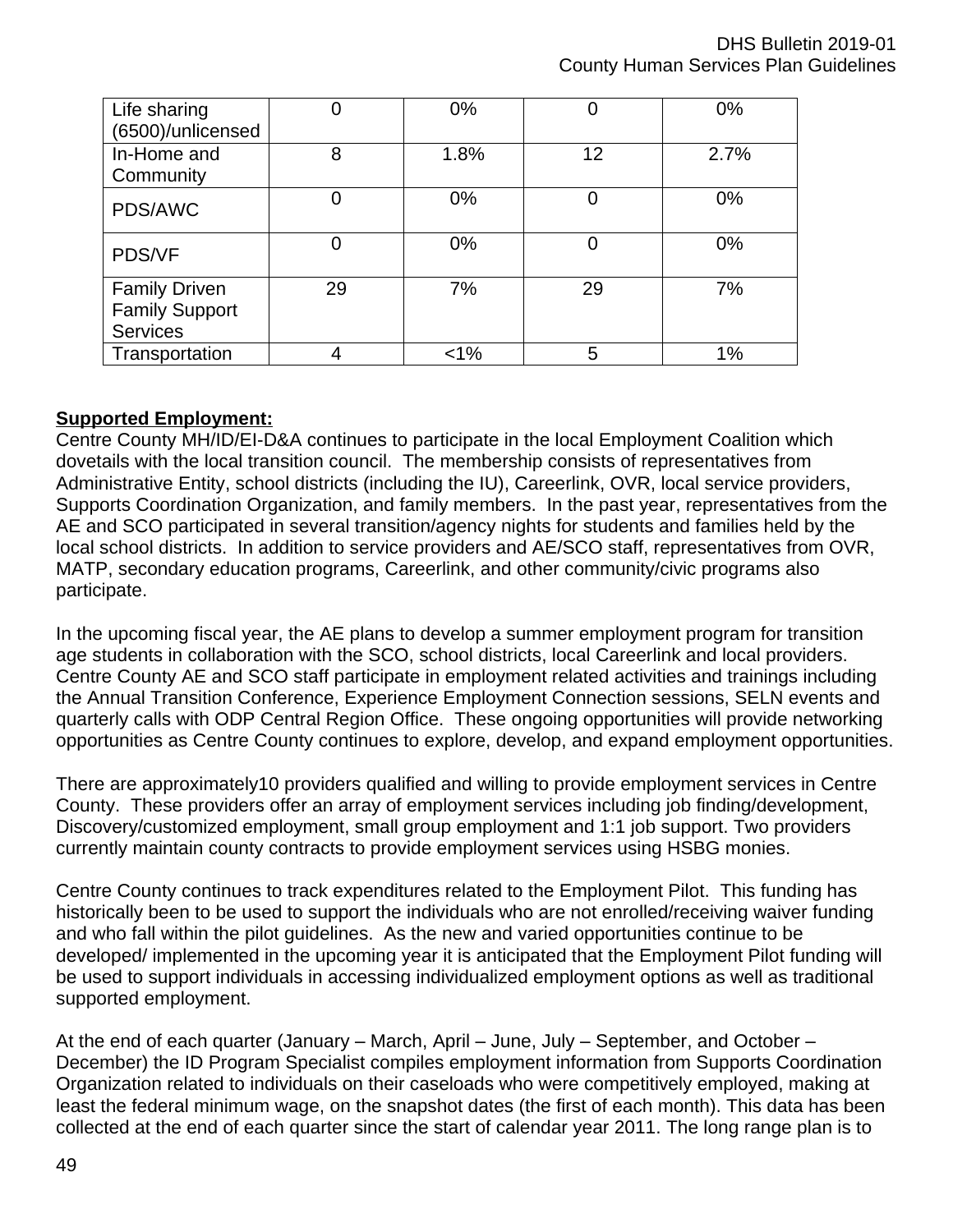continue to track employment data and share this comprehensive review with providers, Supports Coordination, MH/ID Advisory Board, local transition council, other interested stakeholders. This information will be essential in reviewing trends and planning for employment activities in the upcoming fiscal year and longer term.

The AE and SCO are working with Penn State to identify young adults to participate in the newly developed WorkLink program at Penn State-University Park. Worklink is a two-year certificate program for individuals with intellectual disabilities who seek a post-secondary education experience and training for employment. WorkLink is supported by a grant from the D.R.E.A.M. partnership and is located in the Penn State College of Education. This program is anticipated to enroll 4 individuals in Fall 2019.

Lastly, local OVR counselors utilize MH/ID office space. This arrangement affords the SCO better coordination with OVR for intakes. The counselors are also a valuable resource for both the SCO and AE.

### **Supports Coordination:**

The AE and SCO Assistant Administrators participate in weekly administrative meetings with the agency Administrator and administrative counterparts for Mental Health and Drug & Alcohol units. Both entities are part of the Communities of Practice/Charting the LifeCourse collaboration (Central 8) with Northumberland, CMSU and Lycoming/Clinton counties. Centre County AE, SCO, and Early Intervention hosted a Communities of Practice/Charting the LifeCourse kick-off event on November 6, 2018. Local leaders from ID providers, EI providers, school districts, and CIU #10 in addition to family members were invited to participate. Other Communities of Practice/Charting the LifeCourse activities included participation in a day of learning with Al Condeluci and attendance at the 6/12/2019 statewide event. Components of Charting the LifeCourse have been incorporated in both the ID and EI intake processes.

SCO staff meet bi-weekly throughout the year. Part of each meeting is a review of waiver capacity, status of ODP initiatives, residential openings and service needs. In addition supports coordinators have the opportunity to review any individual on their caseload. Special attention is given to individuals with known life events including upcoming graduates, individuals aging out of other systems (e.g. CYS, EPSDT), hospital/nursing home discharges, and individuals involved in the legal system. Information from these meetings related to transitions, openings, discharges and changes in need are communicated directly to the AE for planning purposes. Conversely, waiver opportunities, residential openings and new service providers are communicated to the SCO for review. Agenda items are solicited from the AE for these meetings and AE personnel attends these meetings as requested.

Centre County AE meets quarterly with local providers of licensed day services (both Community Habilitation and Pre-Vocational) to review and discuss Community Participation Services (CPS). Providers are encouraged to share information related to service provision. These meetings will continue in 2019/2020 at the request of the providers. ODP Central Region Office staff, along with Centre County AE, met with individually with local providers on June 17, 2019 to review data.

Individuals who choose not to participate in traditional services or pursue competitive employment are supported and encouraged by ISP teams to explore other options in their community that support community integration. The AE has ensured that SCO, residential providers, individuals, families and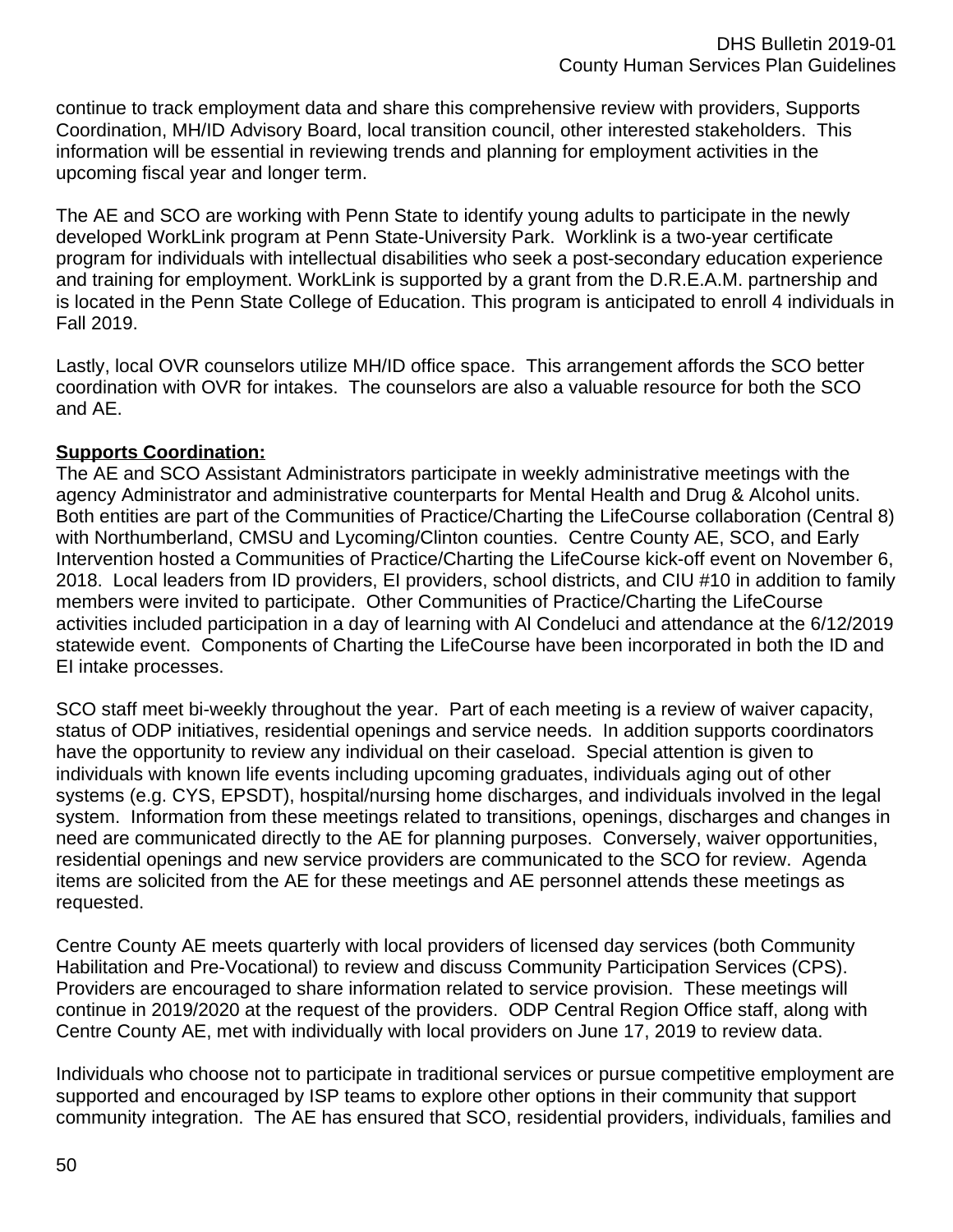other stakeholders understand the options available under the service definitions in the proposed waivers.

In addition, as part of the annual transition/agency nights, local organizations, groups and agencies that are not part of the ID service system are invited to highlight community groups and events that are integrated.

Centre County AE reviews the various funding sources and service options at the time of intake to ensure that individuals and families are introduced to self-determination/participant directed services options. The AE attends planning meetings/ISPs with the supports coordinator when participant directed services are initially discussed to ensure that the individual/family understand the service model structure, service definitions and responsibilities. The AE and SCO worked with ODP to ensure the transition of VF/EA services from PPL to Palco in FY 2018/2019.

### **Lifesharing Supported Living:**

There continues to be limited growth of Lifesharing as a residential service in Centre County. Currently there are two Lifesharing placements in Centre County: one licensed and one unlicensed. There are no local providers qualified to provide Supported Living at this time. The AE has discussed the development of supported living with various providers in the past year and one provider has expressed interest in exploring the option in 2019/2020.

The barrier in developing Lifesharing continues to be the difficulty in finding families/individuals willing to do the service. Many residents of Centre County are able to use their additional space to rent to students (Penn University main campus is located in Centre County) or rent space for specialty events (football weekends, graduation, Arts Fest). It is hoped that the changes to the Lifesharing service definition in the proposed Consolidated Waiver, specifically the option for family members to be paid as lifesharing providers, will have a positive impact on the development and growth of this service. PUNS data and information from the SCO will be used to identify individuals and families in need of this service.

A representative from the AE continues to participate in Lifesharing activities at the local and regional level.

## **Cross Systems Communications and Training:**

Centre County AE and SCO regularly participate in local trainings and meetings to gain knowledge of other service systems/resources. Training on the ID system has been provided to other county offices and the local MCO by county ID staff. In addition, staff from other county offices has provided overviews of services at both the SCO unit meetings and larger agency meetings.

A representative from the agency gives an overview of Intellectual Disabilities for local law enforcement entities during training for the local Crisis Intervention Teams (CIT). The CIT coordinator has linked with ASERT to provide ASD information to CIT classes.

AE staff work with local stakeholders including local AAA, Adult Services and local Mental Health Administration to ensure the effective implementation of Adult Protective Services (APS). The AE, along with the SCO and administration from MH unit meet regularly with the local Aging Office to follow up on individuals/families involved with both agencies as well as discussing high profile cases and APS concerns. The AE and SCO work with other stakeholders (MCO, Education system, RTF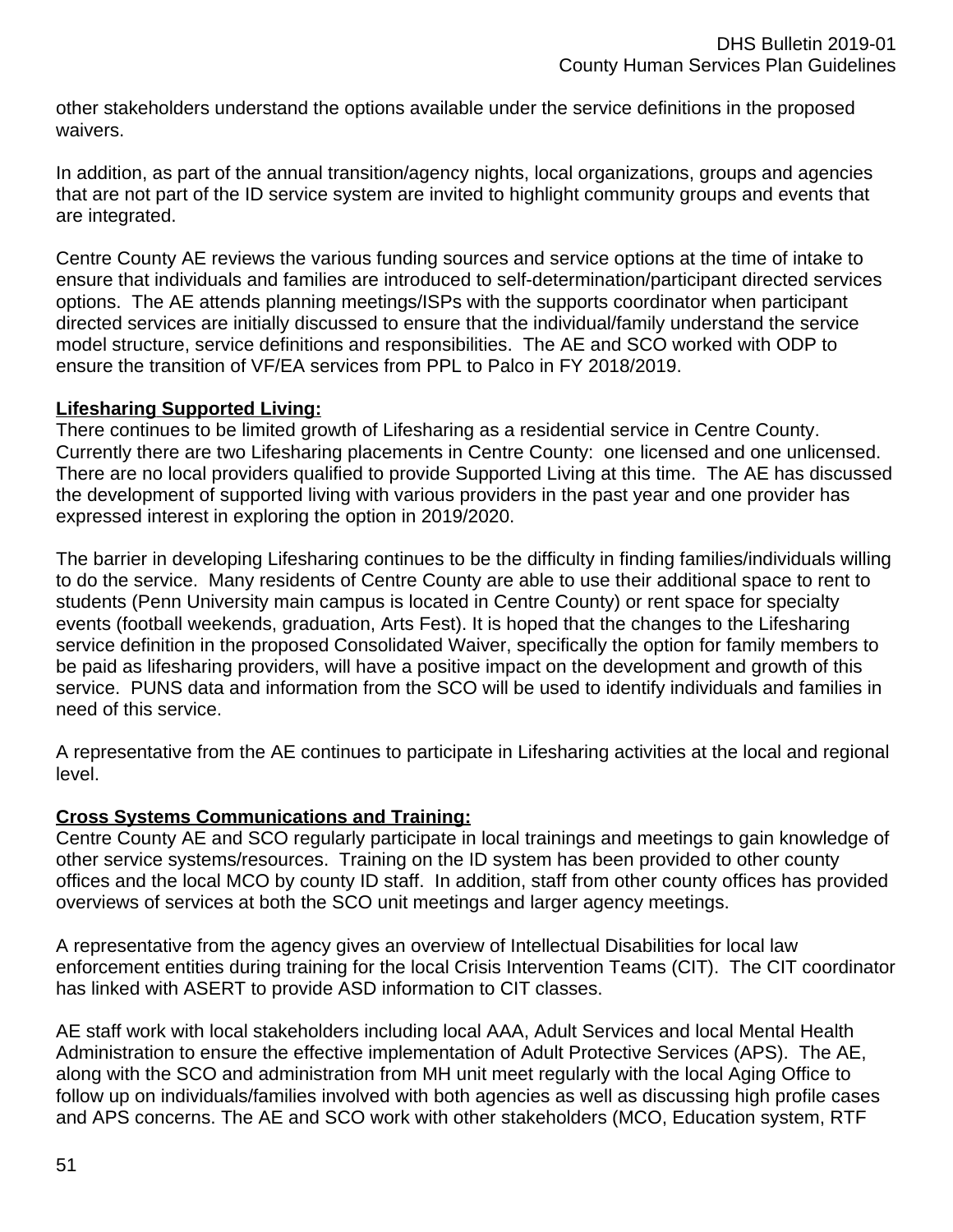staff, Probation, CYS, ODP, etc.) when transitioning young adults from facility settings to the community.

The AE and SCO is also a part of the CASSP Advisory Board. In the past year, the Advisory Board has developed into a Children's Collaboration to identify and increase services for children in Centre County. These meetings bring together county agencies (MH/ID, Early Intervention, and CYS), MH and EI providers, and school representatives (pre, public and private). The first 2 meetings were well attended with positive feedback from participants. Training needs/topics have been identified and future meetings will address these areas.

The SCO, with the support of the AE, present complex cases at meetings to garner the input from various service systems to better serve both the individual and family. Other groups/services used to support individuals with complex concerns include DDTT, HCQU, CSRU, and PPC.

The AE conducts regular provider meetings. Waiver capacity, ODP initiatives/communications, available funding and service needs are part of the agenda. AE staff schedule an introductory meeting with all providers new to the ID system in Centre County. Part of this discussion includes service needs, waiting list information, and referral process. After meeting with AE staff new providers are scheduled to attend a bi-weekly unit meeting (attended by both SCO and AE staff). The new provider gives an overview of the services they are qualified and willing to provide. Service needs and the referral process are addressed as well.

A representative from the AE regularly attends the local Transition Council meetings held throughout the school year which is also attended by representatives from the local IU and school districts. This venue has allowed the AE to develop relationships school personnel and has enabled the office to better address the needs of transition age youth. The SCO participates in IEP meetings and updates the AE regarding changes in needs for individuals still in the school system.

Early Intervention Services (Infant/Toddler, birth through 3 years old) service coordination is part of the county offices. EI Service Coordination have participate in trainings related to Communities of Practice/Charting the LifeCourse. Early Intervention Service Coordination and EI providers are familiar with Charting the LifeCourse information which is used at transition meetings to assist families with planning.

## **Emergency Supports:**

Centre AE maintains contracts/letters of agreement with local agencies to use non-waiver funding to provide services. Individuals are approved and authorized for services based on the need for services identified through the Office of Developmental Programs (ODP) Prioritization of Urgency of Needs for Services (PUNS) process. In addition, Centre AE also administers Family Driven/Family Support Services (FD/FSS) voucher program used to address various and unique needs of individuals not enrolled in either waiver program.

The PUNS Management Report is reviewed regularly by AE and SCO staff to assist with the planning for waiver enrollment when waiver opportunities are available, either through maintenance capacity or ODP initiatives.

Centre County MH/ID/EI-D&A contracts with a local provider for after-hours emergencies. This provider has a call down list of county administrative personnel to contact if an emergency occurs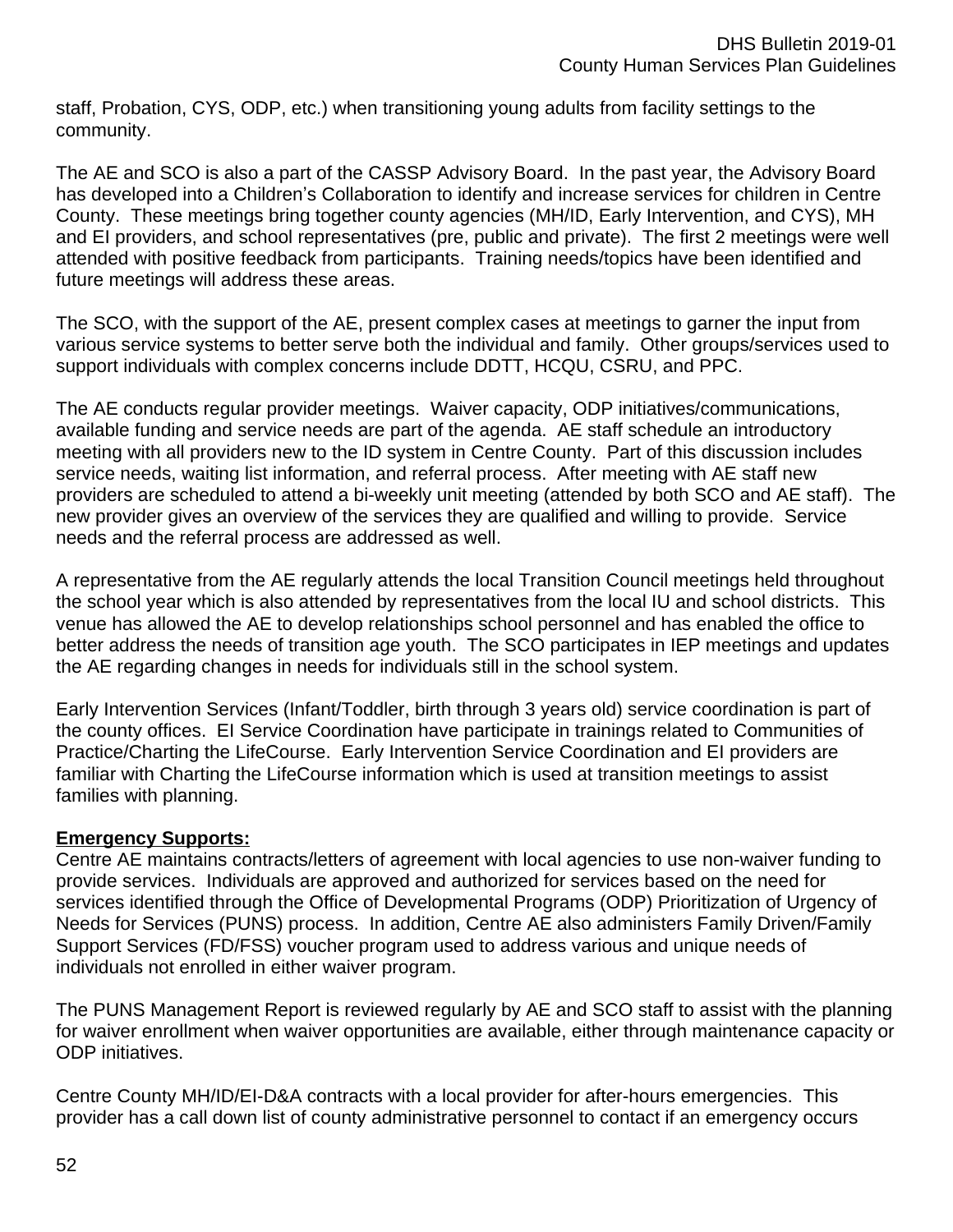outside of normal work hours. AE personnel monitor incident management in HCSIS during weekends and holidays to review incidents submitted by providers.

As noted above, Centre AE maintains FD/FSS funds to address the needs of individuals not enrolled in waiver programs. A portion of these dollars are not authorized in plans, but are maintained in reserve to address unanticipated needs. In 2017/2018, Centre AE began reserving block grant dollars to meet emergency respite needs. Utilization of FD/FSS funds and respite funds as well as other unallocated and underutilized funds are monitored monthly by AE, SCO and Fiscal personnel and could be accessed in the event of an unanticipated emergency.

In the event of an individual needs emergency services any and all of the following activities will occur:

- An assessment to determine the immediate health and safety needs of the individual and the immediate action to provide health and safety.
- The notification of appropriate entities as required or needed to ensure the immediate health and safety of the individual: Adult Protective Services (APS), Office of Developmental Programs (ODP), Office of Aging, Children and Youth Services (CYS), Department of Health, local law enforcement and necessary medical or mental health services.
- If residential services are necessary, local resources will be utilized, including identified respite providers, local shelters, and personal care homes. Program capacity at the local level will be considered in addition to the use of ODP's Statewide Vacancy list, if needed. The availability and appropriateness of local family will also be evaluated. If appropriate and necessary, ODP's procedure for Unanticipated Emergencies will be implemented to assist with planning and funding.
- Non-residential emergencies can be varied as they can include everything except housing. An assessment of the situation by the AE and SCO would need to occur to determine the type of resources needed to address the emergency. AE and SCO personnel would be responsible to identify and coordinate resources, human services supports and funding to assist with the individual.

Centre County MH/ID/EI-D&A maintains a contract with a local MH provider for mobile crisis, walk-in crisis, and telephone crisis services. In addition, the same entity provides delegate services and works closely with the local Crisis Intervention Team (CIT) and hospital emergency department. In this past year, the AE met with the provider of crisis services to provide an overview of the ID/A services and system.

# **Administrative Funding:**

Centre County MH/ID/EI-D&A is part of a local Communities of Practice/Supporting Families/Charting the LifeCourse collaborative along with Northumberland, CMSU and Lycoming/Clinton counties (Central 8). The original vision of the collaborative is based on creating a Parent Mentor/Support pathway for connecting and networking opportunities for families. In conjunction with the PA Family Network, Centre County AE, SCO, and Early Intervention hosted a Communities of Practice/Charting the LifeCourse kick-off event on November 6, 2018.

With all the changes anticipated the implementation of the Chapter 6100 regulations and IM Bulletin ongoing training and resources need to be made available to AEs, SCOs and providers in a timely manner. Eligibility training and a bulletin that is not in draft is needed to assist with intakes for young children and individuals with ASD for both AEs and SCOs. OCDEL has done a nice job with providing local EI programs with standardized information regarding the EI system that is given at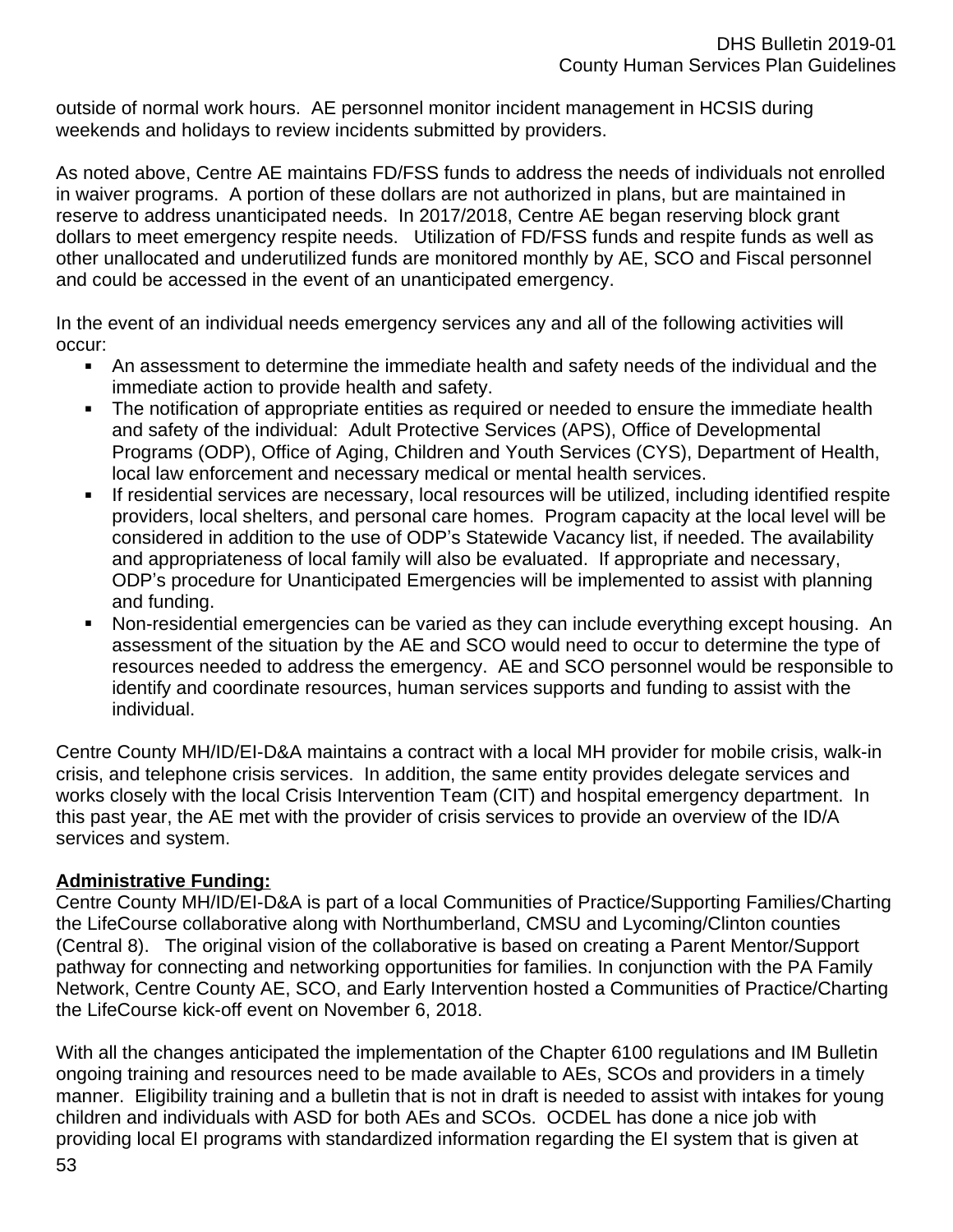each intake. This type of standardized/branded information provides guidance for service coordination staff and facilitates discussions with families related to the program and services available. This type of information would be invaluable given all the changes and the importance of AE and SCO providing clear, consistent information to all stakeholders, but most importantly individuals and their families/surrogates.

The HCQU nurse participates in the local Human Rights Committee/Team and provider meetings as well as incident management reviews related to hospitalizations, emergency room visits and any other incident as warranted/requested. Both the SCO and AE attend the annual HCQU meeting. The annual report generated by the HCQU is shared with all SCO and AE staff, and providers. The AE continues to formally track referrals in order to identify ongoing training needs/trends for individuals, families and providers. This information will be used to identify training gaps to be addressed in the Quality Plan.

Centre County AE reviews IM4Q considerations regularly in HCSIS. Reports are reviewed as necessary at the bi-weekly unit meetings. Follow up activities are discussed to ensure that considerations are addressed. Both AE and SCO staff dialogue directly with the local program when there are questions or clarification needed regarding considerations or their resolution. A representative of the IM4Q is invited to provider meetings and the MH/ID Advisory Board to present IM4Q data. This year, the IM4Q project was invited to the HSBG public hearings.

All local providers are invited to attend the provider meeting to network and discuss service needs and gaps. AE staff will attend team meetings to provide support and assist with the identification of resources for individuals with complex needs. All providers are forwarded information on training that is available and pertinent. Local resources such as HCQU, DDTT, CASSP, CSRU and PPC are available as resources to assist teams supporting individuals with higher levels of need. The AE has identified a provider who is qualified willing to provide an enhanced level of habilitation (LPN) to support individuals living independently who need support around nutrition, understanding diagnoses and engaging in follow-up appointments.

 Risk Management/Mitigation is an important component of every incident (whether it meets the definition to be filed or not). Part of the bi-weekly unit meetings includes a review of issues or concerns and follow up activity. Risk management is looked both at the individual level, related to specific issues, and at the provider level via the Provider Risk Assessment process. An important piece of incident management review is the identification and mitigation of risk. There have been instances where the AE required providers to add corrective actions to an incident that specifically addresses the identified risk. The SCO monitors corrective actions related to risk and informs the AE when there are specific issues and concerns that need addressed.

The county Housing Program Specialist (through Centre County Adult Services) has attended the biweekly unit meeting and the larger agency meeting to explain housing programs that are available in Centre County. The information related to eligibility, availability and the application process is explained in detail. The Program Specialist emails updates and information to key county staff for distribution to case management staff, including the SCO as it relates to funding and housing opportunities. Centre County Adult Services is exploring the possibility of becoming a qualified/willing provider of Housing Transition and Tenancy Sustaining Services and is working with the AE and ODP Central Region regarding questions and clarification.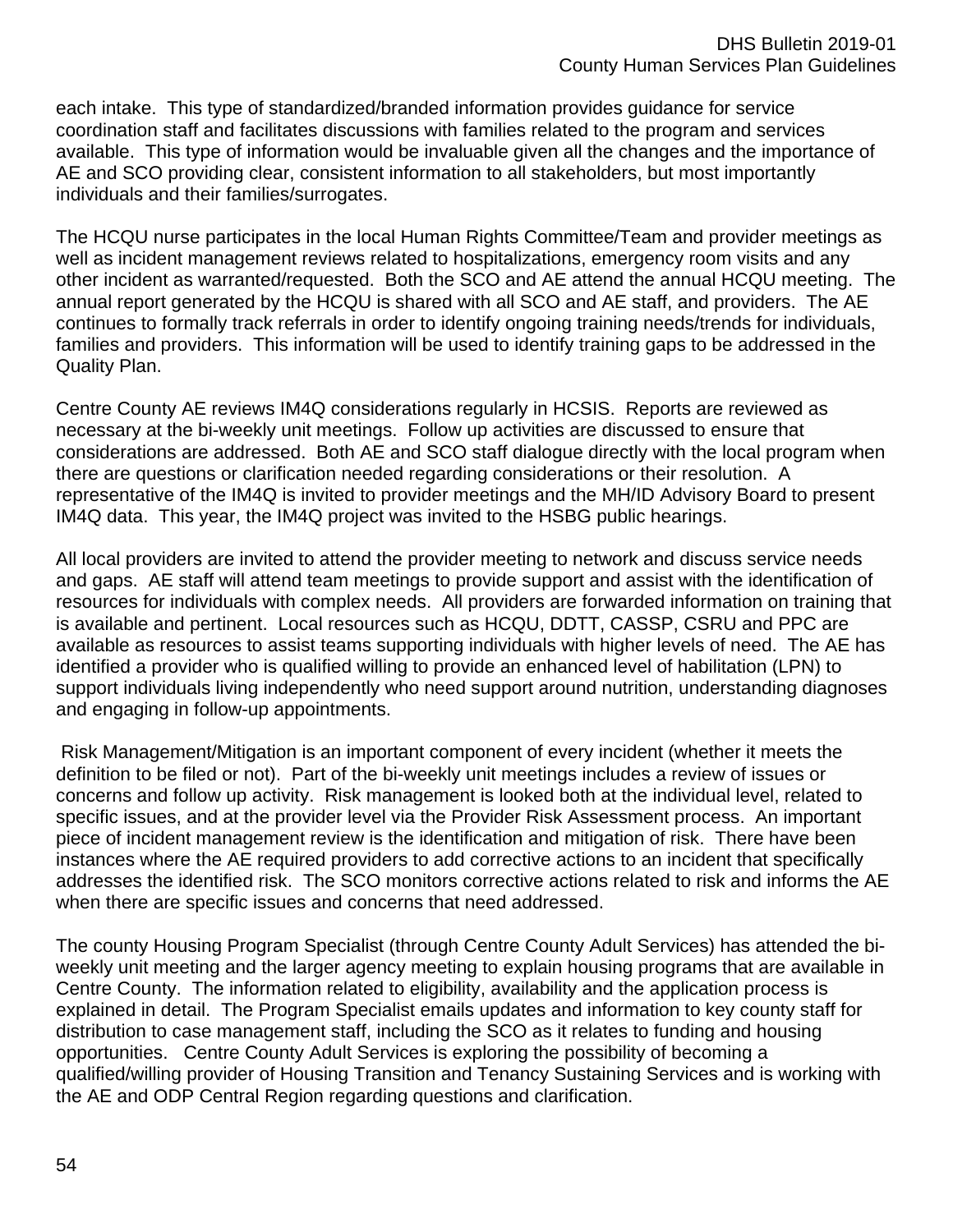## **Participant Directed Services (PDS):**

Centre County AE currently has 52 individuals using Participant Directed Services (25 VF and 27 AWC) – all waiver funded. This service model is very popular. The AE provides training to the SCO at least annually on the service models. A representative from the AE attends team meetings to assist the SC, individual and families in understanding the service models so that informed choices can be made. One of the barriers for base funded PDS is the cost of the administration fee.

Centre AE is comfortable regarding promoting and increasing the use of PDS services. A current barrier to VF/AE PDS model is the apparent disconnect between utilization information in HCSIS and Palco data. The PPL portal was useful in utilization monitoring. The results from AWC monitoring allows both ODP and AEs to address the gaps/needs in training for the AWC and managing employers. The PDS handbook was originally issued in 2008. It would be of great assistance if ODP would update resources to incorporate updates and changes to information in a timely manner. Lastly, standardized training is needed for Common Law Employers prior accepting the role. Centre County has located and is using Supports Broker services as needed to support CLEs, as well as participating in quarterly PDS calls with ODP Central Region Office.

#### **Community for All:**

Centre County MH/ID/EI-D&A currently has 1 individual residing in a state center and no one residing in a state hospital. We are not currently involved in either the Benjamin or Jimmy litigation. There are currently 5 individuals residing in nursing facilities, 3 individuals residing in private ICF facilities and 3 individuals in personal care homes. HSBG monies are used to provide In-Home and Community Supports, Community Participation Services, Behavioral Supports, and Transportation services to individuals in nursing facilities and personal care homes to keep them engaged in their community.

The AE and SCO work with other stakeholders (MCO, Education system, RTF staff, CYS, Juvenile Probation, ODP, etc.) when transitioning young adults from facility settings (RTF/APS) to the community. This includes regular participation in team meetings, community placement search/referrals, liaison to Central Region ODP, updating the ISP as needed and management of waiver capacity. Internally, the SCO and MH case management collaborate to identify primary case management responsibilities for individuals who are dually diagnosed.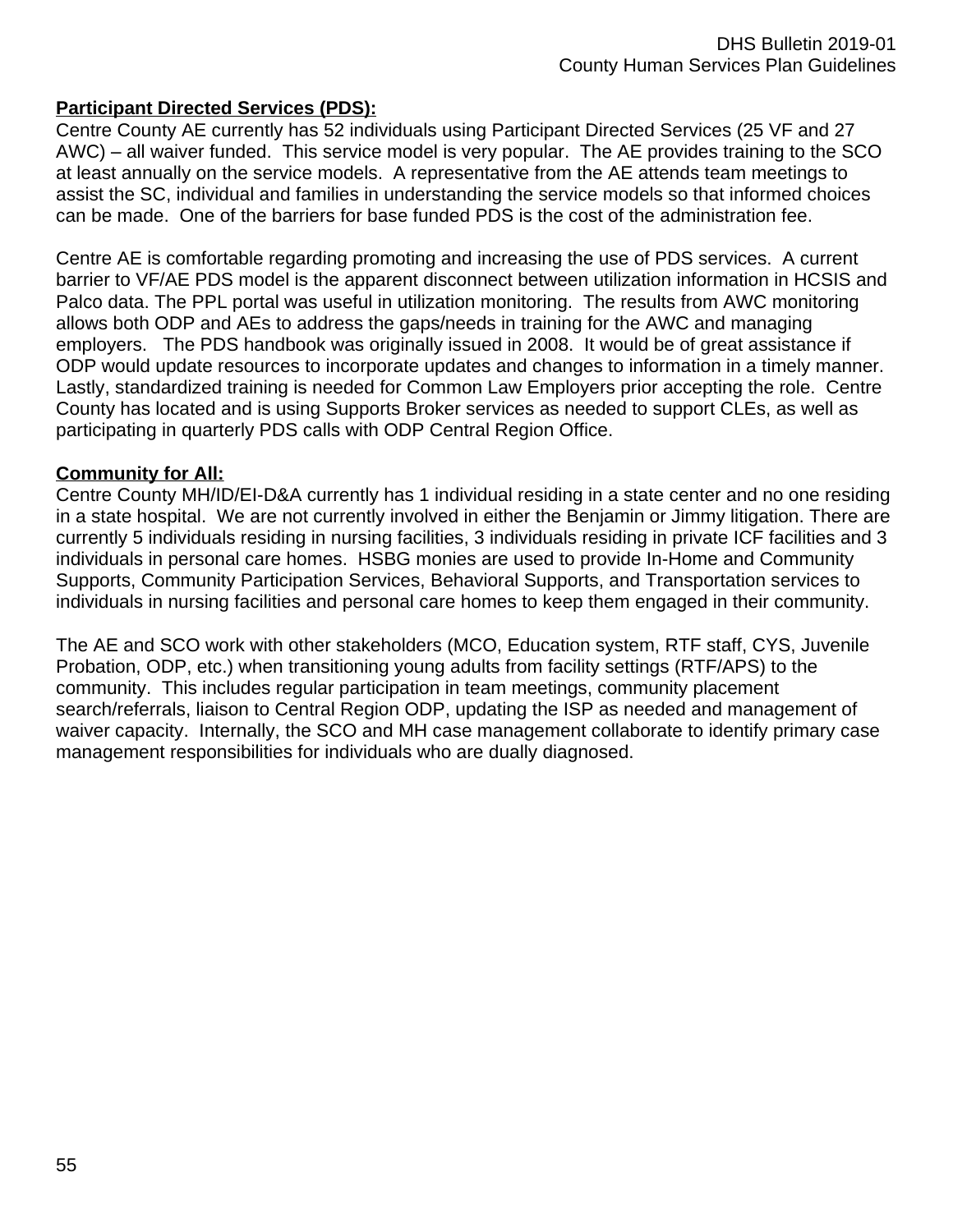## **HOMELESS ASSISTANCE PROGRAM SERVICES**

Centre County is fortunate to have a continuum of housing services available for individuals and families who are experiencing homelessness or near-homelessness. Services that are offered and funded by the Homeless Assistance Program include Bridge Housing, Housing Case Management, and Rental Assistance. Additional housing programs available in Centre County include: Section 811 Housing, PHARE Rental Assistance, Rapid Re-Housing, and Permanent Supportive Housing. Centre County is also actively involved with the Eastern PA Continuum of Care (CoC), South Central Regional Housing Advisory Board (RHAB), and the Coordinated Entry System (CES).

The two programs to highlight for FY 2019-2020 are Section 811 Housing and PHARE Rental Assistance. Since May 2017, Centre County Government has been the Local Lead Agency for Section 811 Housing. It is administered through the Office of Adult Services and supported by 9 stakeholders. Some of these stakeholders include: SAM Inc., Housing Transitions, Universal Community Behavioral Health, and Strawberry Fields, Inc. In the last 2 years, the program has grown tremendously. Centre County currently has 8 Section 811-designated units at Low-Income Housing Tax Credit (LIHTC) properties; 6 of which are active and 2 that are pending. With a healthy wait list of 40-45 households, Centre County has not been targeted as an area requiring additional assistance towards program growth from the Self-Determination Housing Project of PA.

As the Local Lead Agency, the greatest challenge is supporting individuals in the program who have voluntarily discontinued case management services. This has presented Centre County with a number of obstacles when property managers start to experience issues with these tenants regarding renewal paperwork, rent payments, unauthorized guests, and pest infestations. Our goal for this year is to explore alternative ways to support both the property managers and tenants so that these highly vulnerable individuals do not get evicted and experience homelessness and/or become institutionalized.

The PHARE Rental Assistance program provides rental assistance to individuals and families residing in Centre County municipalities that are impacted by the natural gas industry. On July 11<sup>th</sup>, 2019, Centre County Government was awarded its 3<sup>rd</sup> year of funding from the Pennsylvania Housing Finance Agency (PHFA). \$22,000 from PHFA will go towards the total \$65,000 program to help residents in our most rural municipalities stay in their own communities. The Office of Adult Services will continue to administer this program and expects to serve 60-65 of households residing in the County's 17 municipalities that are impacted by Marcellus Shale.

#### **Bridge Housing Services:**

Bridge Housing is a short-term, transitional housing option (12-18 months) that offers subsidized rental assistance and wrap-around case management services to homeless individuals and families; allowing them the opportunity to work towards self-sufficiency and permanent housing. Centre County currently operates 5-8 units amongst two providers: Centre Safe and Housing Transitions. Providers secure and maintain leases on the majority of units; however the tenant-based rental model is available for clients who may be in a better position to secure permanent housing upon entrance into the program. For most clients, the provider-based model is an appropriate option as they require additional supports towards obtaining permanent housing on their own.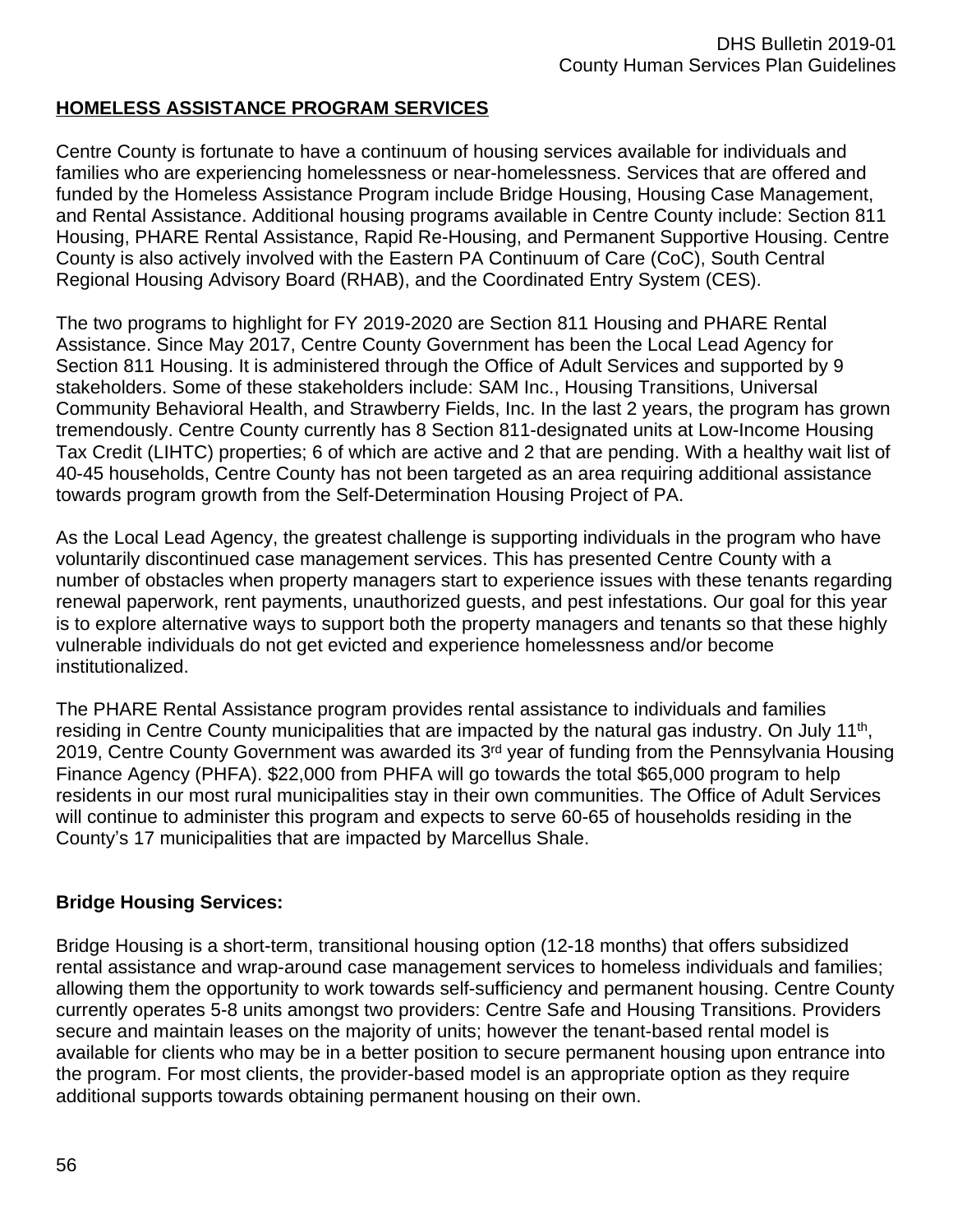The Office of Adult Services meets with program staff on a monthly basis and supervisory/program staff on a bi-monthly basis to discuss client needs, vacancies, applications, service gaps, community collaborations, and upcoming funding opportunities. In addition, an annual self-audit is conducted to review client files, invoices, and provider policy and procedure. The Office of Adult Services also requires that each provider submit a monthly report that identifies the number of individuals/households served, need(s) identified, Federal Poverty Level (FPL) of each household, unmet need or number of clients that could not be served (due to lack of funding or ineligibility), and current wait lists. All of this data is then collected and analyzed to determine trends and service gaps; positioning Centre County to further understand the needs of its most vulnerable residents and apply for additional grant funds as they become available.

Bridge Housing in Centre County has been successful for many individuals and families that are experiencing homelessness and are residing in either the domestic violence emergency shelter at Centre Safe or the family shelter, Centre House, at Housing Transitions. For many clients enrolled in Bridge Housing, they have been able to exit the program once they obtain a Housing Choice Voucher and secure permanent housing. Others have been able to secure steady and higher paying employment so that, upon exiting the program, they can afford permanent housing on their own without a rental subsidy.

In addition to the rental subsidy and supports offered by Bridge Housing, providers report that their clients have other areas of high need that include: food insecurity, budget counseling, behavioral health counseling, and education. These unmet needs, and many more, often contribute to an individual or family's inability to obtain and secure permanent housing. Case managers then work with their clients to address these needs or obstacles that often fuel housing insecurity. For example, case managers can refer their clients, who are experiencing food insecurity, to their local food pantry and other food assistance programs, such as WIC, if appropriate. For budget counseling, clients can be connected to a local financial care program that is funded through the Human Services Block Grant. Case managers can also encourage their clients to contact the Centre County MH/ID/EI – D&A department to explore and understand the various behavioral health services and programs that could be available to them. Lastly, clients could learn more about CareerLink and/or the Office of Vocational Rehabilitation for educational and/or employment training opportunities.

There are no proposed changes to the Bridge Housing program for FY 2019-2020.

## **Case Management:**

In Centre County, Housing Transitions is contracted to operate the Housing Case Management program. This program offers support, resources, budget counseling, and advocacy services to emergency shelter residents, Bridge Housing participants, and other community members who are in need of affordable housing. The case manager works with clients on a housing plan and helps them navigate housing options in Centre County that are most suitable to meet their needs. To do this, a continuous partnership with the Centre County Housing Authority, Office of Adult Services' Housing Program Specialist, county human services departments, local non-profit and faith-based entities, developers, and landlords are critical when providing these services to homeless and near-homeless individuals and families.

To best manage the diversity of client housing needs, the Housing Case Management program provides both client-based case management and information & referral services. Client-based case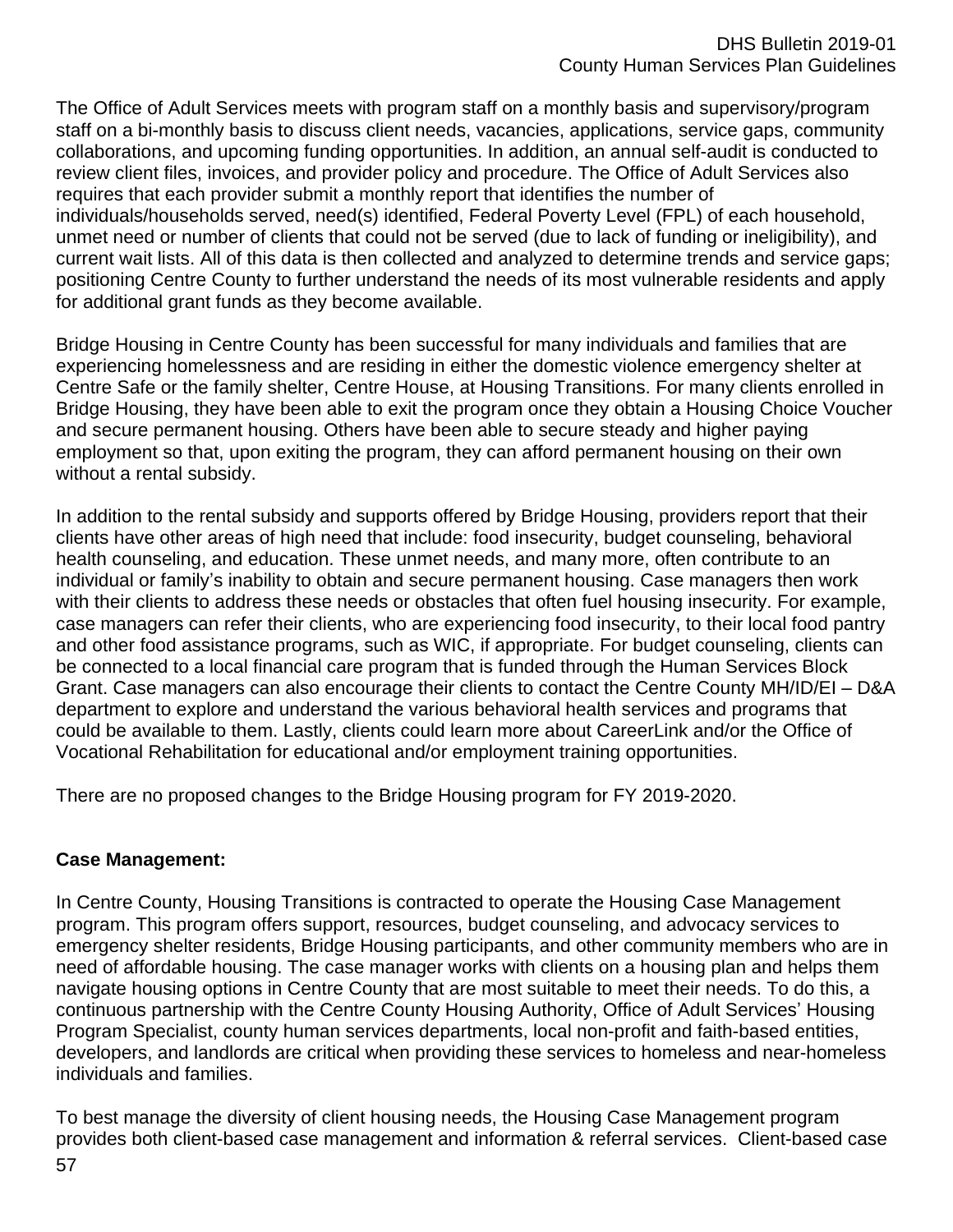management begins with an assessment to help both the client and case manager set goals towards a more sustainable financial and housing situation. Clients that receive this service may also work closely with a case manager to locate housing. Information & referral services offer support to residents who are just starting to explore their options. They can connect with the case manager regularly to receive an up-to-date listing of affordable units located throughout Centre County.

The Office of Adult Services meets with program staff on a monthly basis and supervisory/program staff on a bi-monthly basis to discuss client needs, service gaps, community collaborations, and upcoming funding opportunities. The Office of Adult Services also conducts an annual self-audit to review client files, invoices, provider policy and procedure, and to conduct staff interviews. The Office of Adult Services also requires that each provider submit a monthly report that identifies the number of individuals/households served, need(s) identified, Federal Poverty Level (FPL) of each household, unmet need or number of clients that could not be served (due to lack of funding or ineligibility), and current wait lists. All of this data is then collected and analyzed to determine trends and service gaps; positioning Centre County to further understand the needs of its most vulnerable residents and apply for additional grant funds as they become available.

One program goal for FY 2019-2020 is to increase outreach and education regarding these services to community agencies, churches, and other faith-based entities. The greatest challenge with this program is that there is an assumption that the housing case management program provides immediate housing options. This can cause frustration for both the case manager and client; thus, the client often declines the case management services needed to work towards securing permanent housing. In response, Housing Transitions is looking at ways to re-educate the community on services available and to increase their presence at Housing Choice Voucher meetings now that the waitlist through the Centre County Housing Authority is no longer frozen. This will help new voucher recipients identify landlords that are willing to work with the Housing Choice Voucher program and to have support during their transition period into either a new unit or new financial situation.

There are no proposed changes to the Housing Case Management program for FY 2019-2020.

## **Rental Assistance:**

The Rental & Mortgage Assistance Program (RAP) provides rent or mortgage assistance to eligible homeless or near-homeless Centre County residents. This program is administered by the Office of Adult Services. RAP recipients are either self-referred or referred by human service agencies countywide. Once screened for eligibility, clients are invited to complete an intake. Office of Adult Services' staff are then responsible for communicating with the landlord or mortgage company regarding the requested amount of assistance needed to resolve the immediate crisis. Once all involved parties are in agreement regarding the assistance available, funds will be released to the landlord or mortgage company.

The RAP program "opens" on the first business day of each month. Approximately \$8,000 is allocated each month for eligible households. Monthly funds are often depleted quickly. On average, the RAP program can serve 8-11 households each month using the \$8,000 monthly allocation; however, that monthly allocation is not enough funding to serve all eligible households who are facing homelessness or near-homelessness. Based on 2 years of data collection regarding unmet need, our total allocation for FY 2019-2020 has been increased by \$19,200. This funding increase will allow the department to serve 2-3 additional households each month.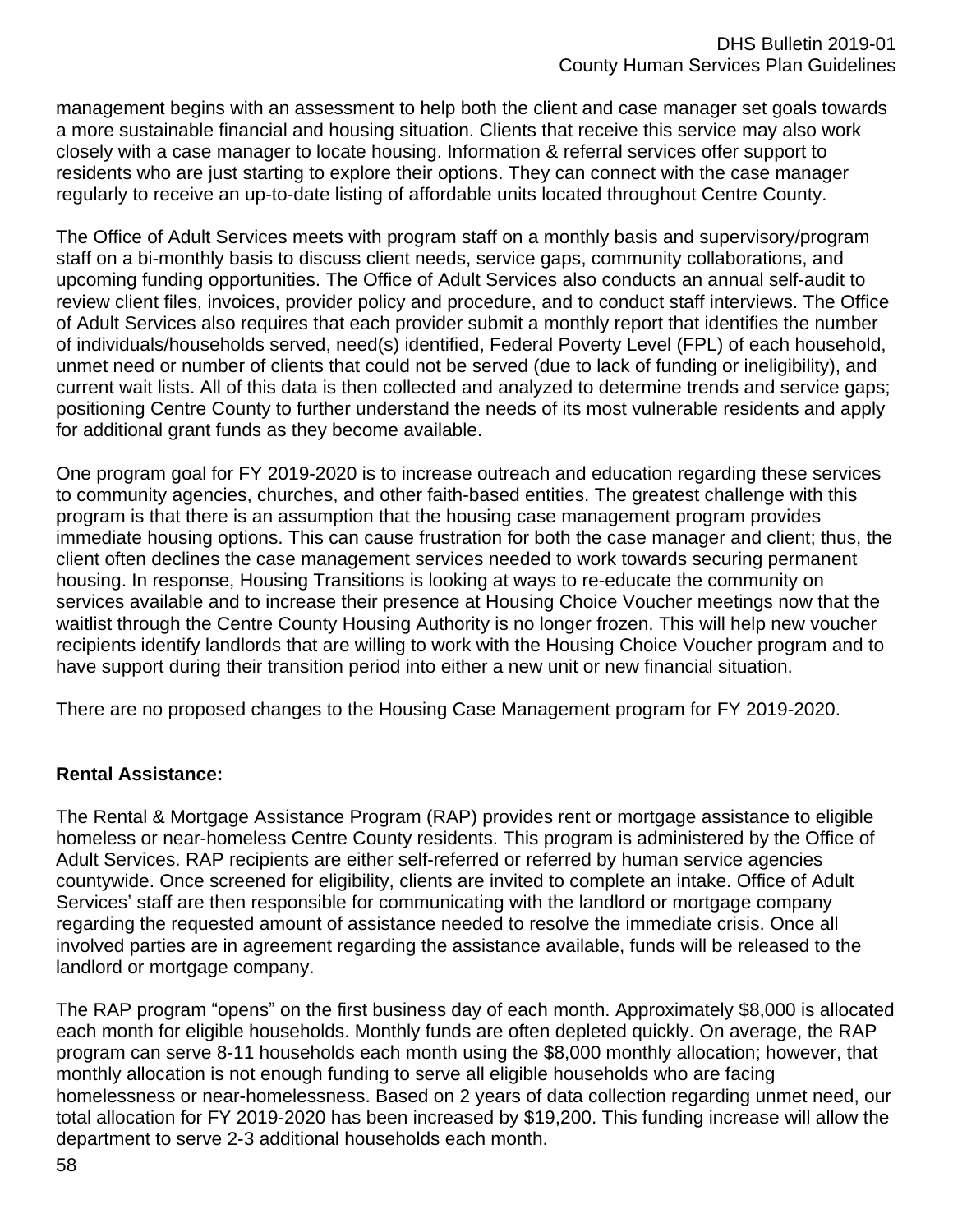Since the RAP program is administered by the Office of Adult Services, the Director meets with appropriate staff on a monthly basis to discuss client needs, service gaps, community collaborations, and upcoming funding opportunities. An annual self-audit is also completed to review client files, invoices, and discuss potential improvement for the coming year. It is also required that appropriate staff submit a monthly report that identifies the number of individuals/households served, need(s) identified, Federal Poverty Level (FPL) of each household, unmet need or number of clients that could not be served (due to lack of funding or ineligibility), and current wait lists. All of this data is then collected and analyzed to determine trends and service gaps; positioning Centre County to apply for additional grant funds as they become available.

There are no proposed changes to the services provided through the Rental & Mortgage Assistance Program for FY 2019-2020.

# **Emergency Shelter:**

Centre County does not use funding from the Human Services Block Grant for emergency shelter. Alternatively, emergency shelters receive different sources of funding from federal, state, and local sources. Currently, Centre County has three permanent homeless shelters and one weather-related shelter:

- Centre House (Housing Transitions): provides shelter and services for men, women, and children;
- Centre Safe: provides shelter and services for women and children fleeing domestic violence;
- Centre County Youth Services Bureau: provides shelter and services for males and females ages 12-18;
- Out of the Cold Centre County: faith-based initiative that provides shelter between October-May on rotation amongst 12-15 churches in Centre County. The sites provide beds for 20+ individuals (men and women), ages 18+.

## **Innovative Supportive Housing Services:**

Centre County uses funds from the Human Services Block Grant to support the Housing Program Specialist (HPS), a position within the Office of Adult Services. The HPS coordinates efforts and educates residents, county human service departments, the Centre County Housing Authority, and community agencies to help our most vulnerable populations to secure safe, appropriate, and affordable housing. These services can range anywhere from helping to navigate the local rental housing market to explaining landlord/tenant law. The HPS also administers the following housing programs: Rental & Mortgage Assistance Program (RAP), PHARE Rental Assistance, and Section 811 Housing. The HPS also leads the Centre County Housing Options Team and is actively involved with the Eastern PA Continuum of Care, South Central Regional Housing Advisory Board, Centre County Reentry Coalition, Centre County Affordable Housing Coalition, Centre County Community Safety Net, PARC (Housing Subcommittee), MH/ID Provider meetings, and the School District Youth Homelessness meetings.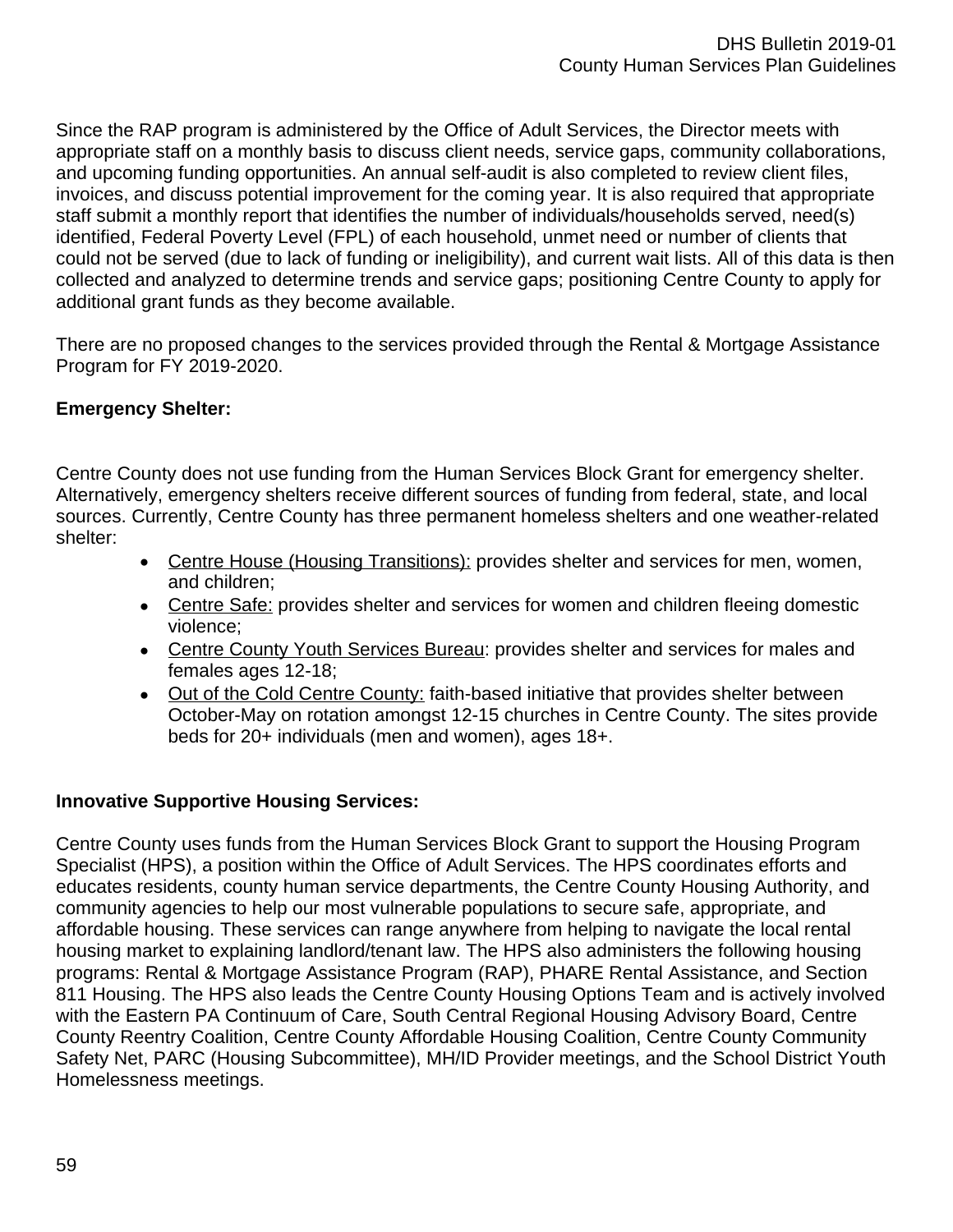Since the HPS is a position under the Office of Adult Services, the Director meets with appropriate staff on a monthly basis to discuss client needs, service gaps, community collaborations, and upcoming funding opportunities.

There are no proposed changes to the services provided by the Housing Program Specialist for FY 2019-2020.

#### **Homeless Management Information Systems:**

The Office of Adult Services received two licenses via the Eastern PA Continuum of Care (CoC) in January 2019. Effective July 1<sup>st</sup>, 2019, data will be entered into HMIS for all clients receiving assistance from the Rental & Mortgage Assistance Program; a program funded under the Human Services Block Grant.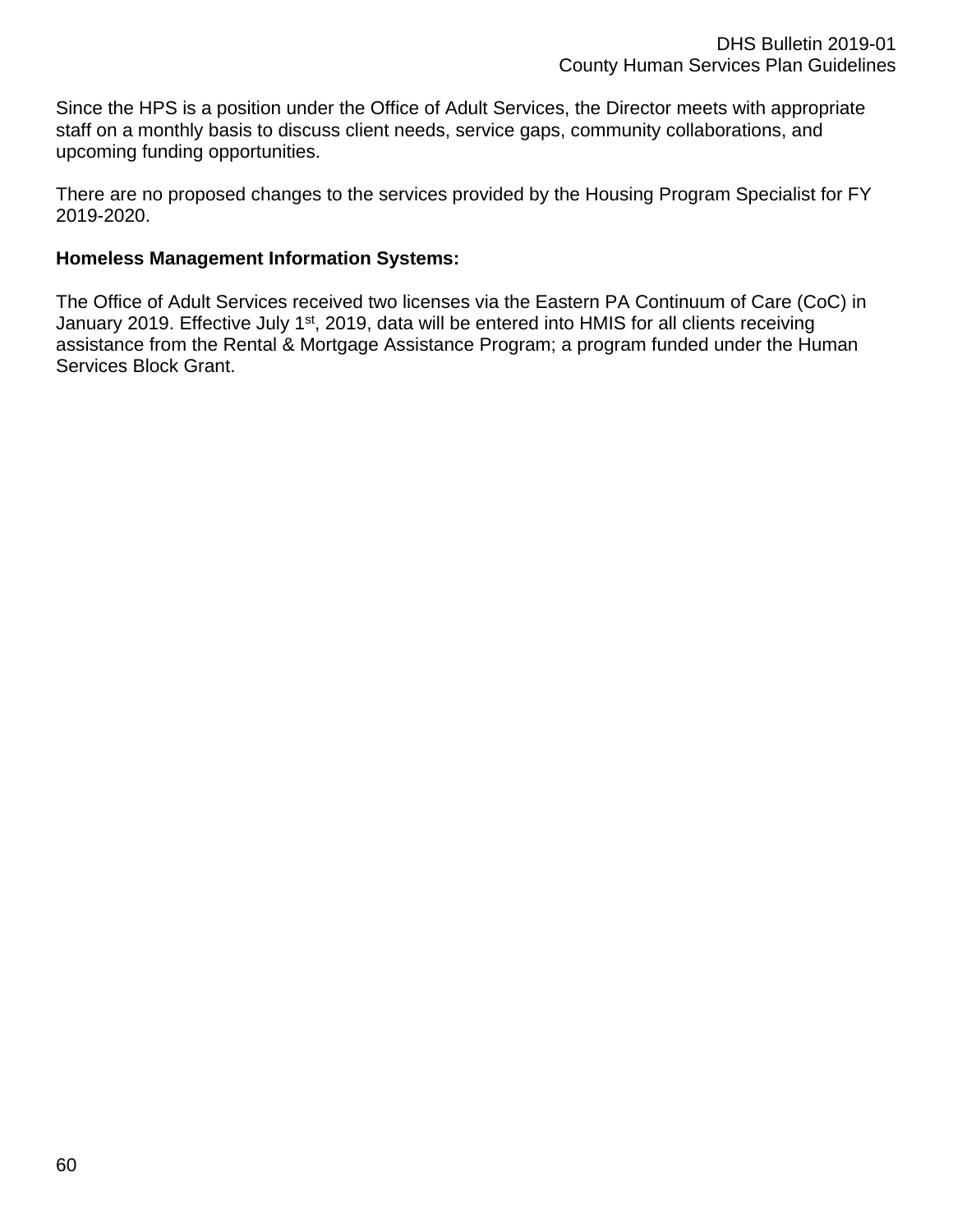## **SUBSTANCE USE DISORDER SERVICES** (Limit of 10 pages for entire section)

This section should describe the entire substance use service system available to all county residents regardless of funding sources.

#### **1. Waiting List Information:**

|                                                                    | # of Individuals | Wait Time (days)** |  |
|--------------------------------------------------------------------|------------------|--------------------|--|
| Withdrawal Management                                              | 0                | $0-2$ days         |  |
| Medically-Managed Intensive<br><b>Inpatient Services</b>           | 0                | 3-5 days           |  |
| <b>Opioid Treatment Services</b><br>(OTS)                          | 0                | Less than 3 days   |  |
| Clinically-Managed, High-<br><b>Intensity Residential Services</b> | 0                | 14-21 days         |  |
| Partial Hospitalization Program<br>(PHP) Services                  | 0                | $0-2$ days         |  |
| <b>Outpatient Services</b>                                         | ∩                | 3-5 days           |  |
|                                                                    |                  |                    |  |

\*\*Use average weekly wait time

Wait time for access to treatment services continues to vary at each level of treatment. For each inpatient request, staff will contact a variety of treatment providers (as approved by the individual) in an effort to find the earliest bed availability date. In some cases, a delay in access to inpatient treatment is based on individual choice. Once an individual is approved at a particular level of care and a treatment date is set, staff will notify the provider if the individual needs or wishes to change the date for any reason. If a bed date/appointment time is available sooner, the provider may contact the individual directly and admit them sooner without having to seek additional authorization from the SCA. At the outpatient level of care, individuals may contact the provider directly to arrange for services. The SCA monitors access to services at this level of care to assure that the provider is offering clients timely availability. Where there are delays, this is most often also a case of where the client has identified personal barriers that keep them from starting treatment sooner.

2. **Overdose Survivors' Data**: Please describe the SCA plan for offering overdose survivors direct referral to treatment 24/7 in your county. Please indicate if a specific model is used and provide the following data.

| # of Overdose | # Referred to | # Refused | # of Deaths from |
|---------------|---------------|-----------|------------------|
| Survivors*    | Treatment     | Treatment | <b>Overdoses</b> |
| 194           | 43            |           | 20               |

Note that data is for Calendar Year 2018. This number reflects only those cases treated in the ED of Mount Nittany Medical Center and includes 34 intentional self- harm attempts. Twentyfive of these incidents involved heroin or another opioid, and four of those 25 were determined to be intentional. **112** of the incidents (> 57%) involved alcohol poisoning.

Centre County SCA will assure 24/7 direct referrals to individuals experiencing an overdose via its current after hours policy, which utilizes Mount Nittany Medical Center and Centre County CAN HELP staff to provide this service after regular business hours and on nights/weekends/holidays. Centre County CAN HELP is a licensed mental health mobile crisis provider under contract with Centre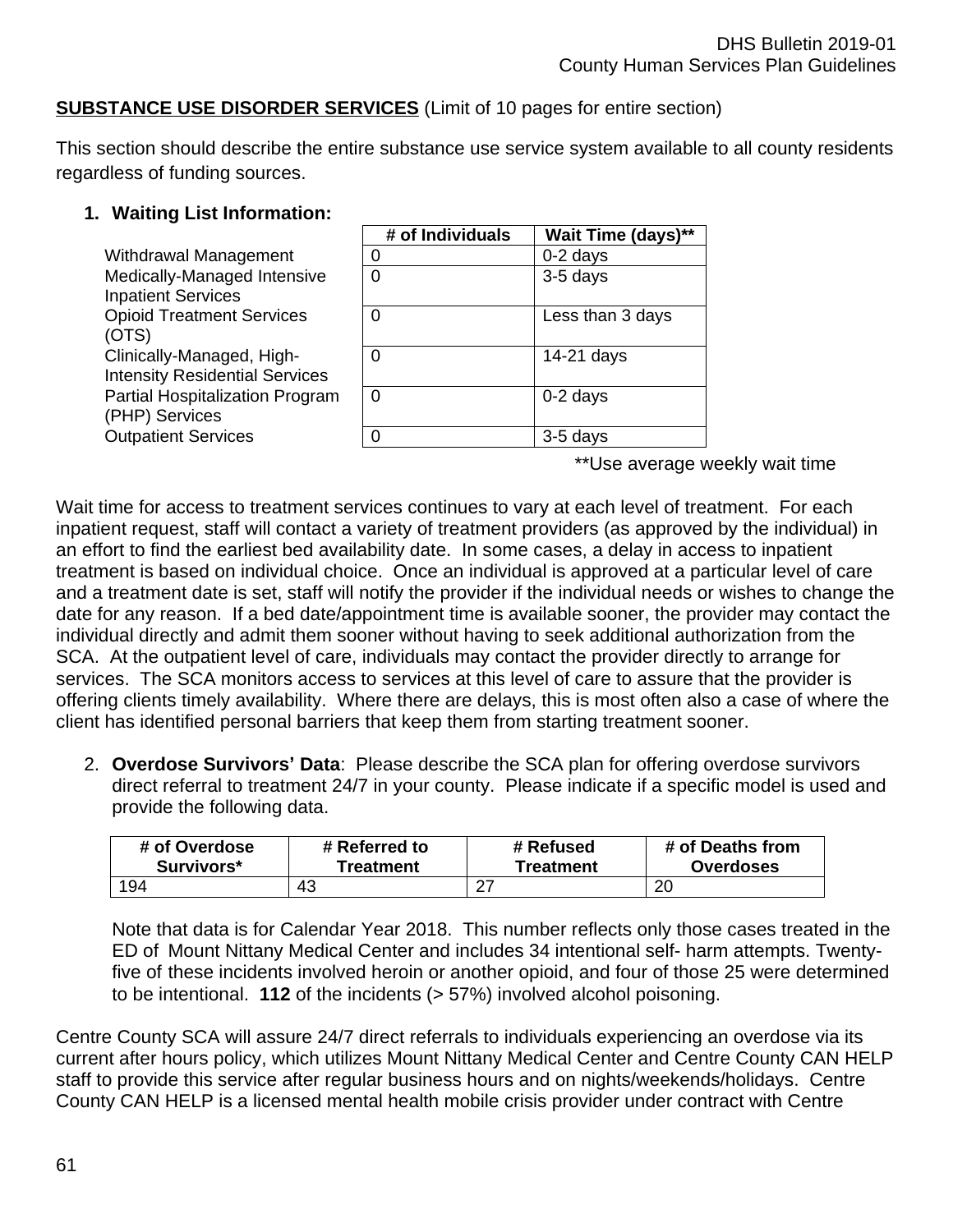County Mental Health/ Intellectual Disabilities/Early Intervention - Drug and Alcohol for this service and for delegate action (model #2, DDAP Treatment Manual, Revised July 2018).

### Standard Business Hours

If an individual presents at Mount Nittany Medical Center's Emergency Department (ED) during standard business hours having experienced an overdose, they are first medically cleared. Once cleared and requesting detoxification services, ED staff will contact the SCA and request assistance. Sufficient information will be collected and a referral to detox services will be made. If the individual is sufficiently stable, a full drug and alcohol assessment will be completed. This assures that they can easily make the transition from detox to rehab, if appropriate.

If there is a delay in access to this level of care due to capacity of contract providers to accept the admission, ED staff will be notified so that they can manage the needs of the individual on a medical basis (as appropriate). SCA staff will maintain daily contact with the individual during the waiting period, while making ongoing phone calls to determine if an opening has come available. If the provider is willing, the SCA will grant approval and allow the provider to proceed with contacting the individual directly when an opening occurs, knowing that the authorization for admission is in place.

#### After Hours/Weekends

Mount Nittany Medical Center has psychiatric case management staff assigned to the ED to assist with access to emergent treatment services for individuals with mental health and/or substance use issues.

If an individual presents at the ED after hours or on a weekend having experienced an overdose, is medically cleared for transfer to a non-hospital detoxification services, and is requesting these services, the ED psychiatric case manager will contact Centre County CAN HELP staff who will gather sufficient information to make the referral and will call all approved providers looking for bed availability. CAN HELP has the authority to contact contracted treatment providers on the SCA's behalf to arrange for a non-hospital detoxification admission, and then approve an after hours nonhospital detox admission until the next business day. Staff will submit an after-hours detox request form and copies of all paperwork to the SCA office the morning of the next business day so that follow up can occur with the individual and the detox provider.

If there is a delay in access to this level of care due to capacity of contract providers to accept the admission, CAN HELP staff will notify both ED staff so that they can manage the needs of the individual on a medical basis (as appropriate). CAN HELP staff will maintain daily contact with the individual until the next business day when SCA staff will take over.

3. **Levels of Care (LOC)**: Please provide the following information for your contracted providers.

| <b>LOC ASAM Criteria</b> | # of<br><b>Providers</b> | # of Providers<br><b>Located In-</b><br>County | # of Co-Occurring/Enhanced<br><b>Programs</b> |
|--------------------------|--------------------------|------------------------------------------------|-----------------------------------------------|
| 4WM                      |                          |                                                |                                               |
|                          |                          |                                                |                                               |
| 3.7WM                    | 13                       |                                                |                                               |
| 37                       | ィク                       |                                                |                                               |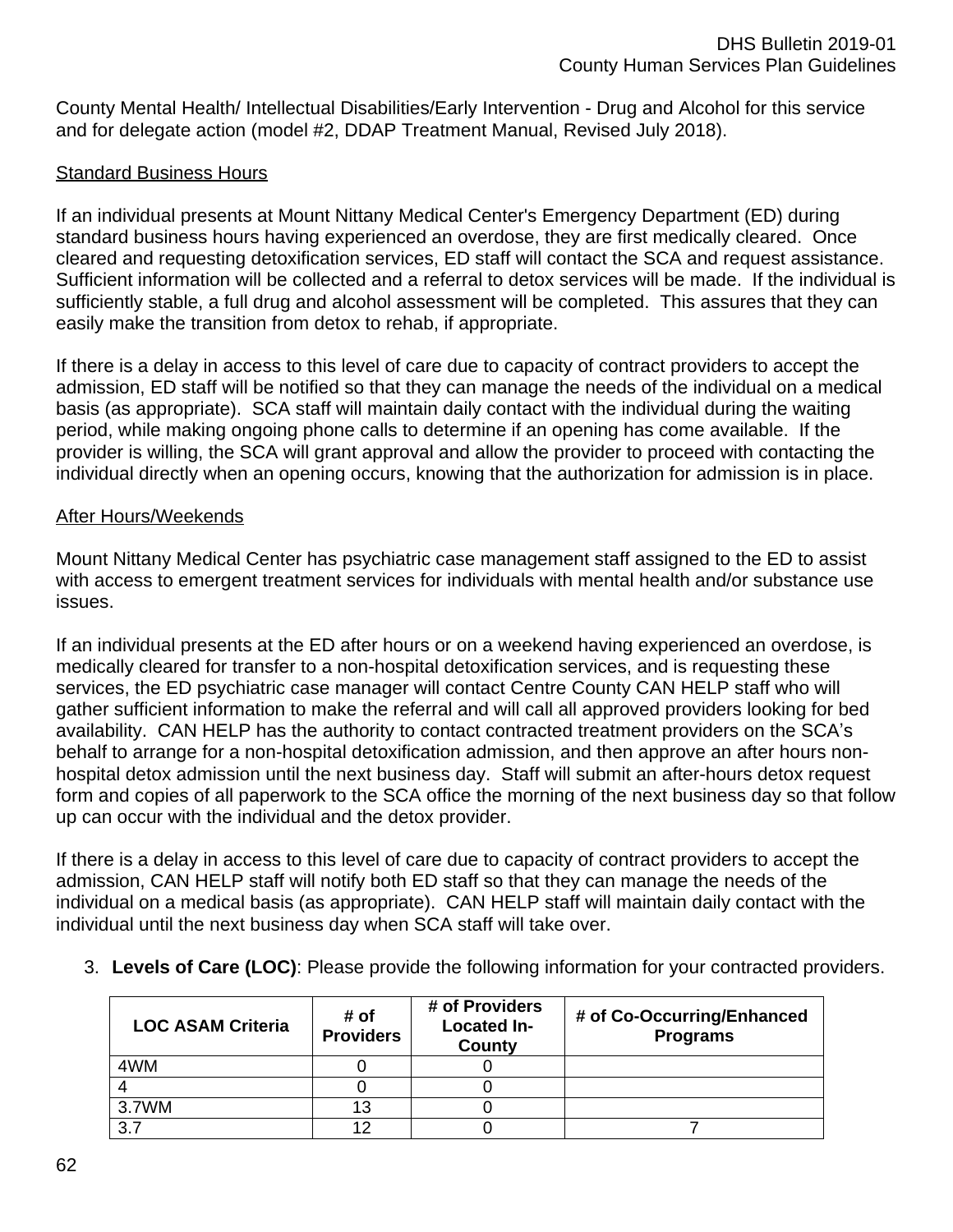|            | -- |  |
|------------|----|--|
|            |    |  |
| <u>.</u> . |    |  |
|            |    |  |
|            |    |  |

4. **Treatment Services Needed in County**: Please provide a brief overview of the services needed in the county to ensure access to appropriate clinical treatment services. Include any expansion or enhancement plans for existing providers and any use of HealthChoices reinvestment funds to develop new services.

Centre County continues to expand the availability of Medication-Assisted Therapies (MAT) to individuals who are uninsured and are in need of financial assistance. Currently, the SCA funds both Suboxone and Vivitrol services through Crossroads Counseling and is now offering this service to individuals who are referred from community sources as well as individuals who are referred from the Centre County Correctional Facility. The SCA is exploring the addition of MAT with another provider in the rural areas of the county to meet our needs.

Centre County has also expanded its contracts for methadone maintenance with contracts for this particular MAT with State College Medical and Discovery House (Clearfield). This affords individuals with Opiate Use Disorder with additional options and local resources for services.

In February of this year, Clear Concepts Counseling closed its Bellefonte office, reducing the number of outpatient treatment providers in Centre County to two. The SCA will be evaluating the specific needs for this level of care – both in locations within the county and types of services needed before proceeding with any new contracts. In the coming year, the SCA will also continue to monitor the need for additional MAT resources and evaluate the need for access to this particular service.

Centre County continues to operate two very active treatment court programs - a DUI Court and a Drug Court program. The SCA will work closely with the respective treatment court teams to identify and secure the resources needed to meet the unique needs of the individuals served by these programs and to assure their sustainability.

Finally, Centre County will continue to monitor increasing trends in use of methamphetamine and cocaine by individuals seeking services of this office. Staff are also reporting increased client use of synthetic drugs. Treatment programs will need to be prepared to meet the needs of clients who will present with vastly different symptomology and will need treatment services that differ from that of individuals with opiate use disorder.

5. **Access to and Use of Narcan in County**: Please describe what entities have access to Narcan, any training or education done by the SCA and coordination with other agencies to provide Narcan.

The SCA continues to work collaboratively with Dr. Kassandra Botti and staff at Mount Nittany Medical Center on availability of Narcan to first responders throughout the county. Dr. Botti/Mount Nittany serves as the Central Coordinating Entity of Narcan through the Pennsylvania Commission on Crime and Delinquency. Centre County is fortunate that all of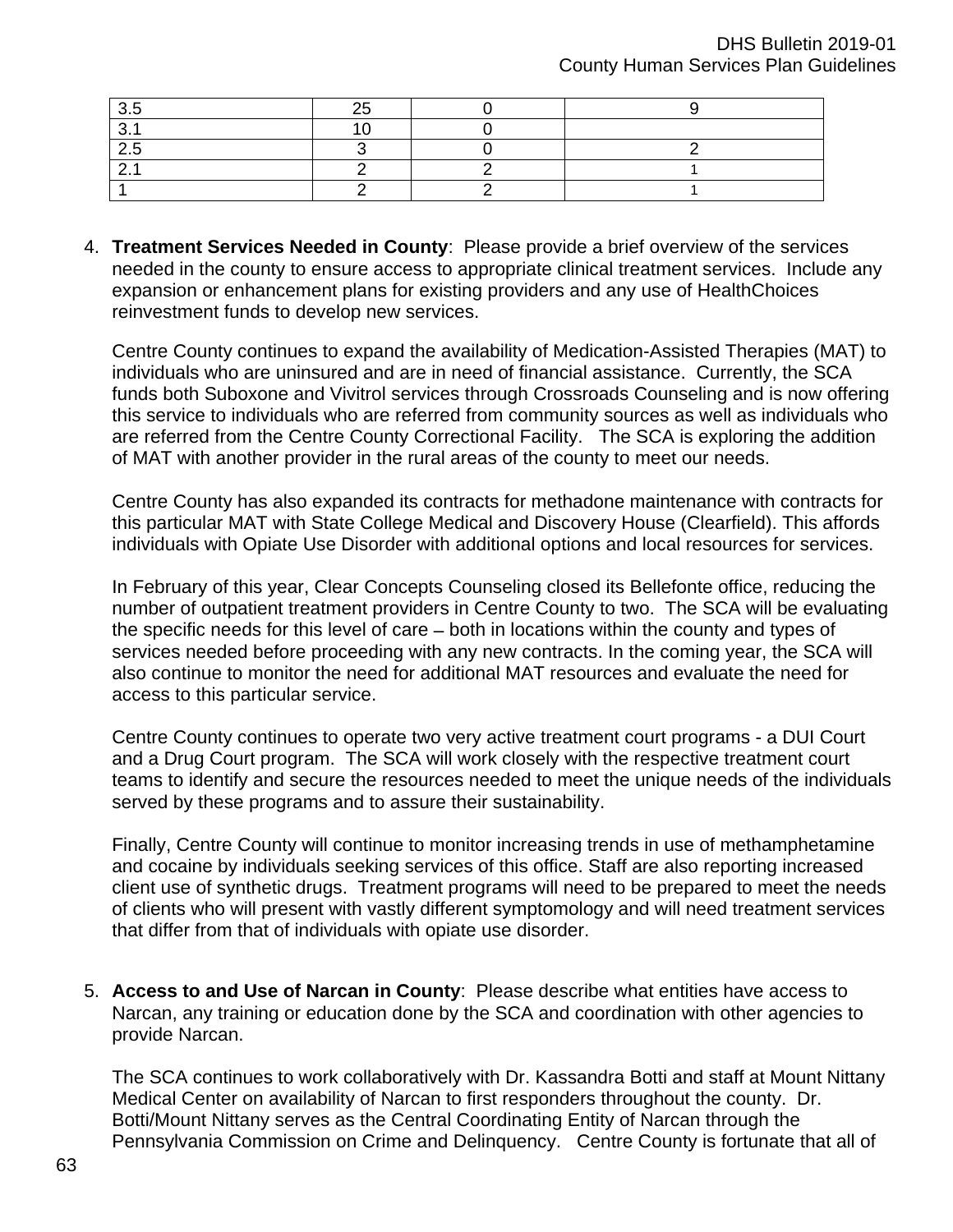its police departments are trained and carrying Narcan for emergency situations. In addition, the Centre County Sheriff's Department is trained and carries Narcan for emergency situations.

**6. County Warm Handoff Process**: Please provide a brief overview of the current warm handoff protocols established by the county.

Mount Nittany Medical Center is the only hospital facility located within Centre County. At this time, they have access to the following providers and/or services to help transition opioid overdose survivors to specialty substance use disorder treatment:

- Hospital-based psychiatric case managers
- SCA case management staff
- Centre County CAN HELP (contracted crisis provider authorized to make afterhours/weekend detox admission arrangements)
- Crossroads Counseling, Inc., a Center of Excellence and provider of CRS services located in Centre County

If an overdose patient presents at Mount Nittany Medical Center's Emergency Department (ED) during standard business hours (Mon–Fri), medical staff will initially treat and stabilize. Once the individual is medically cleared for admission to withdrawal management services, ED staff will contact the SCA and request assistance from case management staff. A case manager will gather sufficient information to begin a bed search among providers contracted to provide medically monitored inpatient withdrawal management services (3.7 WM). If the individual is sufficiently stable, a full drug and alcohol assessment will be completed to assure s/he can easily make the transition from WM to rehab if appropriate.

If there is a delay in access to this level of care due to capacity of contract providers to accept the admission, ED staff will be notified so that they can manage the individual's medical needs (as necessary). In the event that an overdose patient is discharged from the ED prior to placement in an appropriate facility, SCA staff will strive to maintain daily contact with the person while making ongoing phone calls to determine if an opening has come available. The SCA also permits its contracted 3.7WM providers to proceed with contacting the overdose survivor directly when a bed becomes available, knowing that the authorization for admission is in place. In the interim, the survivor would be offered access to services through the Center of Excellence at Crossroads Counseling, Inc. in State College, PA. At Crossroads, the individual would have access to a treatment team which would include a therapist, a wellness nurse, a Certified Recovery Specialist (CRS), and if appropriate, MAT services as prescribed by a contracted physician. Crossroads is dually licensed to provide mental health treatment as well. It should be noted that Crossroads Counseling has also notified ED staff that they are willing to send a CRS to the ED to meet with overdose survivors at any time. If the overdose survivor is unable or unwilling to access services through the Center of Excellence, SCA staff will educate the individual about the full range of treatment and support services available in Centre County and will make referrals for any requested services.

The warm-hand-off protocol for evenings, weekends and holidays is much the same. However in lieu of SCA case management staff, Mount Nittany Medical Center has their own psychiatric case management staff assigned to the ED to assist with access to emergent treatment services for individuals with mental health and/or substance use issues. Anytime an overdose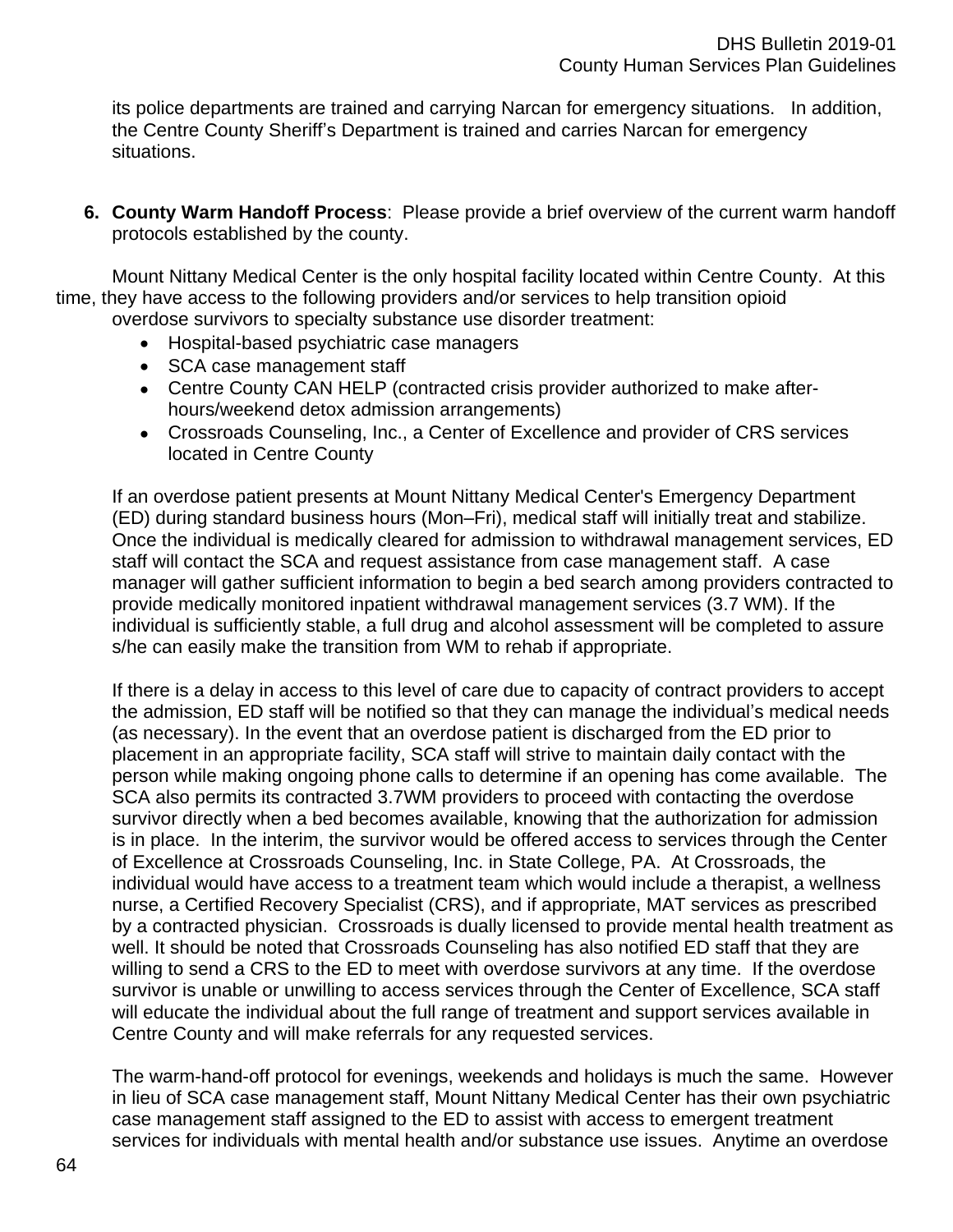survivor is amenable to and medically cleared for transfer to medically monitored inpatient withdrawal management services (3.7 WM), the ED psychiatric case manager will contact Centre County CAN HELP staff who will gather sufficient information to make the referral and will call all approved providers looking for bed availability. CAN HELP has the authority to contact contracted treatment providers on the SCA's behalf to arrange for 3.7 WM admissions. They are also authorized to assure SCA funding for 3.7 WM admissions until the next business day. CAN HELP staff will submit an after-hours detox request form and copies of all relevant paperwork to the SCA office no later than the morning of the next business day so that a case manager knows to immediately follow up with the individual and the detox provider.

If there is a delay in access to this level of care due to capacity of contract providers to accept the admission, CAN HELP staff will notify ED staff so that they can manage the medical needs of the individual (as appropriate). If an overdose survivor is discharged from the ED prior to a bed being secured, CAN HELP staff will maintain contact with the individual until the next business day when SCA staff will take over.

| Number of<br><b>Individuals Served</b> | 25      |
|----------------------------------------|---------|
| <b>Number Entering</b>                 |         |
| <b>Treatment</b>                       |         |
| <b>Number Declining</b>                |         |
| <b>Treatment</b>                       | 23      |
| <b>Number Completing</b>               |         |
| <b>Treatment</b>                       | Unknown |

### **Warm Handoff Data – Calendar Year 2018:**

Note: These numbers reflect **only the number of individuals who were treated for heroin and/or other opioid overdoses** in the ED of Mount Nittany Medical Center.

#### **Please identify Challenges with Warm Handoff Process Implementation**:

One of the primary challenges Centre County has encountered with implementing a warm handoff process is that a significant number of opioid overdose survivors refuse transport to the Emergency Department after a naloxone reversal. This seems to be especially true when naloxone is administered by a police officer. Anecdotal reports from local law enforcement officers indicate that very few survivors agree to be transported to the ED for further treatment – and that most leave the scene as quickly as possible. Community conversations with opioid users indicate they hold little trust in anyone who plays a role in the criminal justice system. Many fear that despite the Good Samaritan law, interacting with police will result in charges being filed against the victim and/or witness. This fear is not completely unfounded as Pennsylvania's Good Samaritan law does not protect the individual from felony charges. Sadly, some witnesses have expressed specific concern about being charged with "Drug Delivery Resulting in Death" should the overdosed individual fail to be resuscitated. Others fear that contact with law enforcement will result in the involvement of Children and Youth Services or jeopardize their public housing.

In an effort to maintain contact and strengthen relationships with these individuals who decline ED transport and/or treatment referral, the Centre County HOPE (Heroin & Opioid Prevention & Education) Initiative is looking to pilot a program in cooperation with one of our local police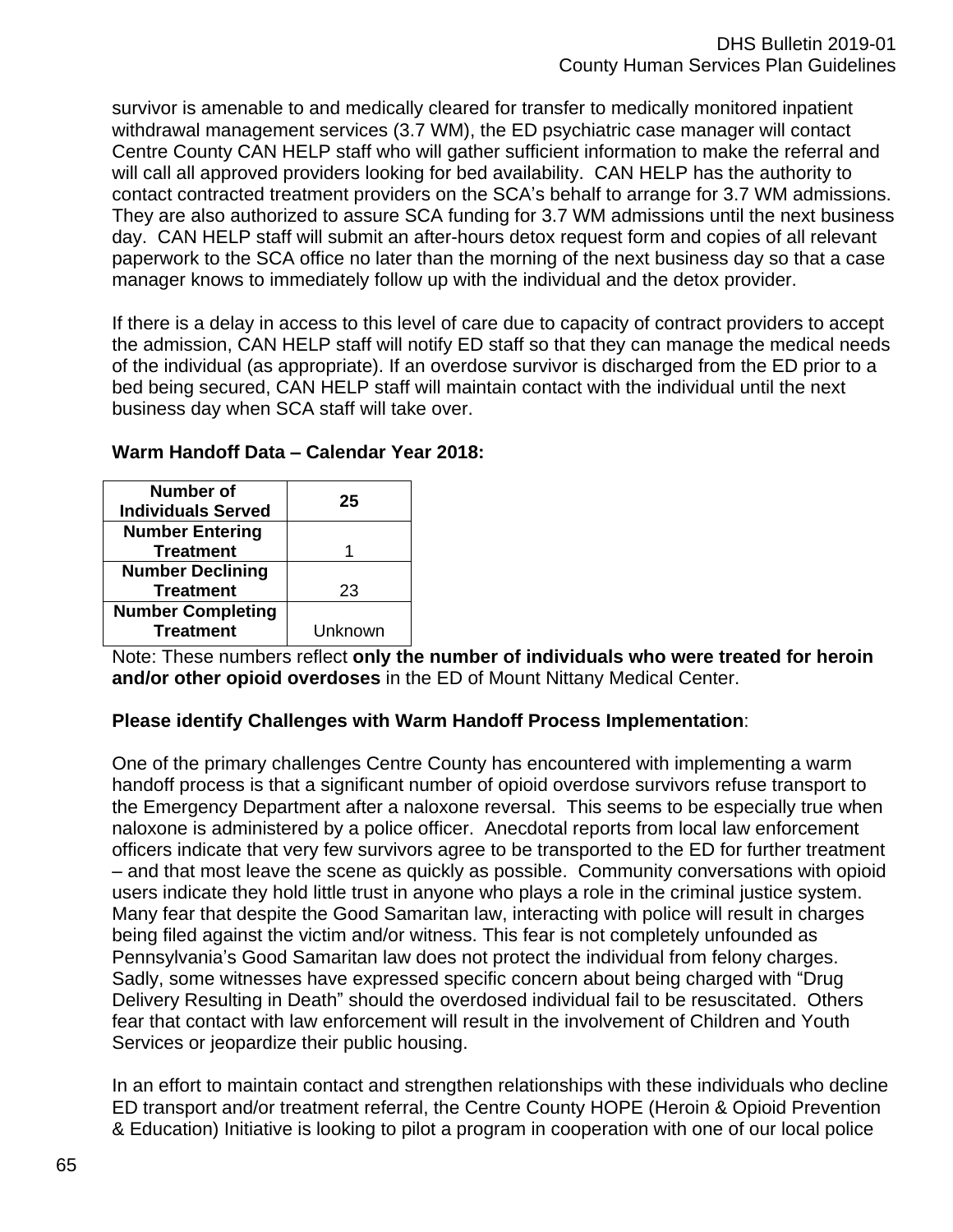forces. If this program is implemented, the day after the overdose, the officer who administered the naloxone will partner with either an Intensive Case Coordinator (ICC) or a Certified Recovery Specialist (CRS) and attempt to make face-to-face contact with the survivor. In theory, the ICC or CRS may be able to engage the individual in conversation as they should be seen as a non-threatening presence. This initial dialogue will create a conduit which the overdose survivor may use whenever s/he is ready to explore the option of treatment and/or support services.

Another challenge Centre County hopes to undertake is the refinement of the existing warm handoff policy so that it specifically addresses a particular need identified in Centre County. A recent report prepared by PA's Overdose Reduction Technical Assistance Center indicated the following about Centre County's substance-related ED admissions from January 2013 – August 2018:

While Mount Nittany Medical Center concentrates on implementing a warm-handoff with survivors of opioid overdose, 75% of the facility's substance-related ED admissions are due to alcohol and benzodiazepines. Centre County Drug and Alcohol plans to work cooperatively with Mount Nittany to implement an early SUD screening and subsequent SCA referral and/or follow-up protocol for all appropriate individuals.

It is worth noting though, that Centre County SCA staff does complete a number of assessments on individuals who were admitted to Mount Nittany Medical Center for medical stabilization. In recent years, an increasing number of these cases have been so medically severe and complex that staff have been unable to locate any Level 4 (Medically Managed Intensive Inpatient Services) facilities willing to accept them. Centre County SCA will continue to work with the Department of Drug and Alcohol Programs, the Office of Mental Health and Substance Abuse Services, and contract providers to build a network of services that will meet the treatment needs of individuals whose needs exceed the current capacity of our nonhospital rehab programs, yet do not quite meet the level of care of a hospital-based program.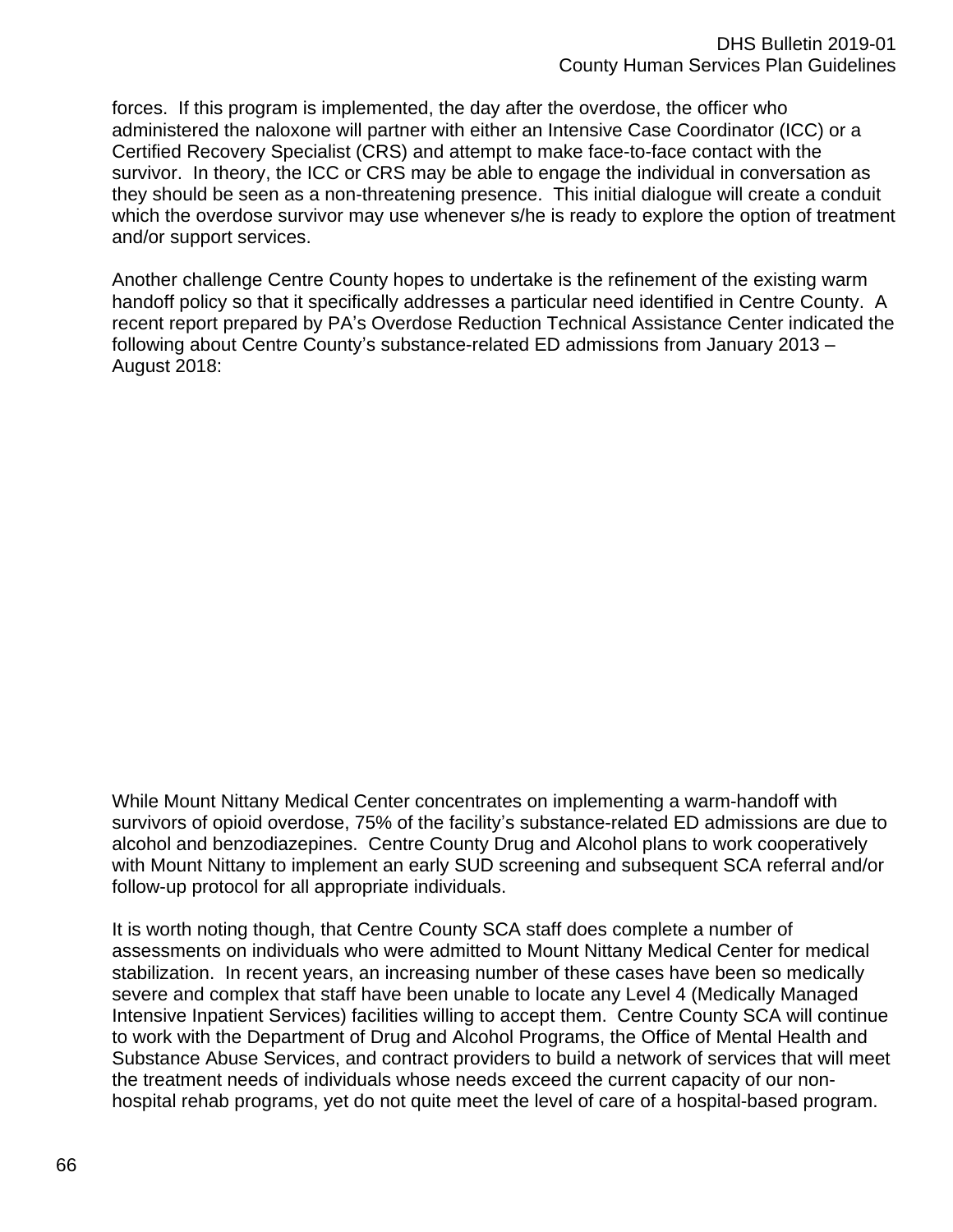# **HUMAN SERVICES AND SUPPORTS/ HUMAN SERVICES DEVELOPMENT FUND (HSDF)**

## **Adult Services**:

#### Program Name: Homemaker Services Case Management

Description of Services: The Homemaker Services Case Management program provides support to low-income, disabled individuals age 18+. Referrals to this program are often made from county human services departments, local non-profits, and faith-based entities. Clients who are referred to this program are often assessed for the Homemaker Services Program (HSP). If enrolled in the HSP, they will continue to receive long-term case management and service coordination to ensure that their basic needs are met and living conditions are safe and appropriate. Clients who are not interested or eligible in the HSP may still receive long-term case management and service coordination. This service is administered by Housing Transitions.

Service Category: Service Planning/Case Management - a series of coordinative staff activities to determine with the client what services are needed and to coordinate their timely provision by the provider and other resources in the community.

#### Program Name: Homemaker Services Program

Description of Services: The Homemaker Services Program (HSP) provides non-medical personal care and chore assistance services to low-income, disabled individuals age 18-59 who are not eligible for either the Independence or Attendant Care Waiver. Existing clients who turn 60 may be grandfathered into the HPS if there are no other comparable services available. To be deemed eligible, individuals must have either a chronic physical disability or a temporary health condition/limitation that impacts their ability to maintain their home and/or own basic self-care. The number of hours and length of time that clients are eligible for are based on the results of their level of care assessment. This program is intended to offer relief to those who have little or no support from family and friends. Centre County has two providers contracted to offer this service: County Homemakers, Inc. and Helpmates, Inc. Both providers were selected through a recent Request for Proposal (RFP) process and contracts are scheduled to expire on June 30<sup>th</sup>, 2022. Having at least two providers allows for consumer choice. This service is overseen by both the Office of Adult Services and the Homemaker Services Case Manager at Housing Transitions.

Service Category: Homemaker - Activities provided in the person's own home by a trained, supervised homemaker if there is no family member or other responsible person available and willing to provide the services, or relief for the regular caretaker.

#### **Generic Services**:

#### Program Name: 24-Hour Information & Referral Hotline

Description of Services: Centre County's 24-Hour Information & Referral Hotline (aka COMMUNITY HELP LINE) is the first step to connecting residents with basic needs-related programs that provide financial assistance and other resources for rent, housing/shelter, utilities, transportation, food, and medical bills/access to healthcare and insurance. Hotline staff and volunteers are also knowledgeable of resources available to help individuals and loved ones struggling with mental health, physical health, and substance abuse issues. In addition to information & referral services, hotline staff and volunteers are also trained mandated reporters and have the ability to provide short-term counseling and emotional support to residents who are experiencing a crisis and/or who just need someone to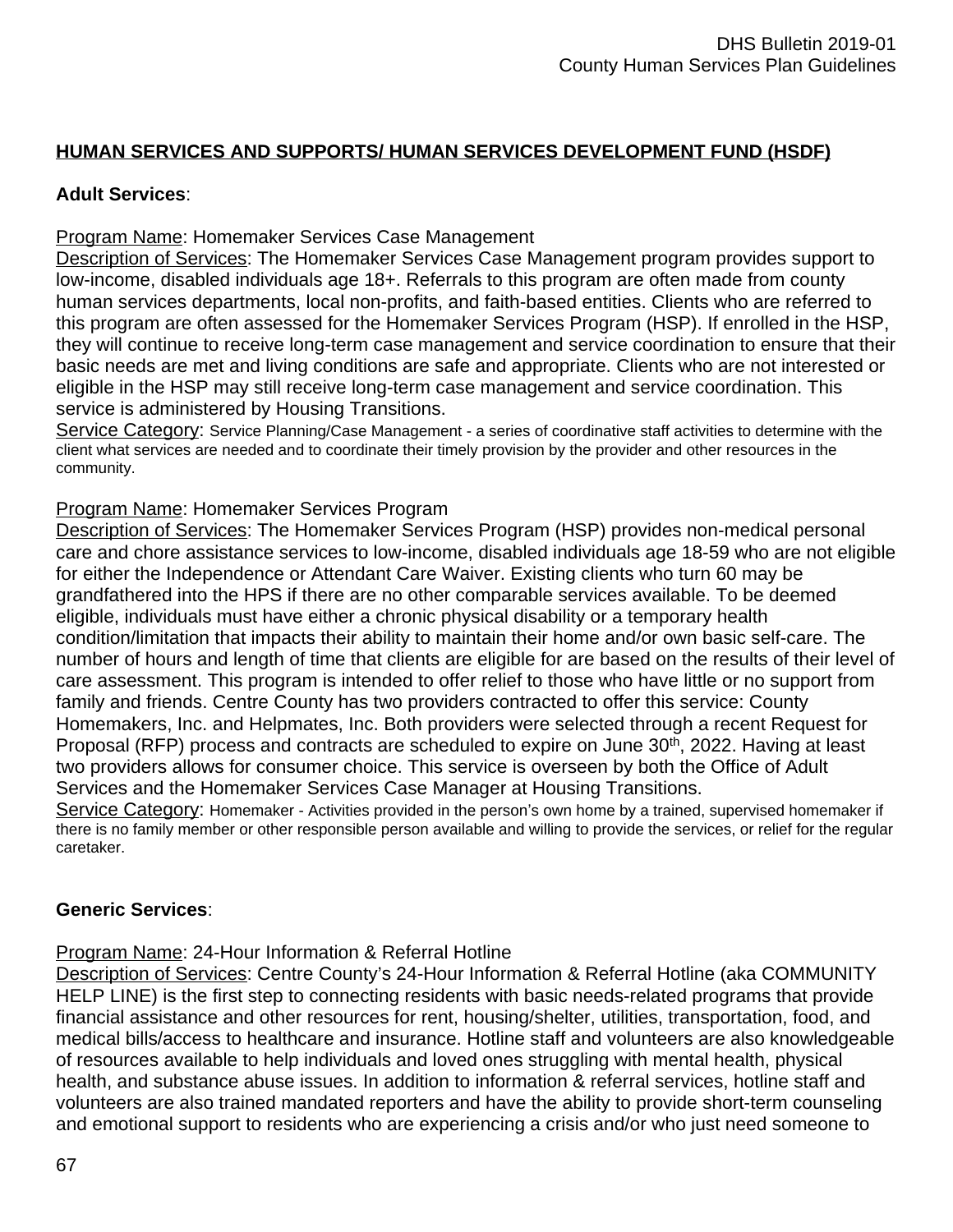talk to. In order for residents to access this service, they can either call the local or 1-800 number, text, or send an instant message through the provider's website. This service is administered by Centre Helps.

Service Category: Information & Referral - The direct provision of information about social and other human services, to all persons requesting it, before intake procedures are initiated. The term also includes referrals to other community resources and follow-up.

Please indicate which client populations will be served (must select at least **two**):

### **Specialized Services**:

#### Program Name: Basic Needs Case Management

Description of Services: Basic Needs Case Management offers short-term financial assistance coordination and service navigation to individuals ages 18+ and their families. Clients who contact or are referred to this service often need assistance with paying rent, utilities, or other basic needs that one single agency or program is unable to resolve alone. Therefore, the case manager helps package monies from county human service departments, non-profit organizations, and faith-based entities in order to help the household prevent homelessness, utility termination, and any other challenges that may impact safety and daily living. While working to resolve the immediate crisis, the case manager will help clients navigate existing programs that they may be eligible for. These services include: SNAP, LIHEAP, WIC, P-CAP, and local food pantries. The case manager will also develop reasonable short-term and long-term goals with clients that focus on obtaining and maintaining sufficient employment, securing affordable housing, and/or prioritizing spending. The ability or effort to meet these goals is often an indicator to how frequently clients may be able to receive financial assistance at the time of intake and at any point in the future. The Basic Needs Case Management program is often times, by default, the service of last resort and, through strong community partnerships, able to provide unique and creative resolutions in order to resolve incredibly complex situations. This program is administered by Centre Helps.

#### Program Name: Basic Needs Medical Case Management

Description of Services: Basic Needs Medical Case Management is a component of our county's free medical and dental clinic. This program provides short-term case management to all of the clinic's clients and community members who require assistance with medical and health insurance navigation, enrollment support, and referrals to other community resources. This requires the case manager to be well-versed in health care and health insurance options. They also need to be able to help interpret and effectively communicate these options to clients so they can best manage their health and personal finances. The case manager must also maintain strong partnerships with community agencies as other issues such as housing, utilities, and food security are often identified needs amongst clients. In extenuating circumstances, the case manager may advocate for financial assistance on behalf of their clients for needs such as hearing aids and dentures. This program is administered by Centre Volunteers in Medicine.

#### Program Name: Financial Care

Description of Services: The Financial Care program offers budget counseling (short-term services) and money management (long-term services) to clients ages 18+ who are struggling to manage their personal finances, pay bills, and prioritize expenses. Of our most vulnerable clients, many struggle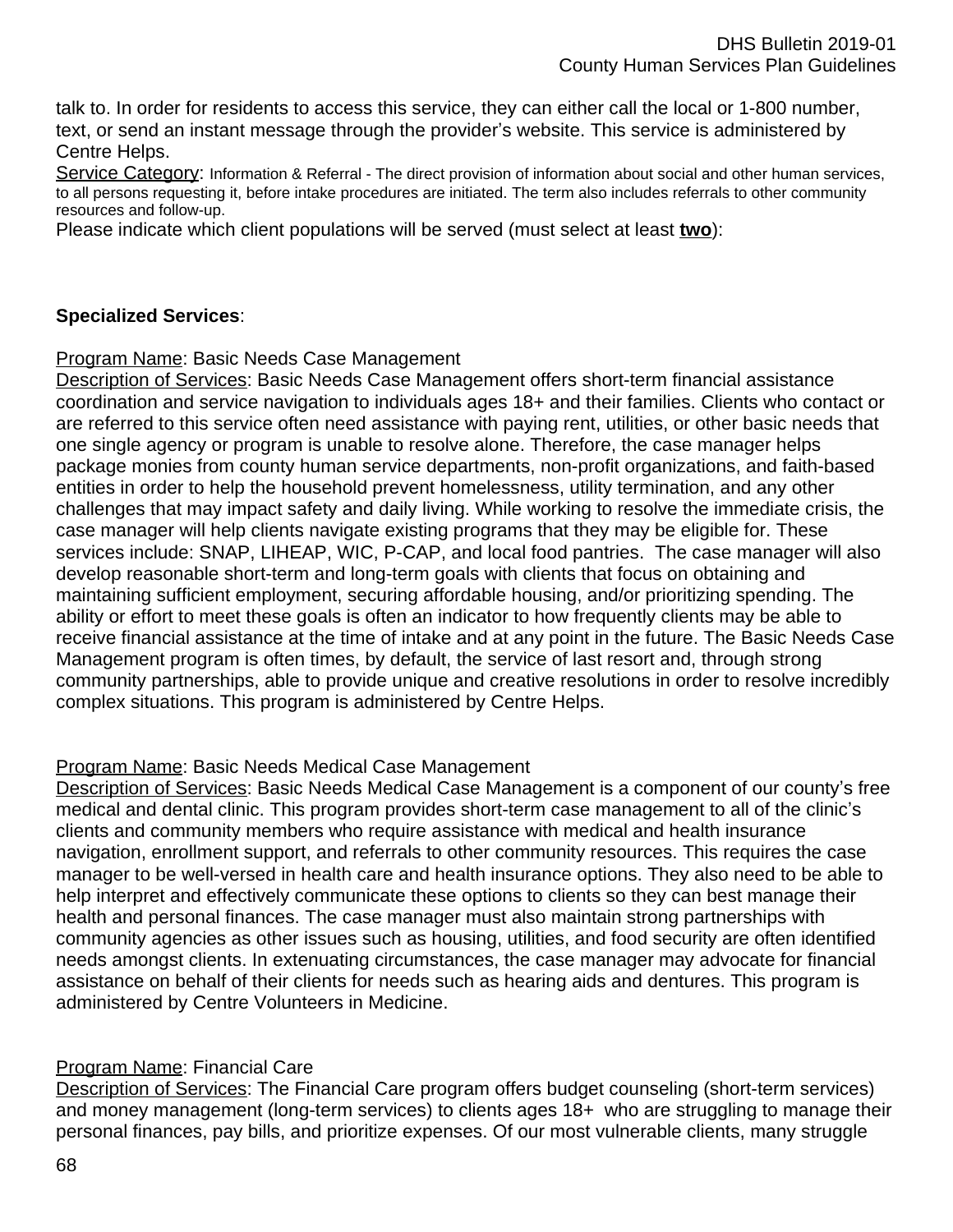with budgeting skills due to lack of education and experience. Often times, they are also living on a fixed income which does not allow for much financial change or flexibility. A Financial Care Coordinator can then meet with the client and review income, bills, and current living situation. This service is often part of a client's service plan or goal setting established by county human service departments, non-profit organizations, and/or faith-based entities. This program is administered by Interfaith Human Services.

## **Interagency Coordination:**

Interagency coordination funding is administered by the Office of Adult Services in an effort to maintain strong relationships and partnerships with both contracted providers and community agencies. By attending community meetings, the department stays informed of available programming, potential service gaps, and funding opportunities. The listing below highlights the county and community-facilitated groups that Office of Adult Services staff currently attends:

- Local Interagency Coordinating Council Early Intervention
- Pennsylvania Association of County Human Services Administrators
- Regional Housing Advisory Board/Continuum of Care
- Centre County Re-entry Coalition
- Centre Moves
- Centre County Council for Human Services
- Centre County Community Safety Net
- Food Pantry Meetings
- Penn State Extension Board
- Centre County Housing Options Team
- Centre County Affordable Housing Coalition
- MH/ID Provider Meeting
- School District Youth Homelessness Meetings
- Community Harvest (PS Farm Produce Program Meeting)
- Toys for Tots Coordination
- CCCHS Audit/Finance Quarterly Committee Meeting
- CCCHS Mutual Funds Quarterly Meeting
- Food Pantry Website Coordination
- PARC (Housing subcommittee)

The three groups to highlight focus on housing and food security:

The PARC subcommittee focuses on Housing, Employment, Education, and Development (HEED). The subcommittee is working to find ways to engage landlords in the housing process for returning citizens, create a list of reentry-friendly landlords for statewide distribution, create Commonwealth incentives for landlords who offer housing to reentering citizens, and have an incentive program for property rehabilitation in the reentry housing arena.

The Community Harvest Program began when local residents volunteered to plant produce specifically for the Centre County Food Pantries; supplementing State and Federal food allocations and donations with fresh fruits and vegetables. Following this trend, local produce growers and